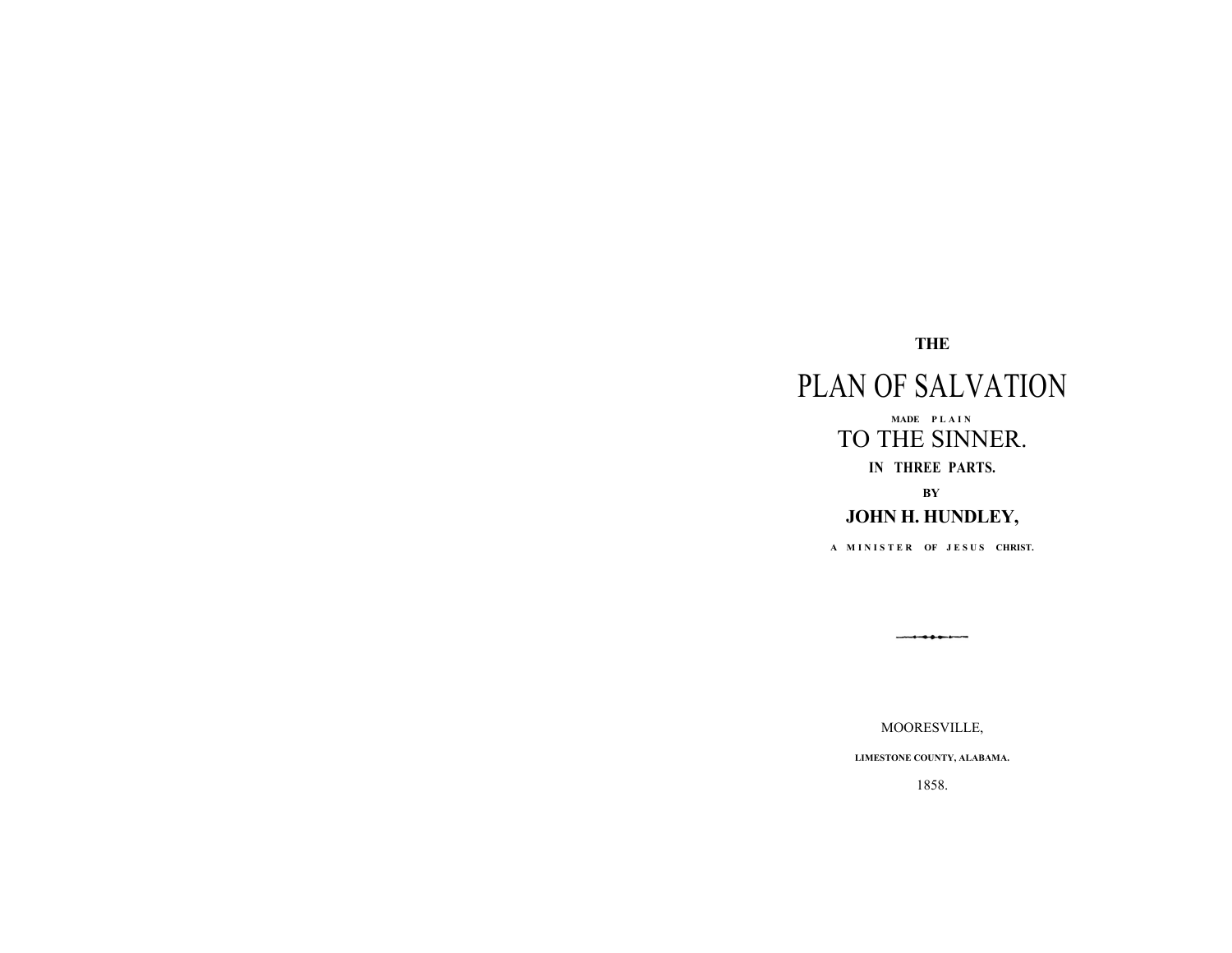### INTRODUCTION.

THE author of the following pages offers no excuse for presenting them to the reader. He is not ashamed of any effort to enlighten his fellow-men, however humble it may be; and if he knows his own heart, he has no other aim in view at this time. He is as conscious as any one else can be, that abler heads and more experienced pens have occupied the field before him; but he does not write for the purpose of acquiring fame, or with the expectation of shedding any new light on the important subject of man's salvation. Still he has a hope, that, possibly, this little work may reach hearts which more labored efforts have failed to reach, and may bring consolation to those who have failed to receive it from much higher sources. And, even should he fail in the accomplishment of this much, he will, notwithstanding, have the answer of a good conscience toward God, inasmuch as he has willed to do. right, but has failed through lack of ability.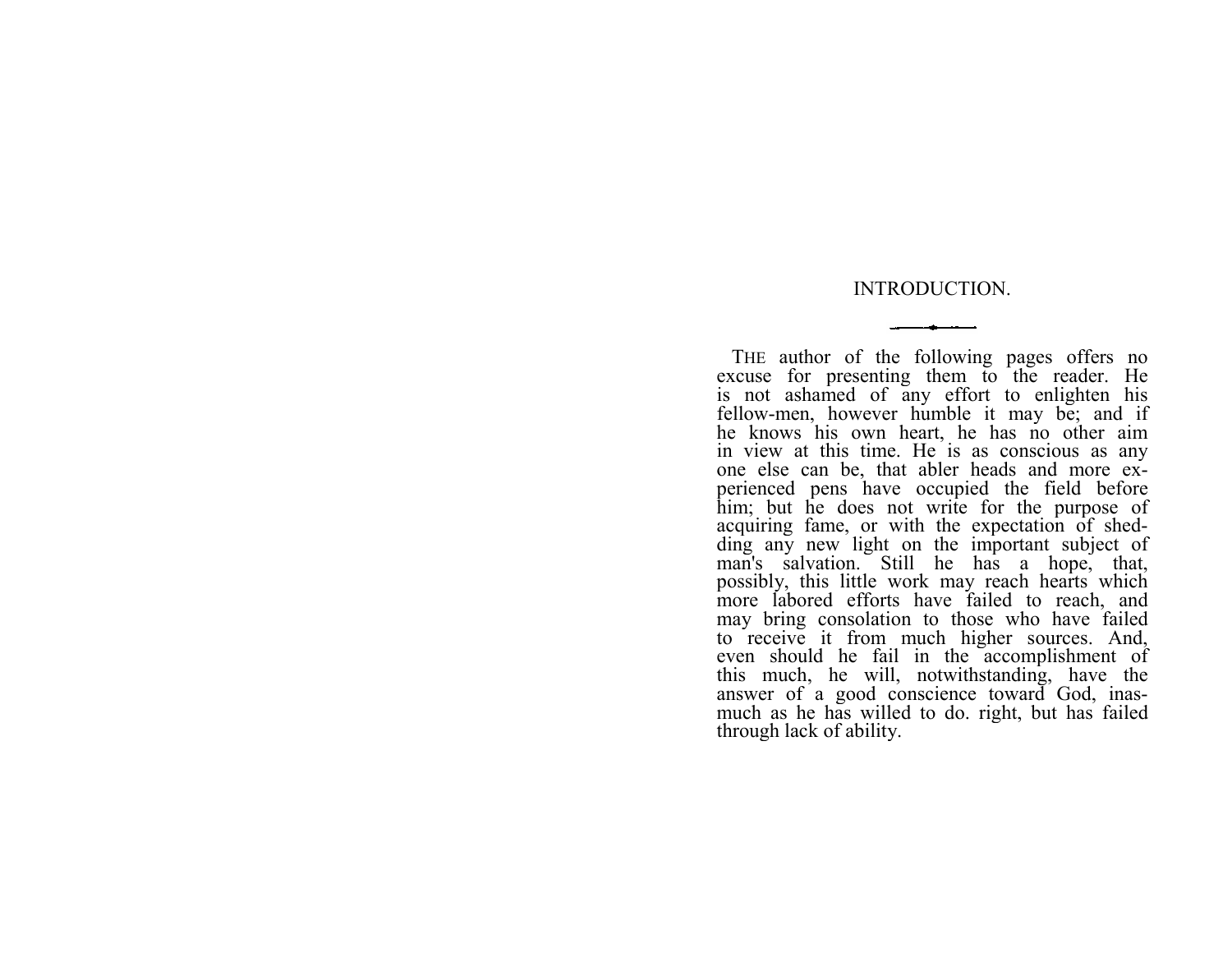Reader! you have the work before you; judge for yourself of its merits. Read, and ponder well what is contained in it; for however feebly the subject may have been handled, the theme itself is one which will occupy the thoughts of men for all time, and which will form the songs of seraphim throughout the countless ages of eternity.

# THE AUTHOR.

LIMESTONE Co., ALA., Jan. 1, 1858.

# **PART I.**

*The Evidence on which the Sinner is to believe that the Sacred Scriptures are a Revelation from God to Man.*

A great many books have been written by the learned on the EVIDENCES OF CHRISTIANITY. This little work, which I now send forth to the world, is not intended either to supply their place, nor yet to add the least particle to what has already been said on the subject. I simply desire, in a few words and in the briefest manner, to indicate some of those evidences of the divine origin of the Holy Bible which are most readily appreciated by the multitude, and about which there can be no learned disputation. My design in presenting this brief summary, is to fix the attention of the reader, so that when I come to speak of the means of grace which the Almighty has offered to a dying world, his mind shall be in that happy condition, which influenced the three thousand, on the day of Pentecost, to cry out, "'Men and brothers, what shall we do to be saved?"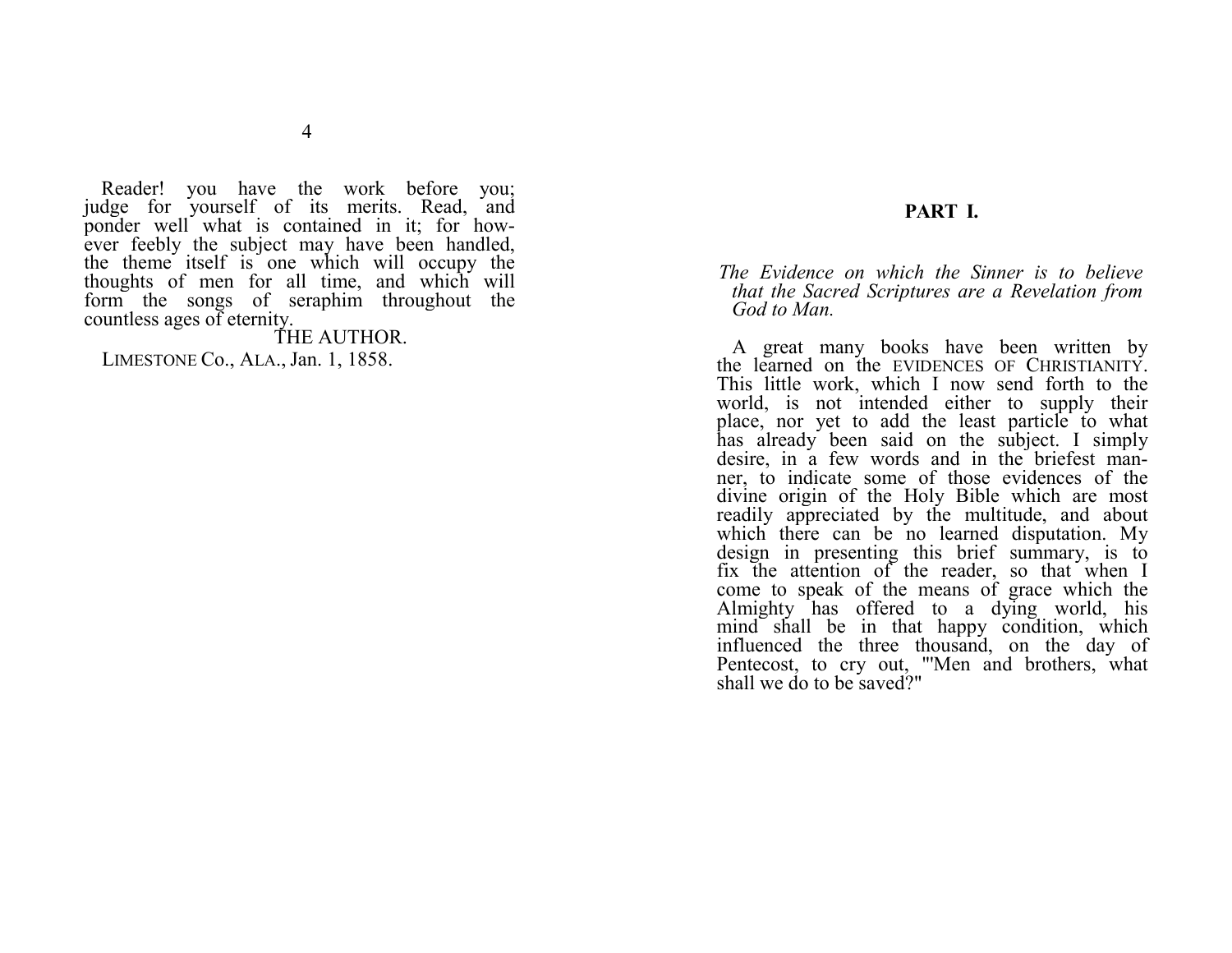A man must have testimony before he can believe anything—that is to say, *rationally*. Tis true, many sects preach that faith is the gift of God, and is received in a mysterious manner, aside from the testimony of any kind; but God teaches us that faith comes by hearing the Word of Inspiration; and common sense applauds the teachings of Jehovah. But, before we can expect a man to believe our teaching, we must convince him that the word we preach *is the Word of God.* Convinced of this, few men are so blind to their own interests as to reject the offers of mercy on the part of a righteous Father and Judge. Unbelief is the exhaustless fountain whence we draw all our uncharitableness and hardness of heart. "Without faith it is impossible to please God, " says the inspired writer. As I have already stated, however, this faith comes by testimony, and never otherwise. Here I desire first to place the testimony before the reader before I demand his faith.

And now that I come to lay the evidence before him, I wish the reader to observe that I bring only that which is indisputable. I consult the Bible and the Bible alone, for I do not approve of the manner of modern moral philosophers, whose works are filled with what they are pleased to call *Natural*  Evidences of the Truth of Christianity. Such impotent conclusions smack off infidelity. What need of any foreign or natural evidence when the internal evidence is alone sufficient to satisfy the most exacting skeptics? as if God left His work imperfect, or, pretending to make a revelation of His will to man, did it in such a bungling manner as to require the props of the world's philosophy to sustain it! Away with all such puerile conceptions of the mind of the great I AM. God never yet undertook any work but He perfected it before it left His hands; and it is next to impiety to offer by man's wisdom to supply any mistakes or deficiencies of which He may be supposed by fallen man to be guilty.

The first and leading evidence to which I shall call the reader's attention, is the history of the Jews, God's chosen and peculiar people. The greater portion of the Sacred Writings is filled with prophecies concerning this remarkable nation. From Moses to Malachi, on almost every page, there is something relating to them, either prophetical or historical. It is to the prophetical portions that I desire chiefly to direct attention; particularly to those prophecies concerning them which are now being accomplished every day.

 And, first, I will begin with father Abraham, the progenitor of the race, and who was the servant of God. There are two distinct promises and prophecies made to him, and concerning him and his seed,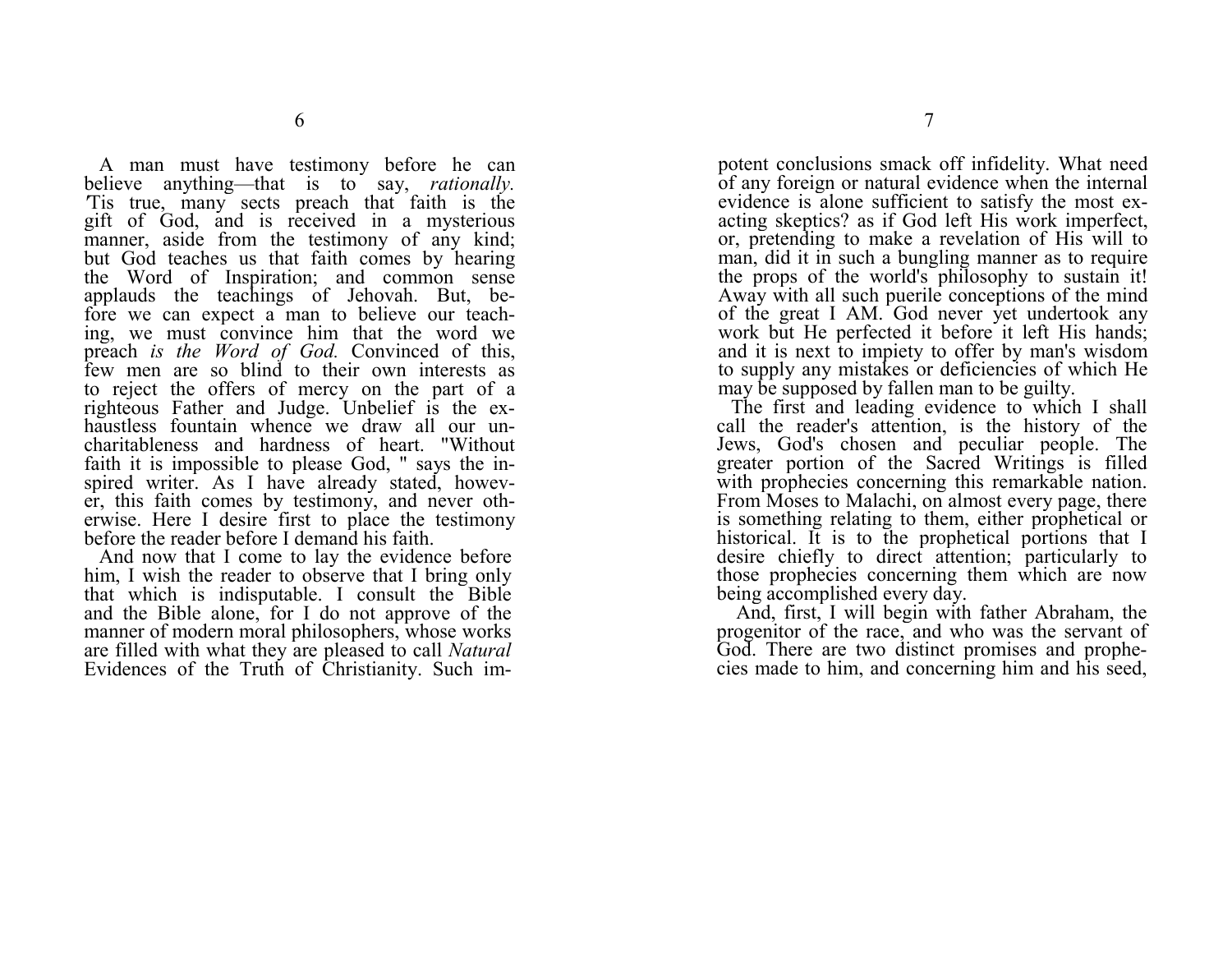he being at the time childless, and his wife Sarah passed that period in life up to which a woman may hope for heirs. One of these prophecies relates to Abraham's literal descendants, the other to a spiritual seed, even Jesus Christ, the Son of God. I shall consider the former prophecy only at this time, leaving the latter to be considered in its proper place.

It appears that God made a covenant with Abraham to give him all the land of Canaan, in which he was then a mere stranger, to be an inheritance for his descendants. See Genesis, chap. xvii., verse 8; also chap. xii., from 1st to 7th verses, inclusive.

Moses has given us a very interesting history of 'the wonderful Providence by which this promise made to Abraham was fulfilled literally, even to the smallest particular. I presume the reader to be acquainted with all the circumstances; and if he is not, I need only refer him to the four books of Moses, wherein he will find the whole history written much more plainly and entertainingly than I could hope to write it.

Well, we now find Israel a nation, and one prophecy concerning them fulfilled. But no sooner are they firmly established in the land of Canaan, nay, even before they have crossed the Jordan, we find other prophecies concerning them, leading down to the end of time. Indeed, from the days of Moses to those of Malachi, as I have elsewhere observed, they were the subjects of prophecy; so much so, that it would require a large book to recount them all in order. I shall remain satisfied, now that I have shown their prophetic origin, with calling the reader's attention to those prophecies relating to their last days, a portion of which will apply to the present condition of their race.

Notwithstanding the Jews were the peculiar people of God, they very frequently rebelled against His authority, and in consequence were visited with curses and most humiliating chastisements. These for a time checked them in their evil practices, and caused them to turn aside from serving strange gods, and to return to the worship of the God of Abraham. However, the Spirit of God cannot always strive with rebellious man; and, already, in the days of Moses, God foresaw that He must utterly crush out the nation of the Jews at some future period, because of their grievous transgressions; and so He declared by the mouth of His servant Moses. See Deuteronomy, chap. xxviii, verse 49 to 58. This was before Christ 1451. The prediction reads as follows:

"The Lord shall bring a nation against thee from far, from the end of the earth, *as swift* as the eagle flieth; a nation whose tongue thou shalt not understand; a nation of fierce countenance, which shall not regard the person of the old, nor shew favor to the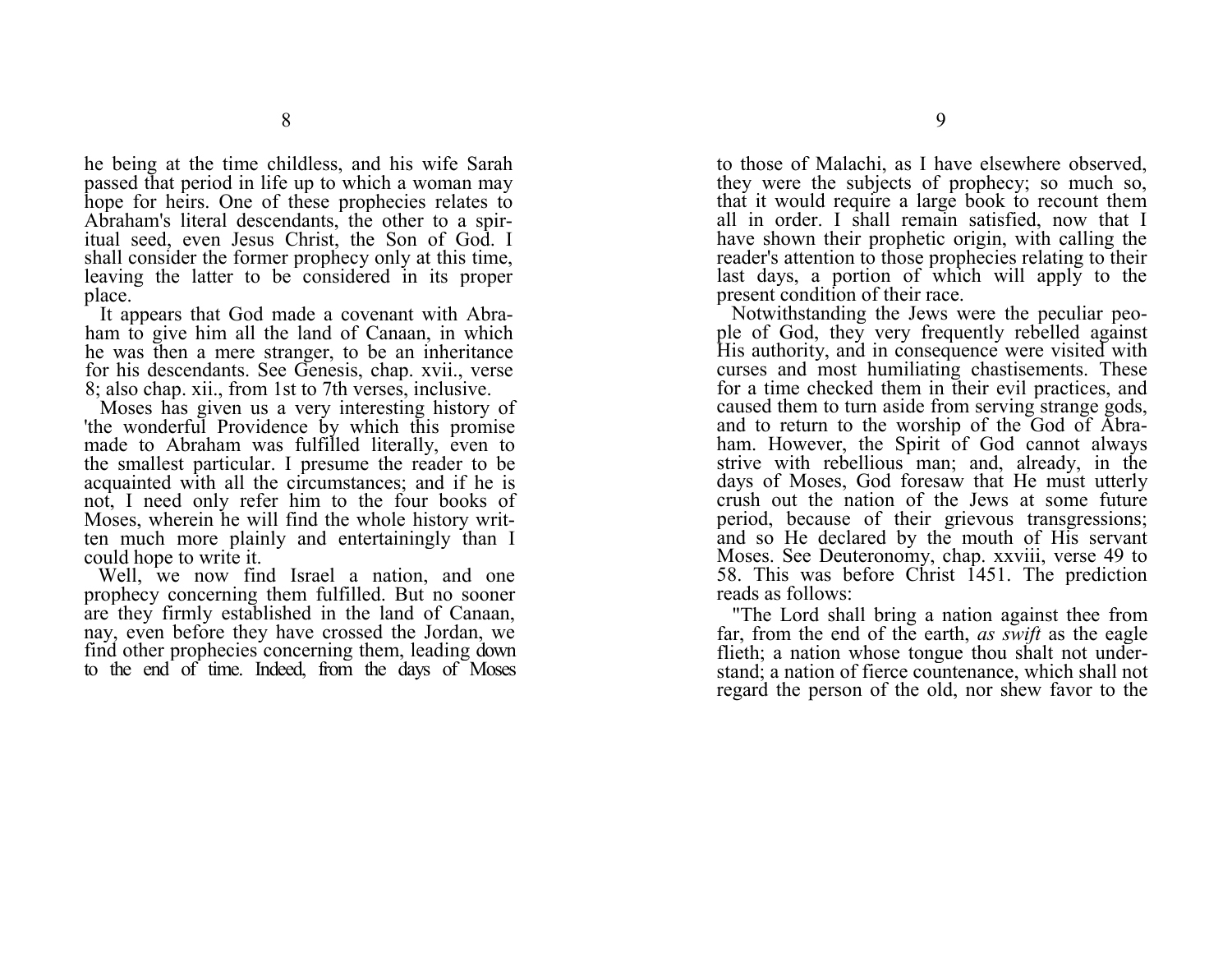young: and he shall eat the fruit of thy cattle, and the fruit of thy land, until thou be destroyed; which *also* shall not leave thee *either* corn, wine, or oil, *or*  the increase of thy kine, or flocks of thy sheep, until he have destroyed thee. And he shall besiege thee in all thy gates, until thy high and fenced walls come down, wherein thou trustedst, throughout all thy land; and he shall besiege thee in all thy gates throughout all thy land, which the Lord thy God hath given thee. And thou shalt eat the fruit of thine own body, the flesh of thy sons and of thy daughters, which the Lord thy God hath given thee, in the siege and in the straitness, werewith thine enemies shall distress thee: *so that* the man *that is* tender among you, and very delicate, his eye shall be evil toward his brother, and toward the wife of his bosom, and toward the remnant of his children which he shall leave: so that he will not give to any of them of the flesh of his children whom he shall eat: because he hath nothing left him in the siege and in the straitness wherewith thine enemies shall distress thee in all thy gates. The tender and delicate woman among you, which would not adventure to set the sole of her foot upon the ground for delicateness and tenderness, her eye shall be evil toward the husband of her bosom, and toward her son, and toward her daughter, and toward her young one that cometh out from between her feet, and toward her children which she shall bear: for she shall eat them for want of all *things* secretly in the siege and straitness wherewith thine enemies shall distress thee in thy gates."

Here was a terrible doom foretold, but not more

terrible than its literal fulfilment nearly sixteen centuries afterwards. The Romans besieged them in all their gates, and they were reduced to such extremes that even delicate women, as foretold, did kill their babes and feast on the offspring of their own bodies. Josephus, who was both a Jew and an eye-witness, gives a most graphic account of the siege of Jerusalem in particular, from which I take the following brief extract, for the benefit of those readers who may not have had an opportunity of reading that author's invaluable history. It is taken from the third chapter of Book Six of his Jewish War.

"There was a certain woman that dwelt beyond Jordan; her name was Mary; her; father was Eleazar, of the village Bethezub, which signifies *the House of Hyssop.* She was eminent for her family and her wealth, and had fled away to Jerusalem, with the rest of the multitude, and was with them besieged therein at this time. The other effects of this woman had been already seized upon; such I mean as she had brought with her out of Perea, and removed to the city. What she had treasured up besides, as also what food she had contrived to save, had also been carried off by the rapacious guards, who came every day running into her house for that purpose. This put the poor woman into a very great passion; and by the frequent reproaches and imprecations she cast upon these rapacious villains, she had provoked them to anger against herself; but none of them would take away her life; and if she found any food she perceived her labors were for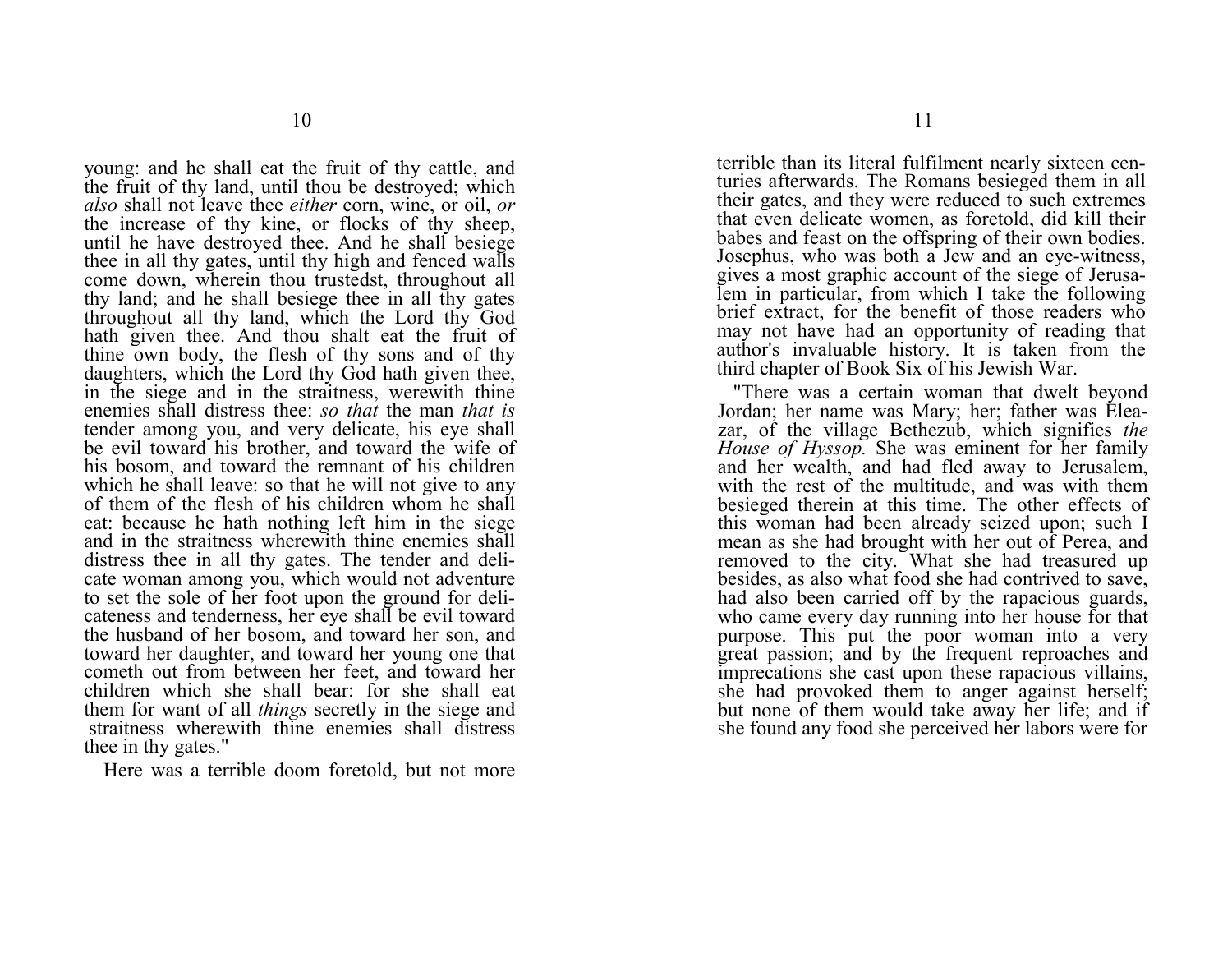others and not for herself; and it was now become impossible for her any way to find any more food, while the famine pierced through her very bowels and marrow, when also her passion fired to a degree beyond the famine itself; nor did she consult with anything but with her passion and the necessity she was in. She then attempted a most unnatural thing, and snatching up her son, who was a child sucking at the breast, she said: 'O thou miserable infant! for whom shall I preserve thee in this war, this famine and this sedition? As to the war with the Romans, if they preserve our lives, we must be slaves. This famine also will destroy us. even before that slavery comes upon us. Yet are the seditious rogues more terrible than both the others. Come on; be thou my food, and be thou a fury to these seditious warlets, and a by-word to the world, which is all that is now wanting to complete the calamities of the Jews!' As soon as she had said this, she slew her son, and then roasted him, and ate the one-half of him and kept the other half by her concealed. Upon this the seditious came in presently, and smelling the horrid scent of this food, they threatened her that they would cut her throat immediately if she would not show them what food she had gotten ready. She replied, that 'she had saved a very fine portion of it for them;' and withal uncovered what was left of her son. Hereupon they were seized with a horror and amazement of mind, and stood astonished at the sight, when she said to them: 'This is mine own son, and what hath been done was my own doing. Come, eat of this food, for I have eaten of it myself. Do not you pretend to be either more tender than a woman, or more

compassionate than a mother, but if you be so scrupulous, and do abominate this my sacrifice, as I have eaten the one-half, let the rest be reserved for me also.' After which those men went out trembling, being never so much affrighted at anything as they were at this, and with some difficulty they left the rest of that meat to the mother."

This is but one instance of the horrors attending the siege of Jerusalem, during which it is supposed that near upon two millions of human beings perished, either by the sword, by famine, or by the pestilence. And after the walls of the city were battered down, so that one stone was not left upon another, as Jesus had foretold, but the site of the place was ordered to be ploughed over by Titus, then those of the Jews remaining and taken captive were sold into slavery and scattered throughout the whole world. But I need not dwell on these matters. They are well-known to every student of history, and I only mention them in order to show to the reader that from their very beginning the Jewish nation were a chosen people, and always had their destiny foreshadowed before them, even to the final destruction of their Holy Places and all their fenced cities and strong fortresses. Nor do the Sacred Writings rest here; they also contain prophecies concerning the house of Israel, even unto the end of the world, and until the fulness of the Gentiles shall have come in. They are to day fulfilling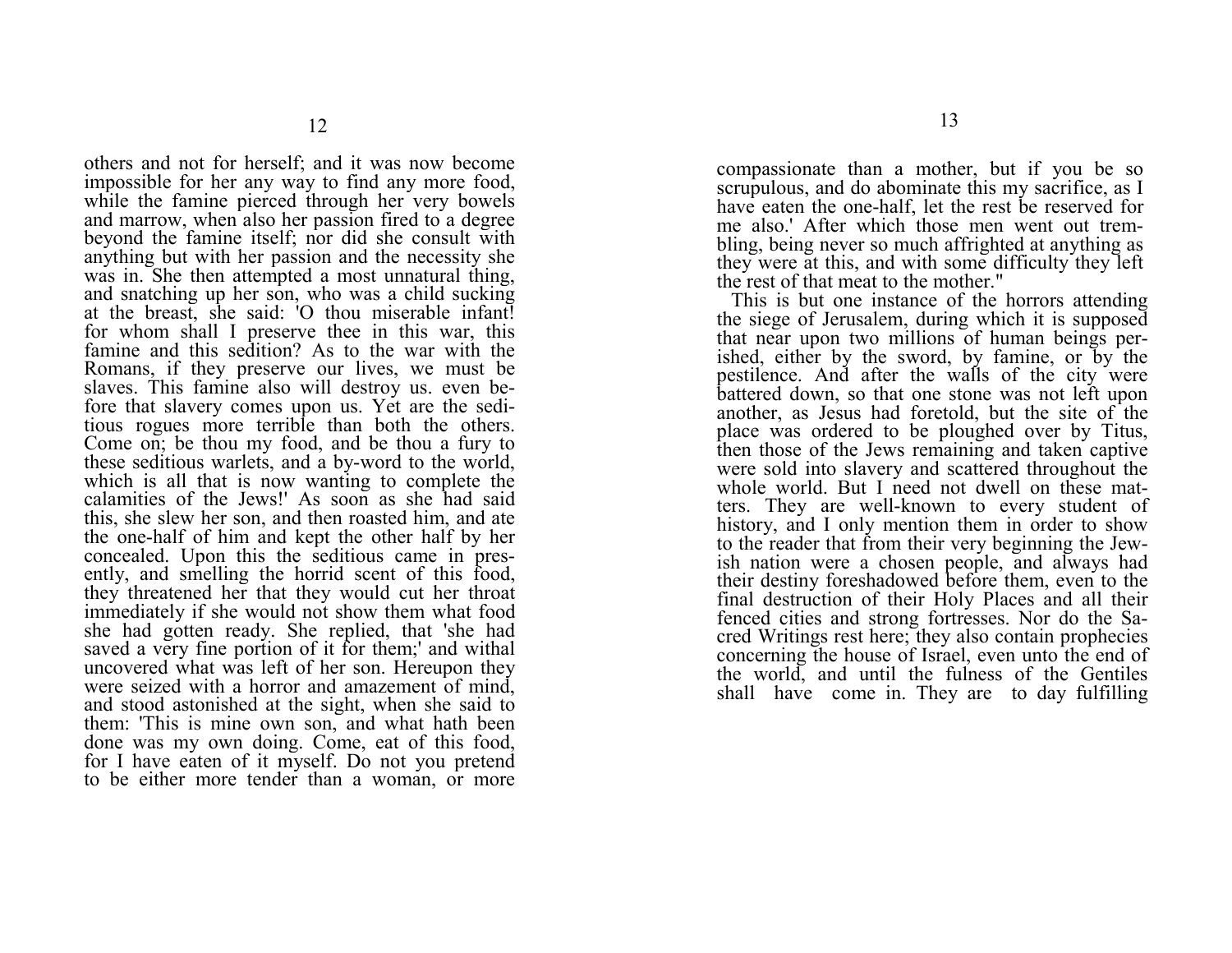prophecy, and are a standing miracle to prove the divine nature of the Book of God, a stumbling block in the way or infidels, which all their sophistry and worldly wisdom cannot enable them to surmount.

And now, courteous reader, pay strict attention while I give you a few of the many prophecies relating to the history of the Jews, subsequent to the destruction of their. Holy Temple, and all the fenced cities in their land. Do not only give me your attention, but seriously incline your heart to appreciate the goodness of God in leaving this rejected people—a people distinct from all other people—as a warning to you that God is just, a re warder of those that do well, but whose vengeance is like a consuming fire against those that do evil.

For the following prophecy, see Deut., chapter xxviii., ver, 63 to 66 inclusive:

"And it shall come to pass, *that* as the Lord rejoiced over you to do you good, and to multiply you;

so the Lord will rejoice over you to destroy you, and to bring you to nought: and ye shall be plucked from off the land whither thou goest to possess it. And the Lord shall scatter thee among all people, from the one end of the earth even unto the other; and there thou shalt serve other gods, which neither thou nor thy fathers have known, even wood and stone. And among these nations shalt thou find no ease, neither shall the sole of thy foot have rest: but the Lord shall give thee there a trembling heart, and

failing of eyes, and sorrow of mind. And thy life shall hang in doubt before thee: and thou shalt fear day and night, and shalt have none assurance of thy life<sup>"</sup>

And again in the same chapter, verse 30 to 37 inclusive:

"Thou shalt betroth a wife, and another man be with her: thou shalt build a house, and thou shalt not dwell therein: thou shalt plant a vineyard, and shalt not gather the grapes thereof. Thine ox *shall be* slain before thine eyes, and thou shalt not eat thereof: thine ass *shall be* violently taken away from before thy face, and shall not be restored to thee: thy sheep shall be given unto thine enemies, and thou shalt have none to rescue *them.* Thy sons and thy daughters *shall be* given unto another people, and thine eyes shall look, and fail *with longing* for them all the day long: and *there shall be* no might in thy hand. The fruit of thy land, and all thy labore, shall a nation which thou khowest not eat up, and thou shalt be only oppressed and crushed always:

so that thou shalt be mad for the sight of thine eyes which thou shalt see. The Lord shall smite thee in the knees, and in the legs, with a sore botch that cannot be healed, from the sole of thy foot unto the top of thy head. The Lord shall bring thee, and thy King which thou shalt set over thee unto a nation which neither thou nor thy fathers have known; and there thou shalt serve other gods, wood and stone. AND THOU SHALT BECOME AN ASTONISHMENT, A PROVERB AND A BY-WORD, AMONG ALL NATIONS **WHITHER THE LORD SHALL LEAD THEE."**

Such are the words of inspiration, penned by the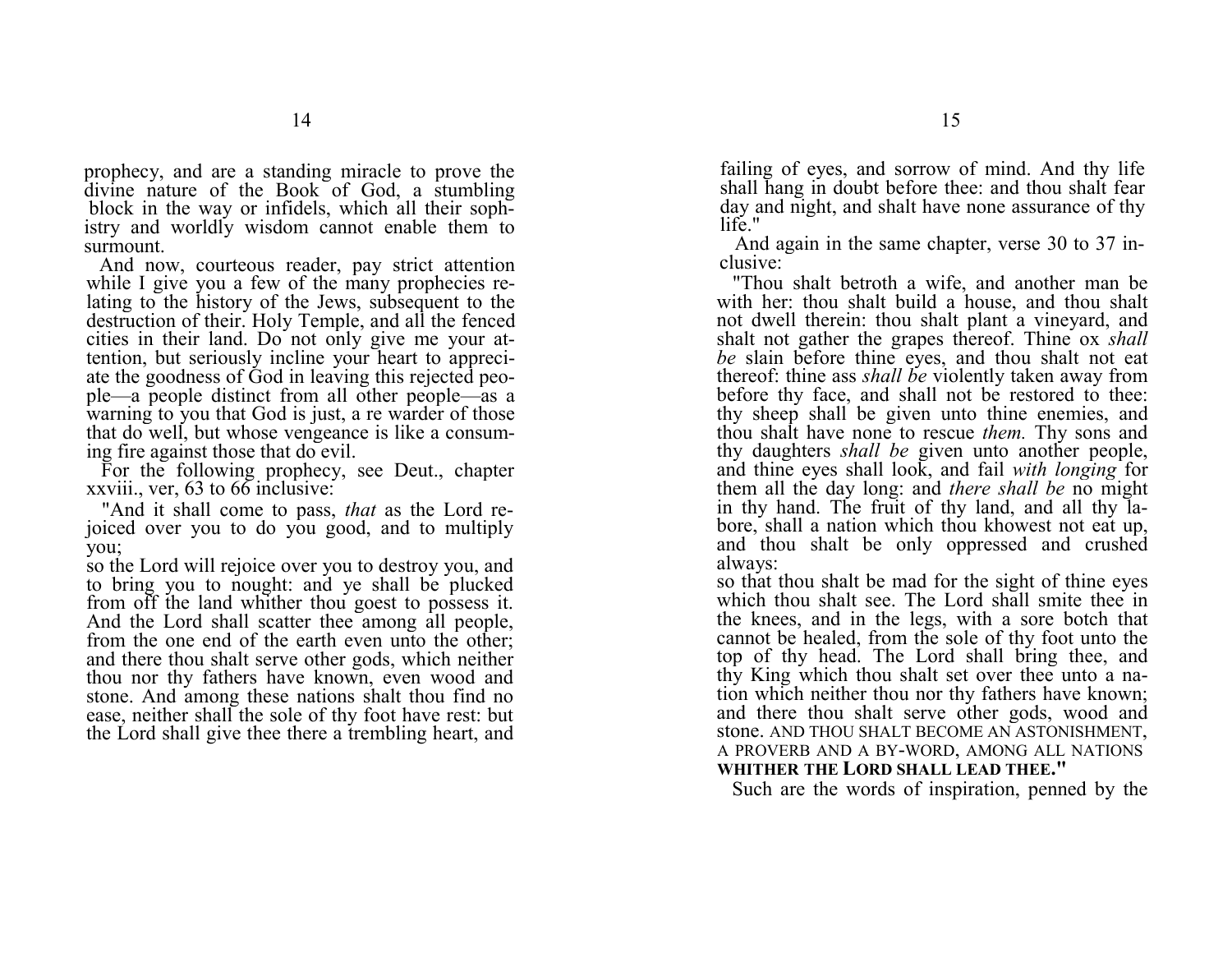prophet Moses more than three thousand years *Ago.*  All other nations that then existed are now unknown;

not a vestige of them remains to show that *they* ever existed. But the Jews still live, a distinct nation, a despised people, scattered throughout the whole world, and among all nations, though they are, truly, an ASTONISHMENT and a WONDER, a BY-WORD for all people.

Reader! mark you not the finger of God in all this? And can you doubt the inspiration of that Book, which so truly points out the fate of a nation three thousand years before its accomplishment?

Let us for a moment note the history of this singular race, subsequent to their conquest by Titus, A. D. 72, up to the present time.

 Immediately after the destruction of their cities, they were sold into slavery and scattered throughout all nations, and were compelled to abandon the faith of their fathers, and to worship strange gods, both wood and stone. This was during the ascendency of the Pagan religion in the Roman Empire. After the fall of Polytheism, and the rise of the Man of Sin, predicted by St. Paul, they were again forced to change their religion, and to adopt that ushered in by the Popes, commonly called Catholicism. In Catholic countries, generally, their. children were taken from them, and educated in the doctrines of the church of Rome. Not only so, but they were them-

selves forced to adopt the same religion, or else the tortures of the Inquisition awaited them. In almost every nation they have been put to death without mercy, and have been denied citizenship. They have had their goods confiscated time and again, and during the Dark Ages, even the pettiest prince might rob his Jewish subjects of all their possessions, and there was no law to stay his hand. Nor have they escaped the plague and the pestilence foretold by their prophets. Those of them dwelling in Jerusalem at the present day are chiefly paralytics, the most miserably afflicted of all God's creatures, while very many of them are victims 6f that terrible scourge, *Leprosy.* It is said by travelers that the heart sickens at the sight of the poor wretches to be seen in the infected parts of the city, and those places are shunned as a man would shun, the valley of the Upas tree.

But, notwithstanding all their plagues, the confiscation of their goods, the educating of their children in other religions, the scattering of them amongst all nations, and the attempt, on the part of many emperors and rulers, to cause them to amalgamate with the other citizens of their dominions, they have still maintained a separate existence even to this present day: and this same characteristic was also foretold by Balaam, when he said, moved by the spirit of prophesy,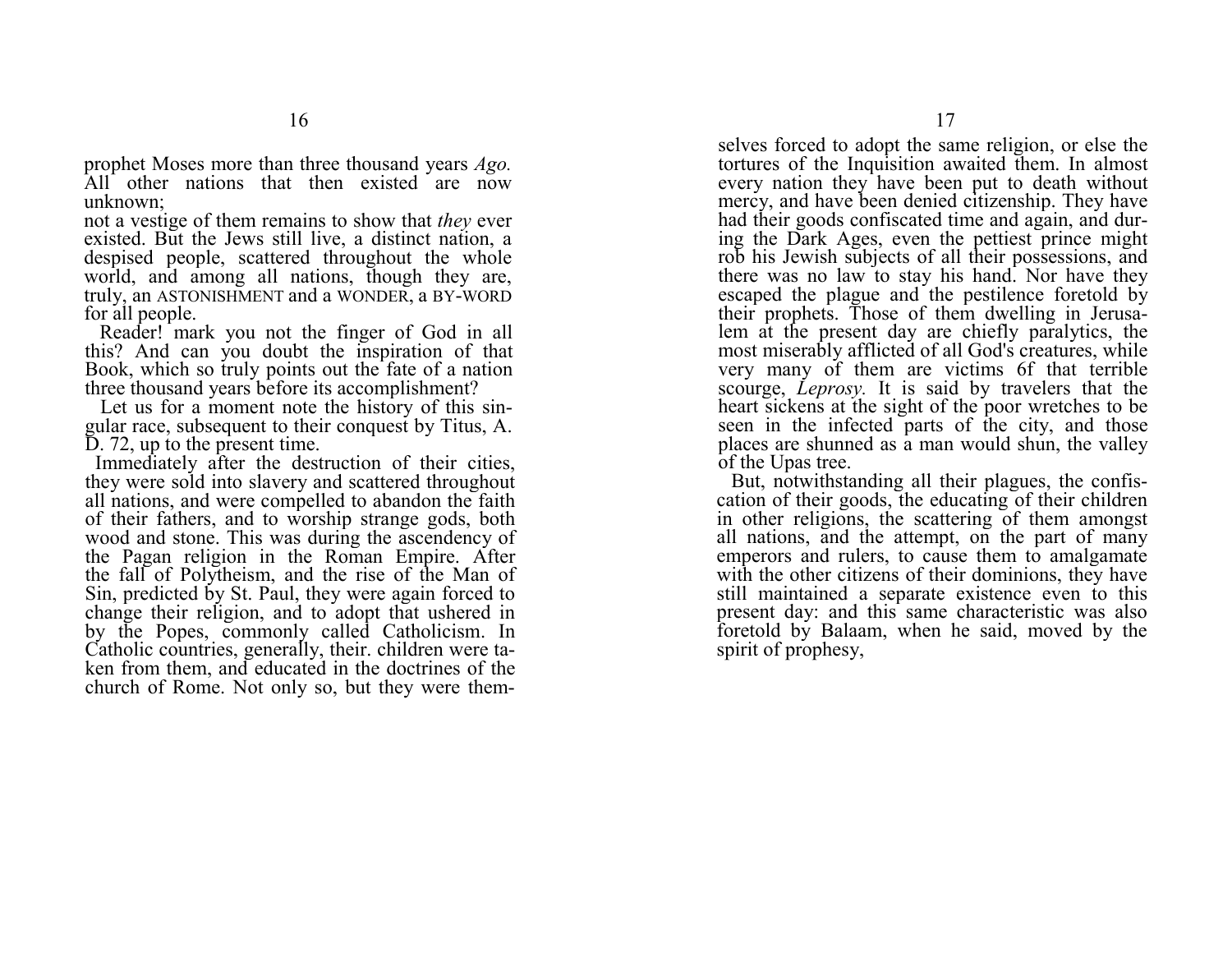"Lo, the people shall dwell alone, and shall not be reckoned among the nations." See Numb., chap. xxiii., verse 9.

And also Jeremiah prophesied the same thing. Chap. xxx., ver. 11:

"For I *am* with thee, saith the Lord, to save thee: though I make a full end of all nations whither I have scattered thee, yet will I not make a full end of thee."

Mysterious are the ways of Providence, indeed, and past finding out! Here we behold a poor and despised people, scattered among all nations of the earth, yet distinct from all of them. We behold these great and powerful nations, one by one, disappearing from the earth, and passing into forgetfulness; but the Jews are the same to-day as yesterday —the same under Pagan or Papal rule, Christian or Mahomedan. The great Roman Empire, which first effected their overthrow, is no more. The sceptre of the Caesars has crumbled to dust; but a remnant of the tribe of Judah is still left; and every day trembling hands are outstretched towards the place where the Temple once stood, and sorrow-stricken hearts vent themselves in ceaseless lamentations over the calamities of Israel.

 Honest reader, in view of these facts, let us weigh well the words of the Apostle Paul, when writing to the Hebrew converts, touching the punishment inflicted on disobedient Jews, wherein he expresses himself, thus:

"Of how much sorer punishment, suppose ye, shall he be thought worthy, who hath trodden under foot the Son of God, and hath counted the blood of the covenant, wherewith he was sanctified, an unholy thing, and hath done despite unto the Spirit of Grace?"

I have now briefly indicated some of the chief features of the remarkable accomplishment of one of the promises made to father Abraham. It is the one touching his literal seed, as the reader will have observed. I now come to speak of that other promise, that "in him should all the nations of the earth be blessed." It is of much greater importance than the promise I have already touched upon, inasmuch as the consequences resulting from it are of much greater moment. Said God to Abraham—see Gen., chap. xvii., verses 4, 5:

"As for me, behold, my covenant *is* with thee; and thou shalt be a father of many nations. Neither shall thy name be called any more Abram; but thy name shall be Abraham; for a father of many nations have I made thee."

And again—same chap., ver. 21:

"But my covenant will I establish with Isaac, whom Sarah shall bear unto thee, at this set time in the next year."

And God did establish His covenant with Isaac, as He had promised. Gen., chap. xxvi., ver. 4, 5: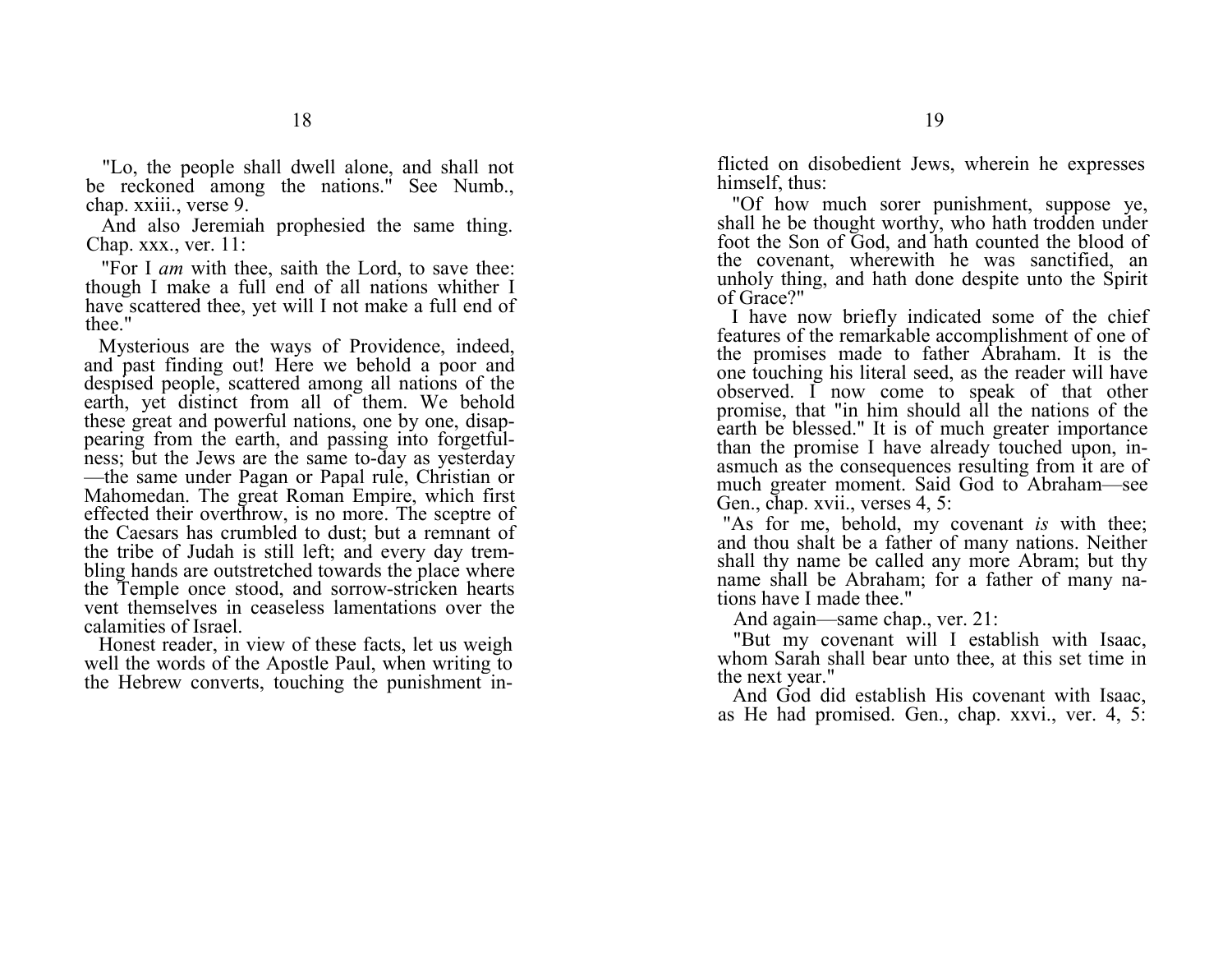"And I will make thy seed to multiply as the stars of heaven, and will give unto thy seed all these countries: AND IN THY SEED SHALL ALL THE NATIONSOF THE EARTH BE BLESSED: because that Abraham obeyed my voice, and kept my charge, my commandments, my statutes, and my laws."

I have given the reader a brief outline of the history of the Jews, and we have learned therefrom, that in the literal seed of Isaac ALL THE NATIONS OFTHE EARTH WERE NOT BLESSED. The manifest allusion here must then be to a SPIRITUAL SEED. I have shown how the prophecy concerning the literal seed was fulfilled. I now wish to show how the prophecy concerning the spiritual seed was also fulfilled, and how that all nations are to-day blessed in the fulfilment, if they will only hearken to the Word of God. But, in order to do this, I must introduce more prophecy; and prophecy, too, that is more explicit than the general and indefinite promise, "in thy seed shall all the nations of the earth be blessed." This was all-sufficient at the time that it was communicated to Abraham, Isaac and Jacob, because it was then a long way off before its fulfilment. But, as the nation of the Jews began to multiply and to forget God, from time to time prophets were sent them to keep fresh in their minds the promise of God, as well as to indicate more plainly how that promise should be accomplished. Thus, when Jacob came to die, he pointed out which one of- his twelve sons

was the fortunate owe, through whose seed the expected blessing was to come. Gen., chap. xlix., ver. 10:

"The sceptre shall not depart from JUDAH, nor a lawgiver from beneath his feet, until SHILOH come: and unto him *shall* the gathering of the people *be."*

Again in Isaiah, chap. xi., verses 1, 2:

*"*And there shall come forth a rod out of the stem of Jesse, and a branch shall grow out of his roots: and the Spirit of the Lord shall rest upon him, the spirit of wisdom and understanding, the spirit and counsel of might; the spirit of knowledge and of the fear of the Lord."

Here the matter is made still more definite, from knowing the expected Shiloh is to spring from Judah, we now learn from what man of that tribe he is to come,—viz., Jesse, the father of King David. Not only do we learn this from Isaiah, but also from Jeremiah, chap. xxiii., verses 5, 6:

 "Behold the days come, saith the Lord, that I will raise unto David a righteous Branch, and a King shall reign and prosper, and shall execute judgment and justice in the earth. In his days Judah shall be saved, and Israel shall dwell safely: and this *is* his name whereby he shall be called, THE LORD OUR RIGHTEOUSNESS."

Many other passages might be cited, but I desire brevity, and therefore I shall only cite enough to connect the various links in the chain of prophecy conducting the prayerful inquirer to the righteous conclusion, that JESUS IS THE CHRIST. We have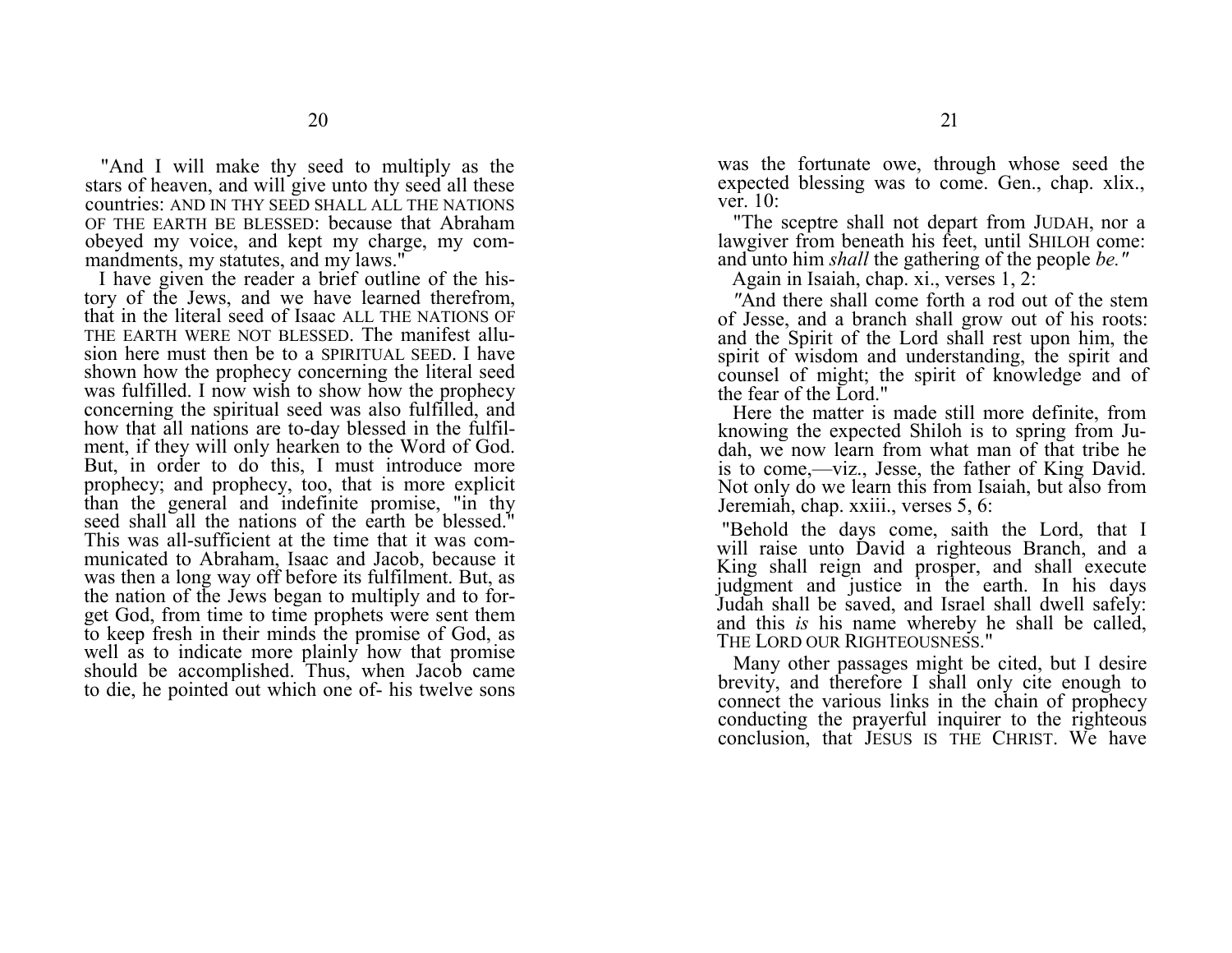now found, that according to the flesh, the coming Shiloh is to be of the house of David. My next inquiry shall be as to what signs shall accompany his appearing, and my third and last as to his predicted character and office.

Now as to the signs that should accompany his first coming, read first, Isaiah, chap. vii., verse 14:

"Therefore the Lord himself shall give you a sign; behold a virgin shall conceive and bear a son, and shall call his name Immanuel."

This is a very remarkable sign, indeed, and something altogether out of the natural order of things. But, now, knowing the character of the person who is to be his reputed mother, next we must learn the place of his birth. This also is a subject of prophecy, more than seven hundred years before the time of its occurrence. What says Micah? See chap. v., verse 2:

"But thou, Bethlehem Ephratah, though thou be little among the thousands of Judah, *yet* out of thee shall come forth unto me he *that is* to be Ruler in Israel: whose goings forth *have been* from of old, from everlasting."

All that remains now to be ascertained concerning the circumstances of the first coming of this wonderful personage, for so long a time the subject of prophecy, is the *time*. This also is not denied us. So plainly was the time prophesied that when our Lord did appear, the Jews were all daily expecting a

great Prince of their race, who should conquer the world. This was one reason, says Josephus, an infidel and a Jew, why they did not surrender Jerusalem to the Romans before withstanding such a prolonged and disastrous siege as they did. They were all the time expecting a deliverer. Unfortunate men! they had ignominiously slain the Lord of Glory,

not acknowledging the true King of God's people.

The prophecy relating to the time of Christ's coming will be found in Daniel, chap. ix., verses 24, 25, 26. A messenger of the Almighty is addressing the prophet:

"Seventy weeks are determined upon thy people and upon thy holy city, to finish the transgression and to make an end of sins, and to make reconciliation for iniquity, and to bring in everlasting righteousness, and to seal up the vision and the prophecy, and to anoint the most Holy. Know therefore and understand, *that* from the going forth of the commandment to restore and to build Jerusalem unto the Messiah the Prince, *shall* be seven weeks and three score arid two weeks: the street shall be built again, and the wall, even in troublous times. And after three score and two weeks shall Messiah be cut-off, but not for himself: and the people of the prince that shall come shall destroy the city and the sanctuary; and the end thereof *shall be* with a flood, and unto the end of the war desolations are determined."

The Jewish Rabbis all understood this, and it was well understood even among the masses about what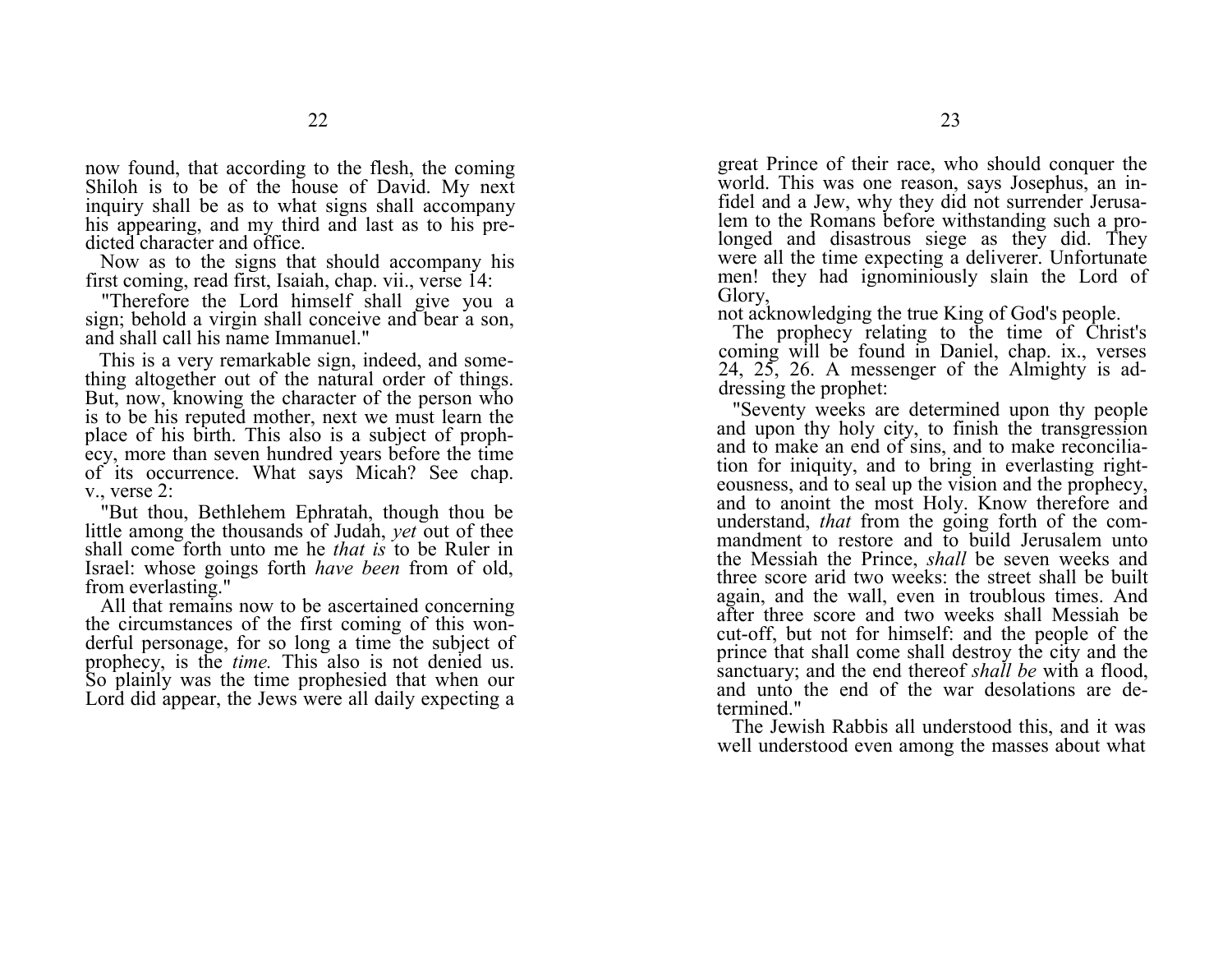time the Messiah was to be looked for. But the Rabbis and the common people had all departed from the word of God ere this, and followed the traditions of men instead. Hence they had overlooked what was to be the character of their expected Savior, and instead of a man of sorrows and one lowly of heart, they were anxious for a dashing soldier, a man of conquest and rapine, who should make the Jewish nation the rulers of the world. But this brings me to consider the many prophecies concerning the office and character of the Messiah, his life, sufferings and death. These all I shall consider in their order.

I. *His Office.* (See Isaiah, chap. lxi., entire. )

He was to be a Prince, a Mediator, a Savior, a blessed Redeemer. See also Isa. chap. ix., ver. 6.

"For unto us a child is born, unto us a son is given: and the government shall be upon his shoulders, and his name shall be called Wonderful, Counsellor, the mighty God, the Everlasting Father, the Prince of Peace!"

He was likewise to overthrow the law of Moses, which was intended for the Jew only, and his mission was to open a way to the Gentiles. See Isa., chap. xlii., verses 6, 7.

"I the Lord have called thee in righteousness, and will hold thy hand, and will keep thee, and give thee for a covenant of the people, for a light of the Gentiles: to open the: blind eyes, to bring out the prisoners from the prison, *and* them that sit in darkness out of the prison house."

Also, read chapter xlix, of Isaiah, as well as the 65th chapter of the same. Both these chapters are full of Christ's promised mission to the Gentile world, but are too lengthy to quote entire.

II. *His Life and Sufferings.* 

It was predicted of the coming Messiah, that he should be meek and lowly of spirit, leading an inoffensive life, and one full of sorrows. Read the 53d chapter of Isaiah. I quote a portion:

"He is despised and rejected of men: a man of sorrows, and acquainted with grief: and we hid, as it were, *our* faces from him : he was despised, and we esteemed him not. Surely he hath borne our griefs, and carried our sorrows: yet we did esteem him stricken, smitten of God, and afflicted. But he *was* wounded for our transgressions; *he was* bruised for our iniquities; the chastisement of our peace was upon him; and with his stripes are we healed. All we, like sheep, have gone astray; we have turned every one to his own way ; and the Lord hath laid on him the iniquity of us all. He was oppressed, and he was afflicted, yet he opened not his mouth: he is brought as a lamb to the slaughter, and as a sheep before his shearers is dumb, so he opened not his mouth."

 I might quote much more; but this I think enough. If the reader feels the necessary interest in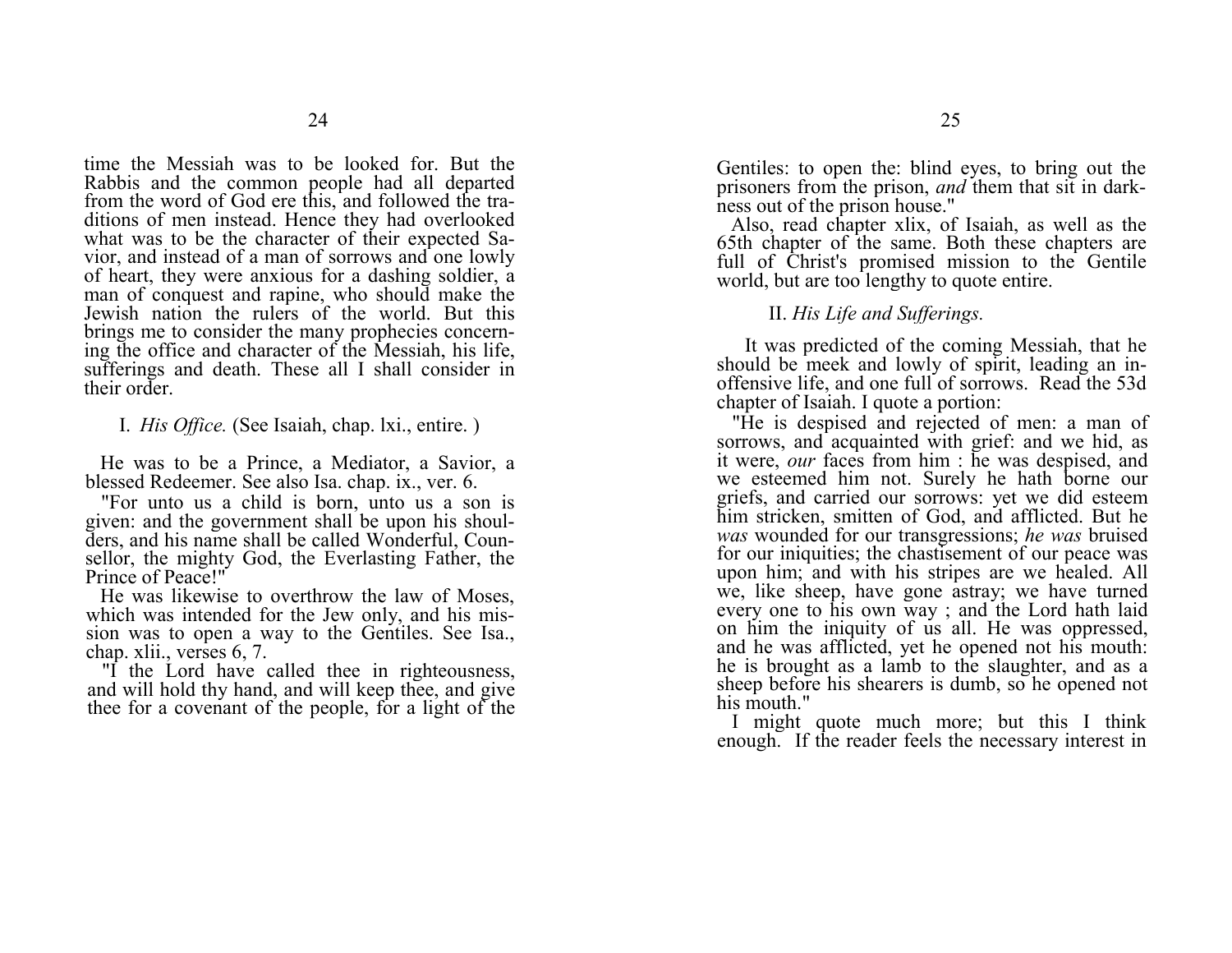the subject, he will, without doubt, investigate for himself. All I desire is, to awaken the sinner's mind to a sense of the wonderful personage who Jesus was, and of the importance of examining to see how it is that salvation comes through him, and none else.

III. *His Death, Burial and Resurrection.*  All the attendant circumstances were foretold most minutely several hundred years before their fulfilment—how that he was to be betrayed and hanged upon a tree, as well as the price paid his betrayer, and the use made of the thirty pieces of silver. See Zech., chap. xi., ver. 12, 13:

"And I said unto them, if you think good, give me my price: and if not, forbear. So they weighed for my price thirty pieces of silver; and the Lord said unto me, Cast it unto the potter; a goodly price that I was prized at of them. And I took the thirty pieces of silver and cast them to the potter, in the House of the Lord."

Also how that lots should be cast for his clothes. See Psalm xxii., ver. 18:

"They part my garments among them, and cast lots upon my vesture."

Again, as to their giving him vinegar to drink, while suffering the excruciating agony on the cross. See Psalm. lxix., ver. 21:

"They gave me also gall for my meat; and in my thirst they gave me vinegar to drink."

Again, as to the company with whom he was to gutter death. See Isaiah, chap. liii., ver. 12:

"And he was numbered with the transgressors."

These, and many more minute particulars apparently of little moment, but all tending to more strongly identify his person, were foretold of the coming Messiah. Only one other prophecy will I note in this connection, viz.: that concerning his resurrection and ascension to the right hand of his Father in Heaven. See Psalm xvi., ver. 10:

"For thou wilt not leave my soul in Hell; neither wilt thou suffer thy Holy One to see corruption."

And again, lxviii., ver. 18:

*"*Thou hast ascended on high: thou hast led captivity captive: thou hast received gifts for men: yea, *for* the rebellious also, that the Lord might dwell *among them."*

And, finally, Psalm cx., from first to last verse, including both:

"The Lord said unto my Lord, Sit thou at my right hand, until I make thine enemies thy footstool. The Lord shall send the rod of thy strength out of Zion: rule thou in the midst of thy enemies. Thy people shall be willing in the day of thy power, in the beauties of holiness from the womb of the morning, thou hast the dew of thy youth. The Lord hath sworn, and will not repent. Thou *art* a priest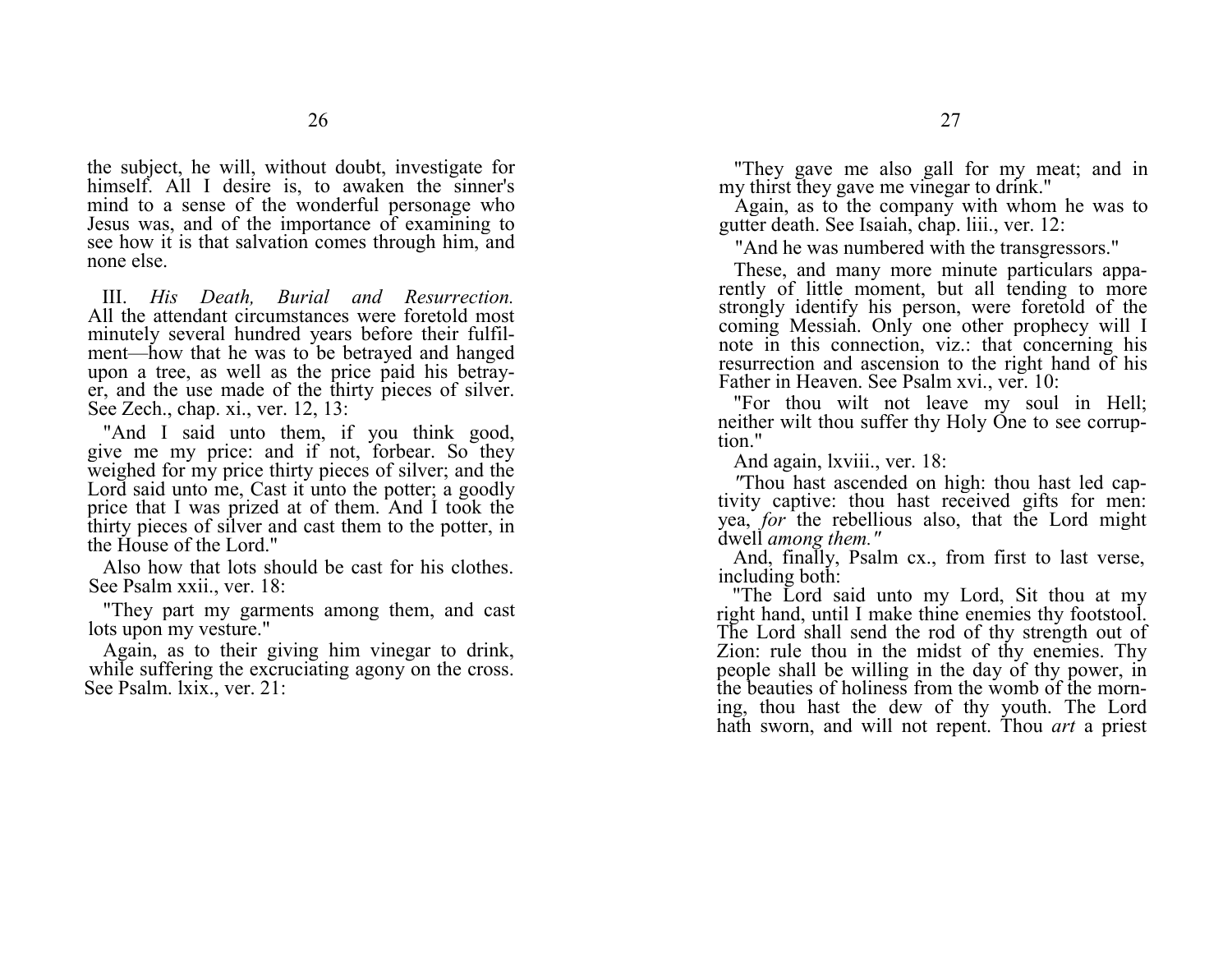forever after the order of Melchizedek. The Lord at thy right hand shall strike through kings in the day of his wrath. He shall judge among the heathen: he shall fill the *places* with the dead bodies: he shall wound the heads over many countries: he shall drink of the brook in the way: therefore, shall he lift up the head."

Now, patient reader, let us briefly sum up what is to be the lineage, character, life, death, and mission of the promised Messiah. I have shown you from prophecy, predicted many centuries before the time appointed for his first coming, that Jesus, otherwise called the Christ, was to be of the lineage of David, according to the flesh, of the tribe of Judah, of the house of Israel; that he was to be born of a virgin mother, who had never known man; that he was first to make his appearance in Bethlehem of Judea; that the time of his appearance was set plainly forth; that, notwithstanding all this, he was yet to be rejected by his own people, owing to the meekness of his disposition, the lowliness of his character, and the inoffensiveness of his life; that not only was he to be rejected, but was to be even cut off, not on account of any iniquity of his own, but for the iniquities of the world; that his death was to be a most ignominious one, even the death of the cross, and accompanied with insult and tortures; that after death he was to rise up out of the grave, leading captivity captive, and loosening the bonds of death; and, finally, that he was then to ascend to heaven, there to take his seat at the right hand of the Ancient of Days, even of the Almighty God, Creator of heaven and earth, and was thenceforth to act as mediator and intercessor between God and man. Now, the question arises, were these predictions ever accomplished, and if so, where is the record of their accomplishment? I answer, yes, they have all been fulfilled, even to the smallest, and the record of their fulfilment is to be found in the New Testament of our Lord Jesus Christ. We have there the testimony of twelve faithful witnesses, who all sealed their testimony with their blood, and thus proved to the world that they were eye-witnesses of the truth of the matters they related, and not impostors or hypocrites, as many infidel writers assert, though it seems impossible how they can believe their own assertions.

It is not the experience of any age of the world, that twelve men will willingly and mutually co-operate to propagate a lie, which can be readily proven to be a lie by their cotemporaries. And this becomes still more incredible when we consider that their whole lives in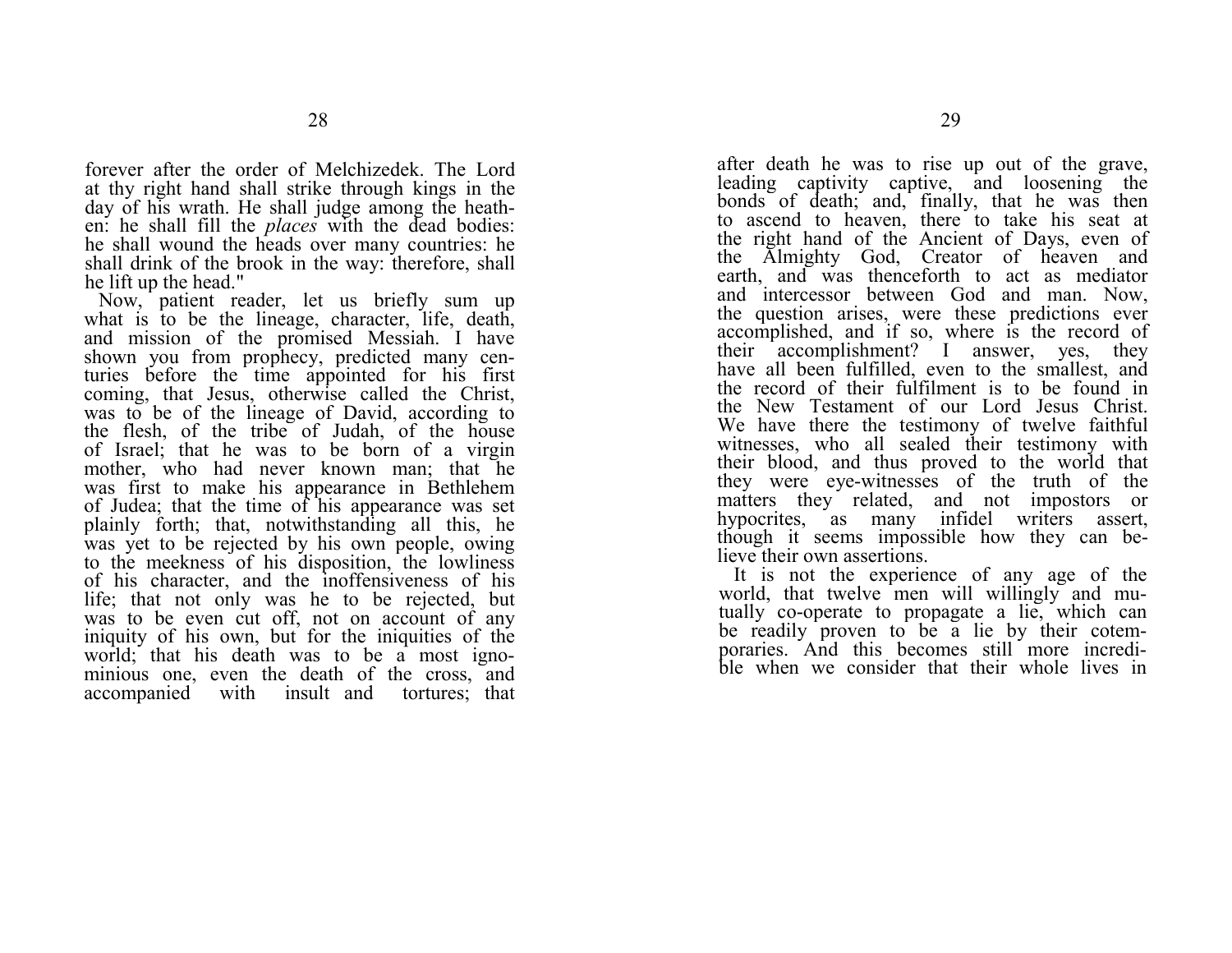# **PART S E C O N D .**

*A Brief Exposition of some of the*  FALSE TEACH-INGS, *whereby men are now-a-days led to discard the*  SACRED SCRIPTURES *as the* WHOLE WILL *of*  GOD, *and to expect*  NEW REVELATIONS *and*  COMMUNICATIONS *apart and separate from*  GOD'SWORD.

AFTER the advent of the Man of Sin, many heresies and false doctrines grew up in the Church of Christ, some of which have been discarded since the Reformation begun by Martin Luther, but many still remain. It is but proper that I should allude to these before attempting to teach the sinner what is the whole counsel of God concerning his salvation. I was myself brought up in the mists and delusions which darken the minds of thousands of good Christians at the present day, and I know how difficult a matter it is to surmount the teachings of one's early years, and the prejudices of a lifetime. It is much more difficult than it is for

every other respect are blameless, and the doctrines they teach are of the purest and sublimest character, for the promulging and teaching of which they are led, some to the stake, others to the wheel and the rack, and others yet again are sawn and torn asunder, or are cast to wild beasts, to be devoured and cruelly mangled for the gratification of unbelieving and revengeful enemies.

*No*, reader, it is not in human nature to endure what the first disciples of Christ endured for the sake of the Cross, merely for the purpose of propagating a lie. They were always prepared to give a reason for the hope that was in them, and confident of a glorious immortality beyond the grave, they met all the tortures their enemies could inflict upon them with cheerfulness; and as the swan is fabled to sing sweetest when nighest death, so did the early martyrs with a more joyful shout sound the anthems of praise just before entering the fiery furnace, or the wild beasts' den, for they felt that soon would they stand redeemed in the presence of the great King, whenceforth their harps would be of gold, and their victorious shout ever more would rise, Hallelujah! the Lord God omnipotent reigheth! Praise Him, all you his saints! For His mercy endureth forever, even from everlasting to everlasting!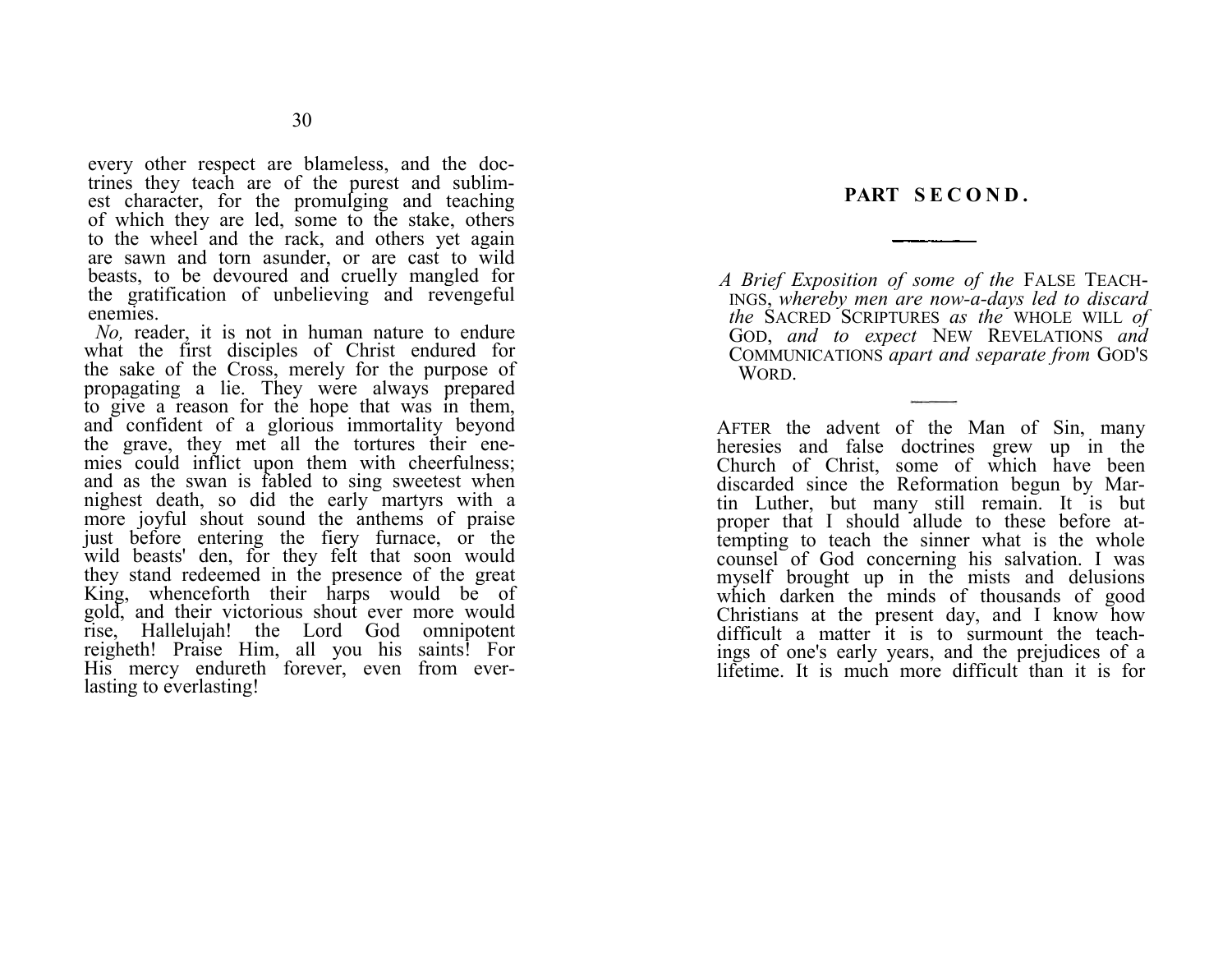a hardened sinner to surmount the obstacles of worldly cares and associations before casting himself at the foot of the Cross.

One of the chief errors of the day arises from the false teachings concerning faith. This is, indeed, the ground work of all other errors, and shall in consequence exclusively demand my attention. People have been erroneously taught to think that they cannot believe from testimony; but, that faith is a very mysterious matter, and is a most precious boon to be sought for only with tears and much beating of the breasts, and wringing of the hands, and humble supplicating at a Throne of Mercy. Alas! that men should be so deluded. How foolish that men should pray for that which they possess already! For we have the authority of God himself that no man can come to Him with a petition, unless he believes that He is, and is a rewarder of those who diligently seek Him. So soon, therefore, as a man gets on his knees before God to ask Him for faith, that moment he has faith already, and nothing but the most Egyptian blindness prevents him from knowing it.

Upon consulting the Holy Scriptures as to the manner in which the ancients acquired faith, we learn that they heard the word of the Lord

and believed; and hence the Apostle has told us that faith comes by hearing. I will witness one example. The reader most probably remembers the case of Philip and the eunuch. It is a very simple story, and I will relate it:

There was a certain eunuch, a great man, under Candace, queen of the Ethiopians, who had gone up to Jerusalem to worship, and, on his return homewards, as he was driving along in his chariot, he, being a devout man, was diligently reading the Scriptures. While reading, he came to that place in Isaiah which says, "He was led as a sheep to the slaughter, and like a lamb dumb before his shearer, so opened he not his mouth: in his humiliation his judgment was taken away: and who shall declare his generation? for his life is taken from the earth."

This was a knotty passage, and the eunuch could not understand it. While pondering upon it, however, Philip, an Evangelist of Jesus Christ, being led by the Spirit, came up to the chariot, and asked the Ethiopian if he comprehended what he was reading. The latter replied that he did not, and thereupon invited Philip to take a seat with him. Philip immediately did so, "*and began at the same scripture, and preached to him Jesus."* He did just what I have endeavored to do in my first part; he be-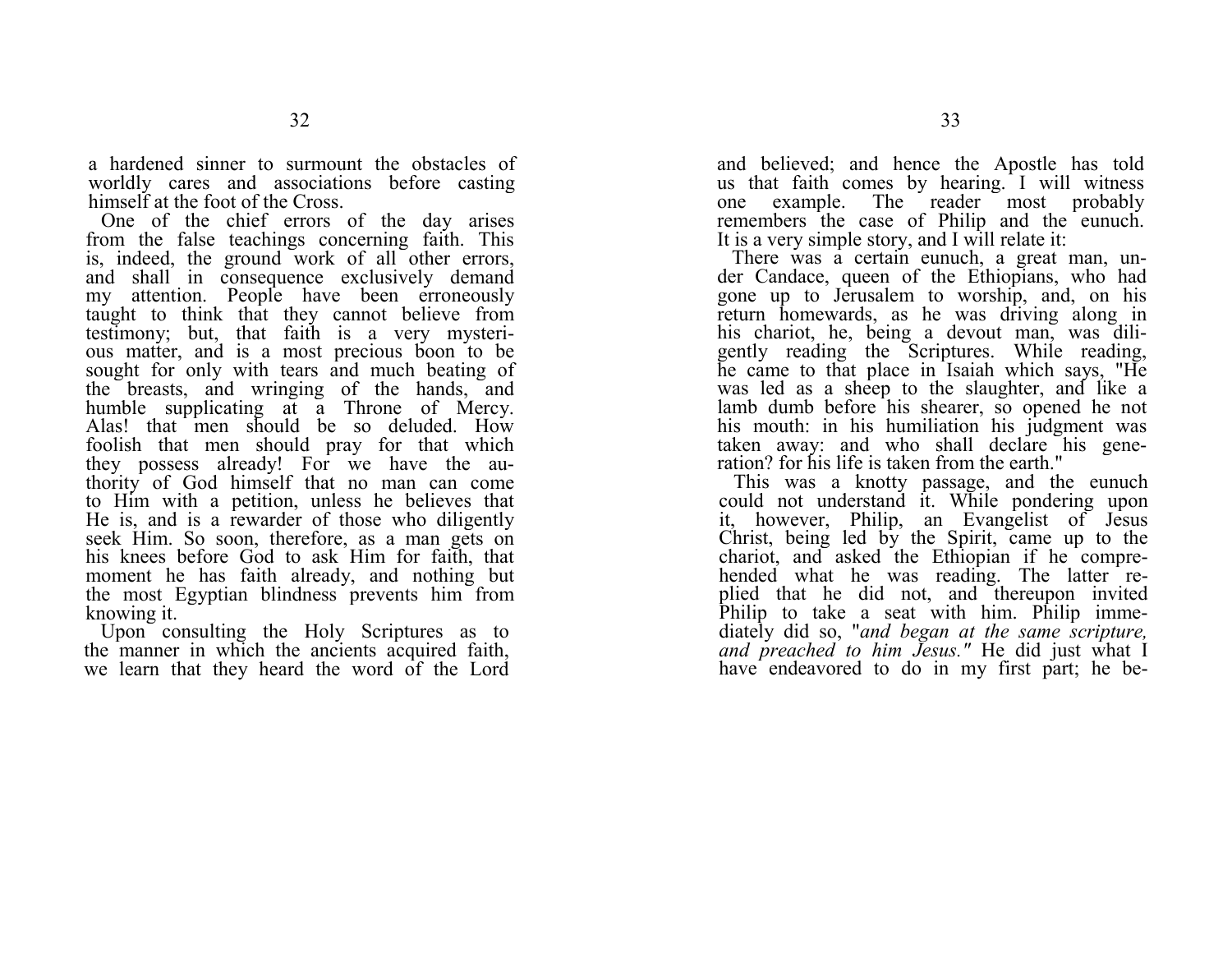gan with the prophets, and beginning thence showed how Jesus Christ had fulfilled all the prophecies relating to him. He gave the eunuch testimony on which to believe; and like a sensible man, and a rational creature, he did believe; for no sooner had they come to water, and even yet while they were conversing, than the eunuch said to Philip, "See, here is water; what hinders my being immersed, as you have just instructed me that the Disciples of Jesus must?" Whereon, Philip replied, "If thou believest with all thy heart, thou mayest." And the eunuch answered and said, "I believe that Jesus Christ is the son of God!" And Philip immediately took him and immersed him, and he went on his way rejoicing.

Could there be anything more plain and simple than the foregoing? Could there be anything more rational? There is no mysticism, no struggling and praying, no howling and wringing of hands, no casting of ashes upon one's head, and putting of the mouth in the dust of the earth, but everything is done decently and in order. Philip takes the prophets and shows to the eunuch that the time is past already when the Messiah was to appear; shows him that he has appeared in fact, as was predicted, and that in every respect he had fulfilled

all the predictions concerning him. The Eunuch listens to Philip attentively. There can be no disputing the prophets, for he has read them from a child; neither can there be any dispute concerning the facts of Christ's life and death, for he has already heard the story of them before, during his sojourn at Jerusalem. He now sees the connexion between the one and the other, and his mind is convinced. He has faith. He believes that Jesus Christ is the son of God; and, believing, he hastens to obey his new Lord and most gracious Redeemer. O, what a beauty and simplicity is there in all this! How beautiful, indeed, is Christianity, disrobed of all the jargon of the schools, and the traditions of the age!

I have here shown the reader, the way in which people used at first to obey God. They did so rationally and as human creatures ought to do, with an unfaltering trust in the promise of God, and without. demanding of Him a signal demonstration that He had accepted them. But what are the teachings on the subject now-adays? How different from the simple story I have related, and almost as multifarious as different. To recount them all I deem unnecessary, and altogether a work of supererogation. I shall confine myself to exposing the falseness of the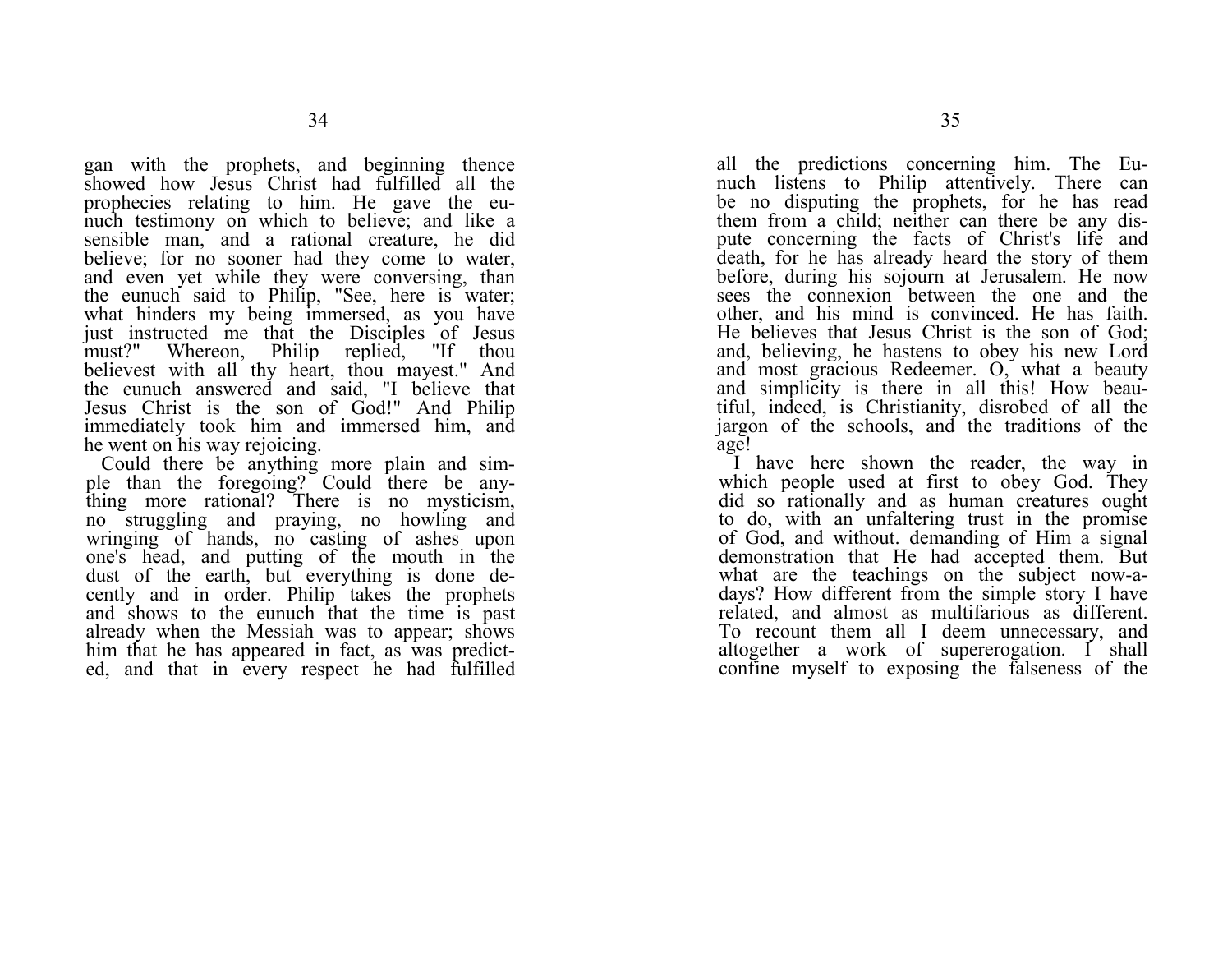principle which underlies them all—*the delusive dogma that God communicates to a man,* APART FROM HIS REVEALED WORD, *when and how his sins are forgiven him.* It does not matter by what name the man so teaching or believing may be called. He is equally at fault, whether he be a Catholic, a Mormon, a Quaker, a Spiritualist, or any one of the different sects of Protestants who hold to this error. The principle is the same in them all, for they all alike seek a *new*  revelation, and are unwilling to trust wholly in the promises of God as revealed to us by His acknowledged servants, the inspired authors of the Old and New Testaments. There is infidelity at the bottom of it all, for if a man firmly believes the Bible, he is satisfied with God's plan, and is willing to trust to God's revealed promise, without seeking a direct communication from the Throne of the Universe to inform him that he has found mercy in the eyes of his Creator. I know well enough that all holding to this fallacy deny most vehemently that they are infidel at heart, and I am willing to concede that many of them are God-fearing men, and honest in what they say. That, however, does not remedy their case. Paul acted in all good conscience toward God, when he rode at the head of a military troop, carrying fire and

sword into the homes of the Disciples of Jesus. He thought verily he was doing the will of God. He was deceived by his early teaching and the blindness of his associates; and so are those, who believe in direct revelations from God, deceived to-day Although their error is of the most egregious kind, as Paul's was, yet they are honestly deluded, and shut their eyes and ears against all those who would enlighten them.

Now, this fallacy of theirs can be very easily exposed; and I shall do so briefly, and, I hope, satisfactorily. Many words are not needed for the purpose, nor even a great deal of argument. I shall simply present a common-sense view of the case, and I think the matter will become so plain, that even the way-faring man, though a fool, need not to err in regard to it..

All those who believe in direct revelations or mysterious influences, as a general thing, are willing to allow that God is both just and merciful, and is no respecter of persons, but blesses all men alike. Conceding this, I should like to ask them a very plain and simple question: Is it compatible with mercy and equal justice that God should be particularly gracious to those nations who have the Bible, giving them new revelations every day, while from those nations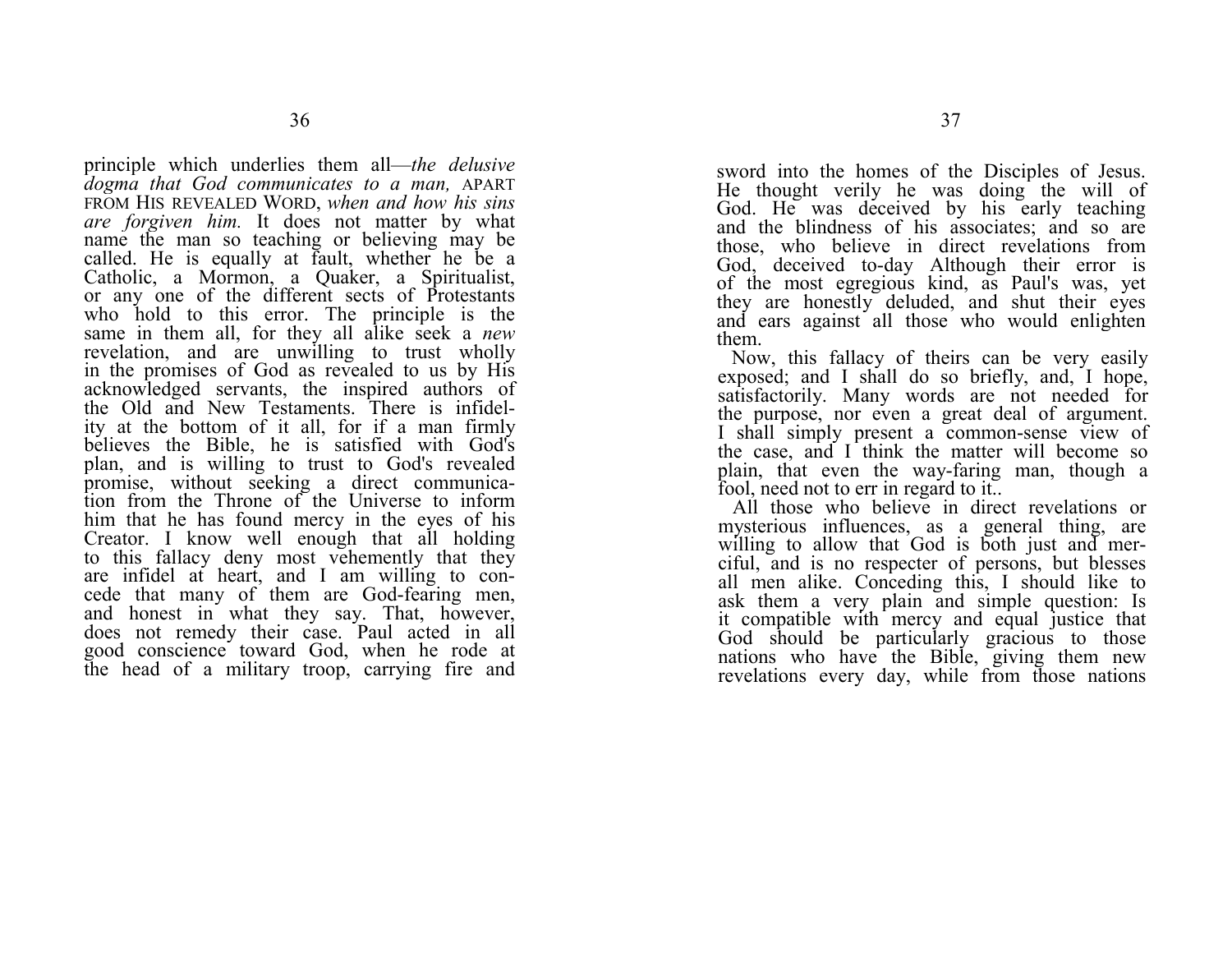who sit in darkness and have not the Bible, He persistently turns away the light of His countenance, and never once vouchsafes to visit them, either in dreams, or visions, or spiritual rappings and thumpings, or trances, and signs and wonders? Answer me honestly, Is God consistent in this thing? If it be as you say, then He is, without doubt, a most unjust as well as unmerciful Father. But it is not as you say. And I will tell you why it is not as you say. The reasons are plain and simple, and they are twofold.

I. God has already, nearly two thousand years ago, made a revelation of His will to man, and He intends that to suffice man, until the sounding of Gabriel's trumpet. In that revelation He has explicitly stated what is required of man in order to salvation, both present and eternal, and He will never vary a hair's breadth from what He has there revealed.

II. Because it is absolutely impossible that it should be as you would have the world believe. I say it is absolutely impossible; and I ask you to listen to my reasons while I briefly state them.

 I will first take a good Methodist brother, who has had a revelation from God direct, informing him that his sins are all forgiven him,

because he believes in Jesus. After him follows a good Baptist brother, who has seen a terrible sight, or heard a most unearthly noise, and has thence concluded that God has, by that means, revealed to him that his sins are forgiven him. Next, we have the Mormon, with his direct revelation from God, allowing him his forty wives and as many concubines: and again the Shaker, with his revelation from God, forbidding him to have any wife at all. These men are all honest—equally honest; and which am I to be-<br>lieve?—simply, *neither*. They are all honest. lieve?—simply, *neither*. They are but most miserably deluded. Hence, I say, it is impossible, that God could be the author of a system so fruitful of delusion, and so uncertain of good. What God does, He always does in a manner so perfect, that there can be no question but it is the work of His hands. He leaves nothing uncertain; yet how uncertain are the evidences which these errorists of the nineteenth century have of the|pardon of their sins! One is in deep distress of mind, and lies on his bed at night, groaning, and sighing, and praying, full of heaviness and sorrow for sin, when suddenly he sees a light flit across the wall, such as might be produced by a candle carried in an adjoining room and shining through the key-hole, but which the poor vic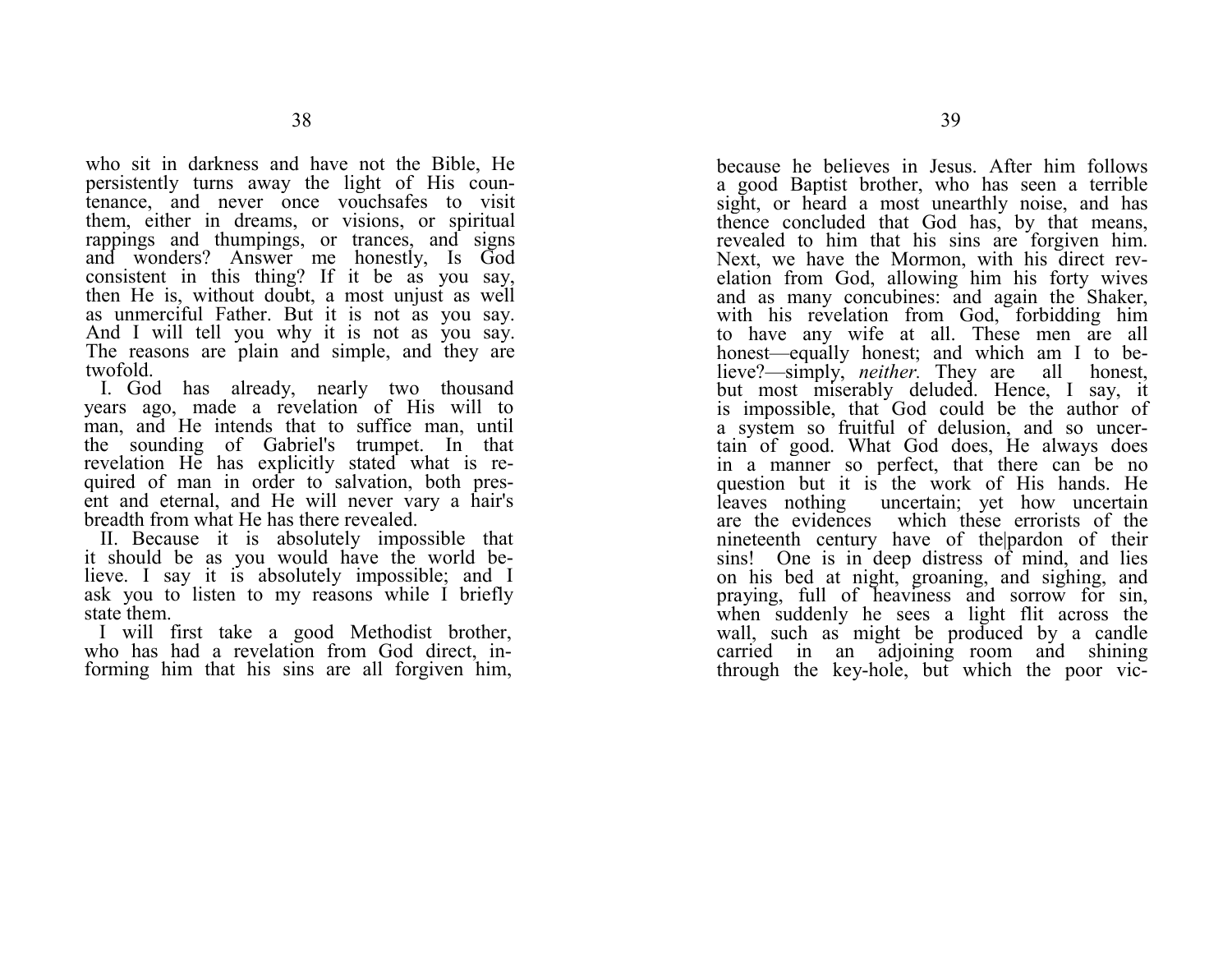tim of a delusive error imagines to be a sign of God's reconciliation; and, therefore, arouses his whole household, and all his neighbors, and there is a general rejoicing and giving of thanks to God, until the crowing of the cock in the morning. And yet another has a wonderful dream. For months and years he has been the subject of the prayers of the brethren and sisters, and has been up to the mourner's bench, and down in the straw, and out in the grove, and locked up in the closet, tussling and striving with Satan, and wrestling with his sins; but all to no purpose. He cannot get the "good feeling," as it is termed. He is a man of too bilious a temperament, and of too sound a constitution, to readily be made the victim of either an optical or other delusion of the senses; and so he feels that he has already done despite to the Spirit of Grace, and has sinned the unpardonable sin, and is damned to all eternity without the least chance of escape. In this state of mind, having eaten a hearty supper and posted right off to bed, he dreams a dream about the hour of midnight. He dreams that he is traveling a long and weary road, full of brambles and briars, and rocks and stones. Presently he comes to a deep and turbid stream; beyond whose waters lies a pleasant valley,

filled with herds of cattle, grazing the rich grass, and fanned with the gentlest of winds. He is seized with a longing desire to cross over into that beautiful valley; but he sees no immediate prospect of doing so. But after looking about awhile, he presently discerns a long, slim pole, stretching away over the stream, and he resolves to try to cross over on it. Scarcely, however, has he made the attempt, than the pole begins to wabble, and he is on the eve of falling into the water. In a great fright he turns back. A second time he tries, but with the same result. He now becomes more determined. He will make one effort more, and sink or swim: he is determined not to turn back. He takes a running start this time, and has reached nearly the opposite shore. Shall he fail now? Wabble, wabble, goes the pole, and he already has lost his balance, and is about to tumble into the stream, but, no! He makes a desperate spring, and, happy man, he just saves himself on the opposite side!—on the side on 'which lies the beautiful valley. He wakes from his sleep with a halloo and a shout, and he believes ever after that God has borne witness to him, that he is a pardoned man. And is there a man in his senses who can believe it possible for God to be the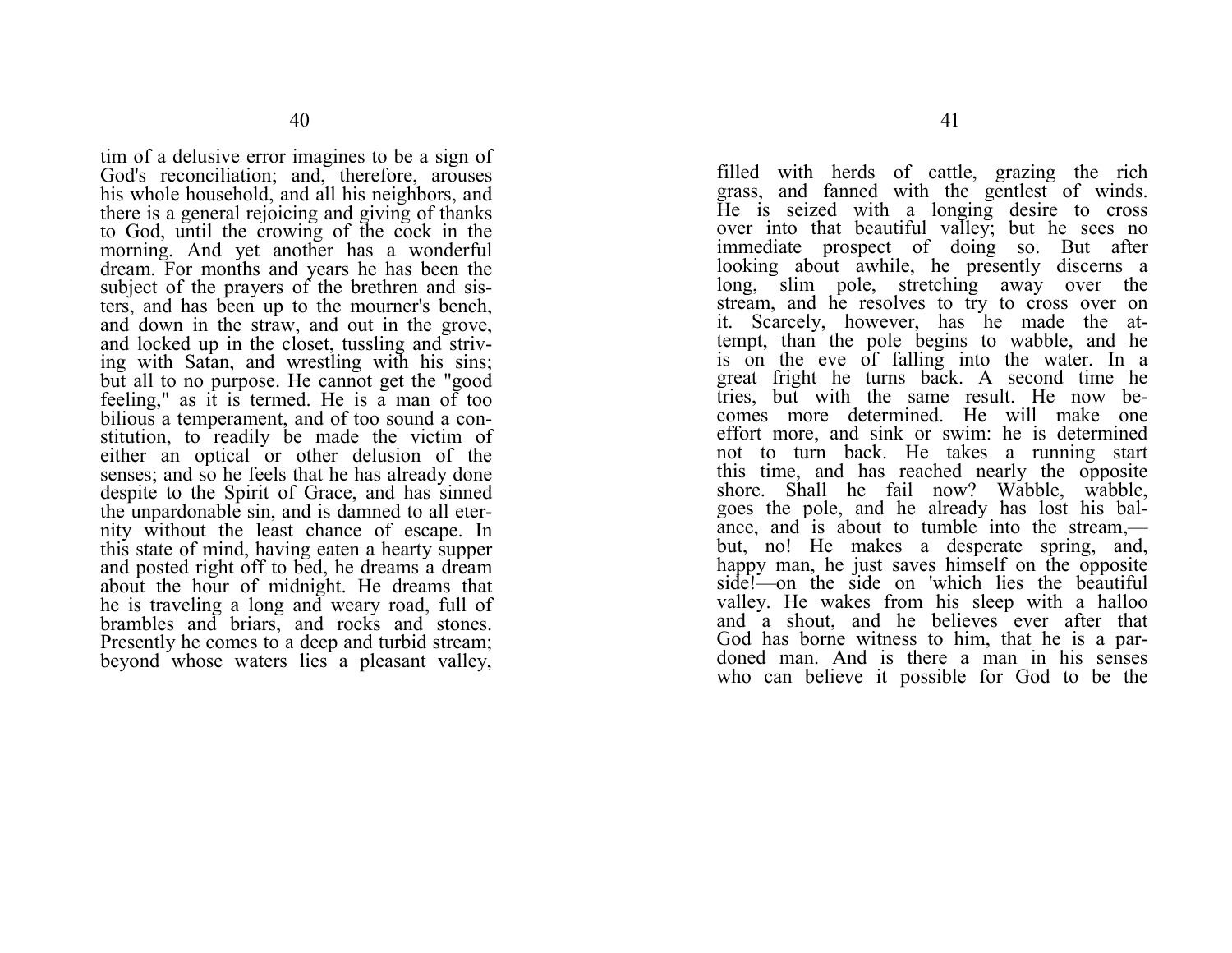author of such folly? Not one. Not a man in the universe, who has not unmanned himself, who has not sold his common sense for a smaller consideration than purchased Esau's birthright,—ever could, can, or will, believe that God, the All-wise and Infinite Creator, is the author of a religion which induces such miserable delusions.

In view of the fact that such things are taught and believed by. so many religionists, is it a wonder that so many Deists, Atheists, Transcendentalists, *et id omne genus* of scoffers and revilers, should be all the time taunting Christians, with sneers, at their proneness to priestcraft and credulity? I opine not. It appears to me that honest Atheism is preferable to a blind superstition that worships a god not a great remove above the leeks and onions of the ancient Egyptians. A Christian should worship the Eternal Jehovah, and Jesus, His Anointed; but to do so, he must have a proper conception of the character of the Godhead. If he would put Infidelity to the blush, he must show to the. worldly-wise philosopher, that there is a sublimity and truthfulness in Christianity, which mere reason, unaided by revelation, cannot even approach unto, much less compare with or aspire to attain. And in this

connection,. I should like to say a few things concerning the impotency of reason, or worldly philosophy, to lead a man to any proper conception of a Creator; and this I do, because I am well aware that many men of shallow minds, and who have a little smattering of learning, (which, the poet informs us, is a dangerous thing, ) are oftentimes ensnared by the very device of the Devil, and are wont to mock at revelation, vainly conceiting that they could themselves devise a better way than the one devised by Omniscience. More particularly is this the fault of young men just after passing through college, and whilst they are yet in what might be called their chrysalis state. Filled with an overweening regard for their own importance, and conceiving that they have already reached the bottom of the "Pierian Spring, " they imagine that it is a part of greatness to make light of sacred things, and to magnify reason at the expense of truth. My word is Truth, says the Almighty.

If any readers of the above class, either old or young, should chance to ever light upon this little work, I commend to their special attention the following extract from an article in the Jan. No. of the Southern Presbyterian Review for 1854. It expresses my own sentiments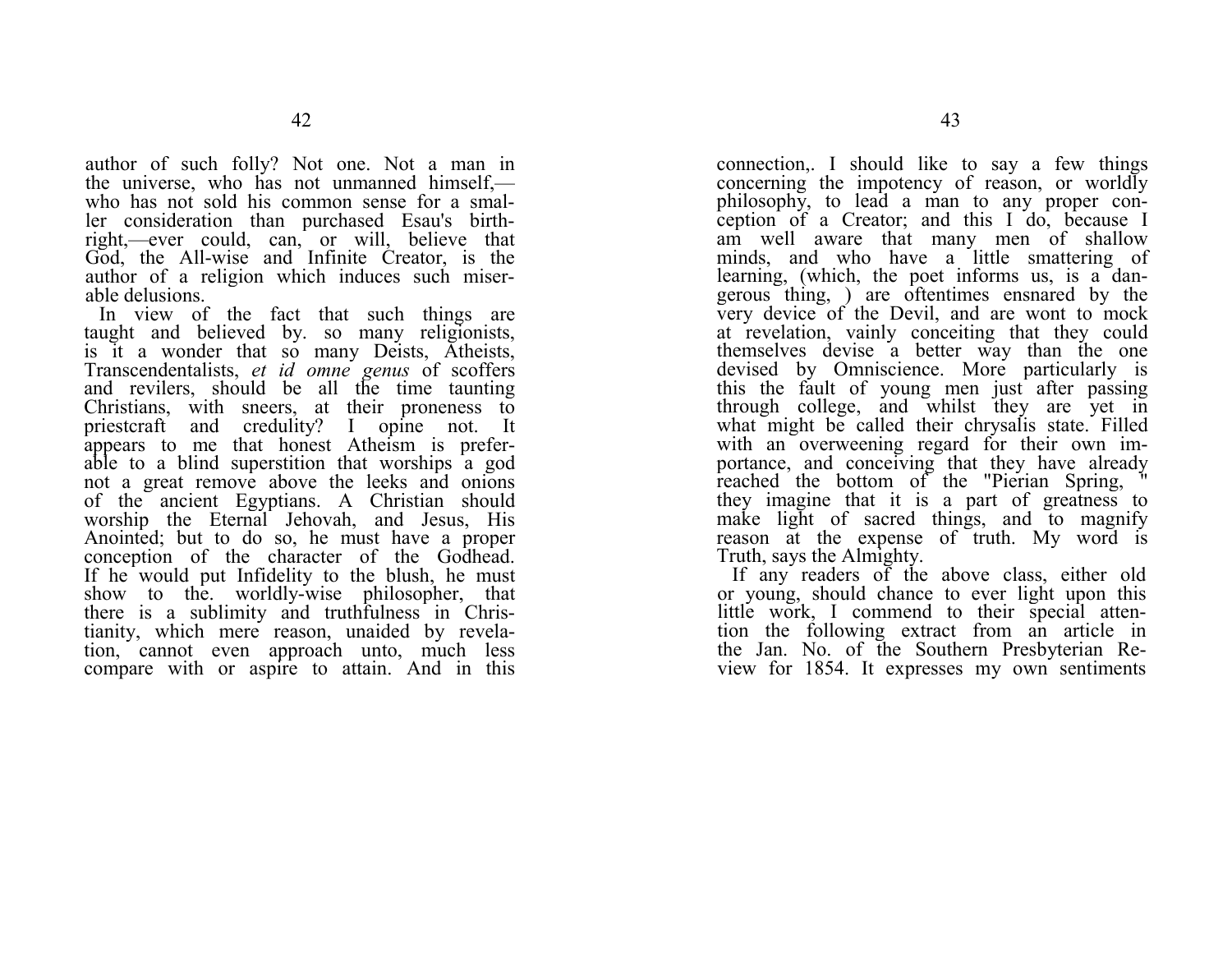so precisely, and so much better than I can myself express them, that I cannot refrain from copying therefrom *in extenso:*

"In what relation, then," proceeds this writer, "does reason stand to Scripture, and Scripture to reason? To perceive this with clearness, let us remember what has been determined concerning reason. Reason is that intelligent nature by which man is capable of thinking of discerning the relation of cause and effect of receiving and distinguishing testimony—of weighing evidence—of forming opinions—of attaining knowledge—of becoming acquainted with what is duty, and of acting upon it under a sense of deep and solemn responsibility. This reason, we have seen, is limited in its *capacity by*  its own finite nature, and in *its field of observation* and experience by the senses, to which, as inlets of sensation and organs of perception, it is at present allied. What is beyond this sphere reason can only know by testimony, or remain ignorant of altogether, as is the case in reference to a *great part* of the things by which it is surrounded, and *universally,* as it regards their essences. Of course, this must be much more evidently and necessarily the case, as it relates to all things spiritual, supernatural and divine. This is an unknown region, which, like the terra incognita of earth, can only be surmised and conjectured, but of which we can have certain knowledge only so far as our actual observation and discovery in the one case, and actual testimony in the other, really extend. Both may be, to a certain extent, comprehensible by reason, when the means of judging of their existence and attributes is brought within its reach. In both there will be much to be *believed*, as, for instance, the essence of things, which, with its present capacity, it never can *comprehend.* The belief, in regard to both, of all that is proved to be true, is most reasonable, and the attempt to explain or to dogmatize upon what is not proved, or revealed, or comprehensible, is most unreasonable and absurd, yea, most sinful and impious.

"But reason is not only limited. It is imperfect. It is not infallible. It is not omniscient, nor are its bodily organs absolutely, perfect. It is, therefore, liable to misapprehension, perversion and mistake. To err is human. Infallibility is the prerogative only of Divinity. This imperfect and limited nature characterizes man as a creature 'made a little lower than the angels,' and not merely as a fallen and sinful creature. Adam, in Paradise, needed and received, and rejoiced in the instruction, guidance and holiness imparted to him by his allgracious and merciful Creator.

"But, now, man is. a fallen and sinful, as well as a limited and imperfect being, and the Divine communion, holiness and guidance, originally imparted to him, are by his own sin withdrawn. As it was in God's light man's reason saw perfectly, holily and wisely, so, when that light is withheld, reason is left to its own feeble imperfection, and sees but dimly. A disordered heart ever enveloping it in a misty haze, it is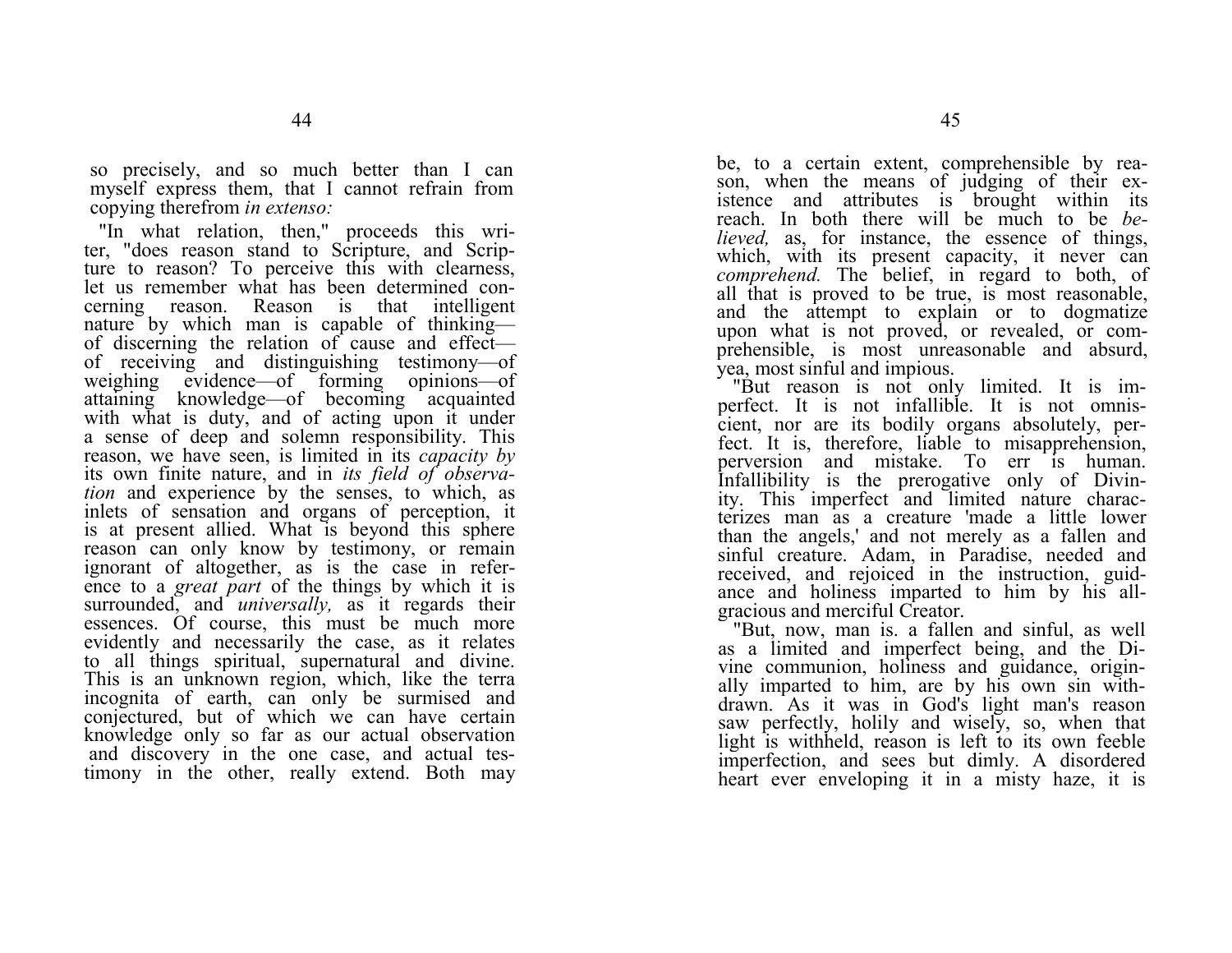seduced into error, mistakes truth for falsehood and falsehood for truth, regards evidence with attention or inattention, and investigates it thoroughly or imperfectly, according to the wishes of the heart. The understanding is itself darkened, and it will not come unto the light.

"While this limited, imperfect and perverted character of human reason has been manifested in every department of knowledge, it has been most lamentably exhibited in all inquiries into things divine. This was to be expected. These things lie beyond the field of sensible observation, experience and proof. We know not what life is. And if thus ignorant concerning ourselves, how can we know or comprehend that great Spirit who is infinite, eternal, omniscient, omnipotent, and omnipresent? How God thus infinite can be good and yet man evil—how God can be gracious and yet man miserable how man can be free and yet absolutely dependent—how all things past, present and to come can be present to God's knowledge, power, wisdom and government, and yet the liberty of second causes remain unhindered—these are difficulties arising, not from revelation, but from the nature of things as they exist, and which, independently of revelation, reason has found to be incomprehensible, and the source of endless speculations and contradictory theories.

"Whether human reason, *by its own unaided powers,* could ever have attained to the knowledge of God's being, attributes, or providence, or of man's future destiny in a world to come,

or of the true origin of man's present contrarieties of feeling, character and judgment, or of the way in which the fears of death, and of evil after death, and of evil during life from some invisible and unknown powers, could be appeased or removed—this. I say, is a question which cannot possibly be determined in the affirmative, and must, I would think, be decided in the negative. It cannot be proved that human reason *unassisted* could discover the truth on these points; and for this simple reason, that human reason never has been without assistance. In the beginning it had the instruction given by God, actual communion with God, and knowledge of Him, of itself, and of its relation to Him. From the first moment of man's fall, reason was assisted and instructed by the remembrance of what was already known, and by a present and permanent revelation of God's purposes and plans for man's redemption—the necessity and nature of divine worship—a coming Savior, and of the salvation and everlasting life to be obtained through Him. And at sundry times and in divers manners, God has replenished, and renewed, and increased the light and knowledge thus originally, and always enjoyed. The traditionary rays of this light shining amid the darkness of human ignorance, ever increasing as sin obscured what existed, have been preserved by every nation, and kindred, and tongue, and tribe, and people under the whole heavens. To many there was superadded the direct or indirect light of a positive and present revelation. And to *all*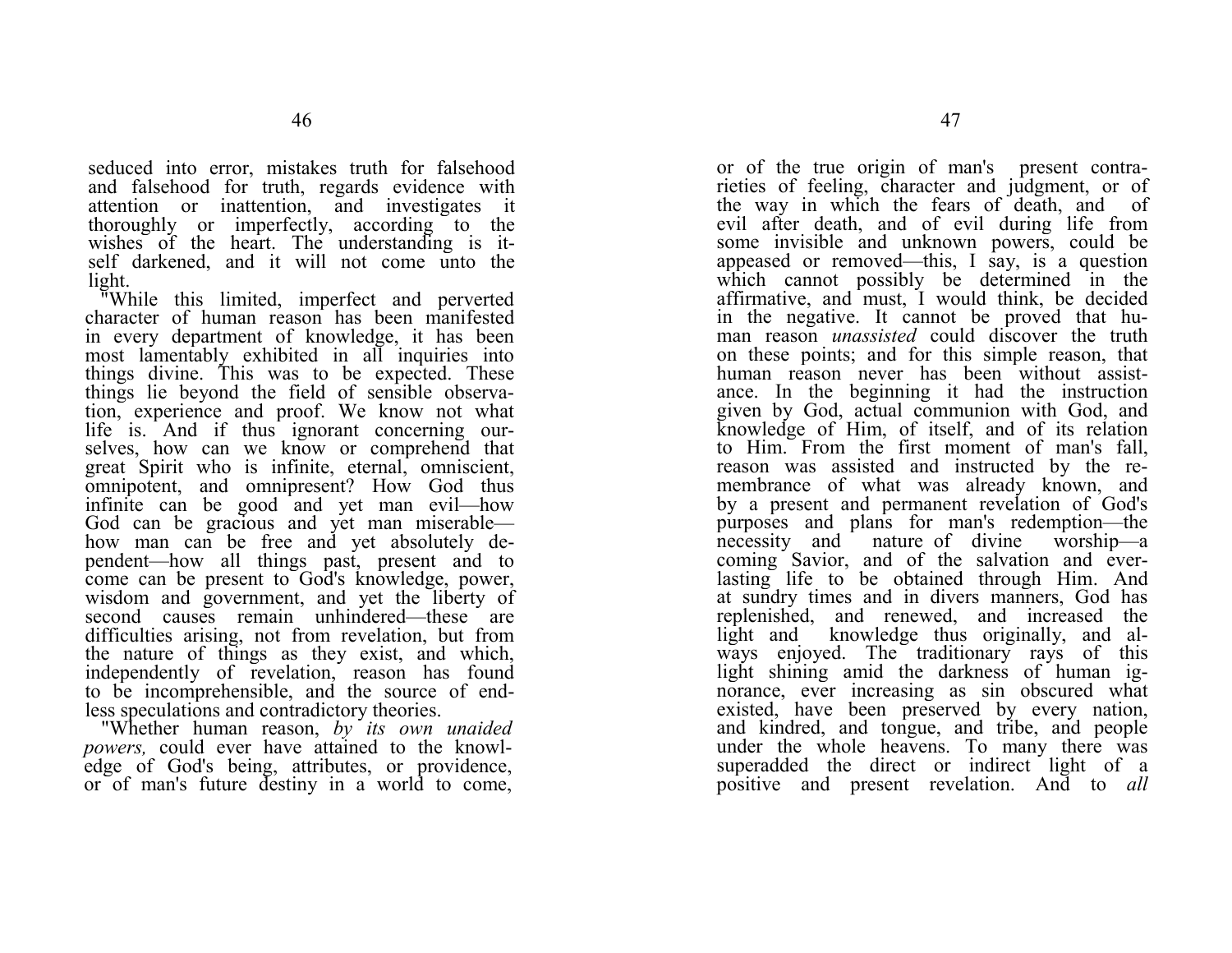there was 'the invisible things of God clearly understood by the things that are made' when with the knowledge of God and the disposition to know of God—these were carefully examined. It was with all this light and assistance, and with more or less knowledge of the Hebrew Scriptures, that the ancient philosophers and sages wrote and spoke what they did on these points. In all that was dark, contradictory, and obscure, we see the imperfections, vanity, and perversions of human reason, and in all, in them that was accordant to the truth, we see the reflected light of an existing or of a traditionary revelation.

"Any true, certain and assured knowledge on these subjects, the world by all its wisdom never has attained. What God is, was the question which the longer 'the wisdom of this world' took to answer, the more impossible the answer became. All that philosophers could discover with certainty was what Socrates, the wisest of them, avouched as the great attainment of human wisdom, that God was incomprehensible, and that man knew nothing. They all confessed and lamented their ignorance of these things. Plato was sensible of the depravity of human nature, acknowledged the want of a divine guide, and earnestly desired such assistance to lead him to the truth. He compared the present condition of the soul to the statue of the sea-god Glaucus, which was partly broken with the waves, and almost covered with shells and stones and weeds. The mind at present, he says, 'knows things but as in a

dream, and in reality is ignorant of every thing;' and he affirms that he never met with a; man who knew what virtue was. The ancients, too, referred all their original knowledge of divine things to the gods, and to a primitive revelation from them. And when the Athenians inquired of Apollo, as Cicero informs us, what religion they should profess and hold, the Oracle answered, 'that of their forefathers.' And since these were contradictory and various, they inquired again which, and were answered, 'the best.' Even when Thales, Plato, and others, imported among them the purer ideas they had derived from their intercourse with nations in contact with the Jews, reason could not even receive, understand and conform to them. It heard the words, but attached to them no clear and certain ideas. Even Plato, therefore, represents himself as wandering upon the sea of truth, having no certain port to which to steer, no pilot to guide him, and ever tossed about like the waves. And thus we find, even in the days of the Apostles, when Paul visited Athens, one of the most prominent objects was a statue 'to the unknown god.'

 "The whole voice of antiquity agrees in this, that 'the knowledge of the first cause is a gift of the gods to men.' Even Celsus concluded 'that a divine spirit descended to acquaint the ancient sages with those divine truths they taught the world.' And Jamblicbus asserts, 'that our weak and frail nature possesses nothing of this knowledge as natural to it.'

"Such was the result to which human reason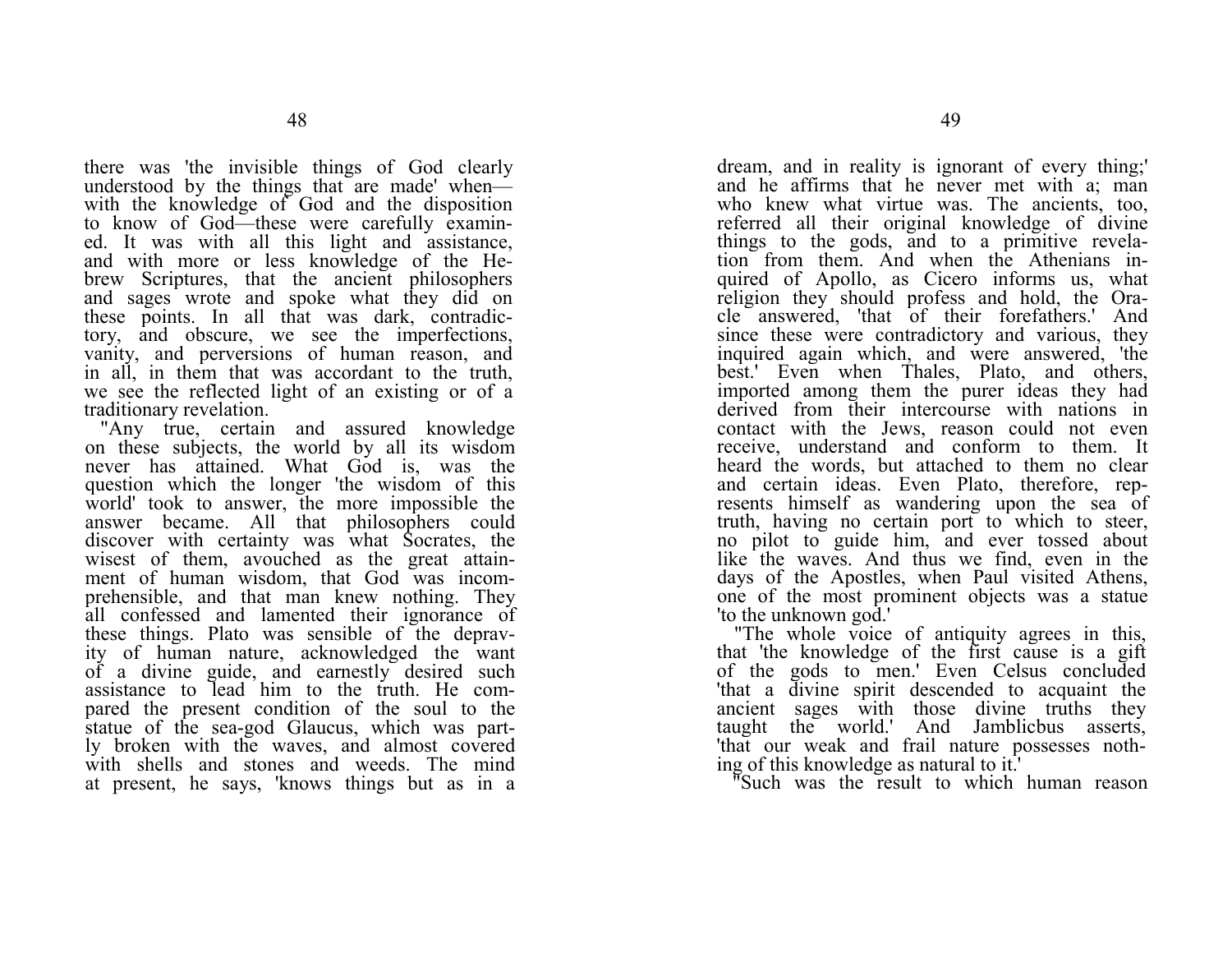among the most intellectual and refined nation of the ancient world, and aided, too, by all that genius, philosophy, the traditions of primitive revelation and scintillations from existing revelation, could attain. 'The world by all its wisdom knew not God.'

 "If from the *ancient* we turn to the *modern*  world, we find, just as surely as philosophers discard the light of divine revelation—though their minds are brightened by its influence and their moral code is deduced from its pages that nevertheless they run into all the vagaries of rationalism, of transcendentalism, of pantheism, of the worship of genius; or, on the other hand, into the depths of superstition.

"Even as to the EXISTENCE of God, it is a question of great doubt, whether reason, *entirely unassisted*, could demonstrate this great truth with any certainty. We see, it is true, in all the works of God evidences of order, wisdom and design, from which, by an intuitive principle or power of mind, we infer that there must be a wise and intelligent Being who ordered and designed them all. The events of life, the providence and protection manifested towards all creatures, also lead the mind to the contemplation of a Being "distinct from nature, who conducts and determines what seems to us accidental, " and who is a GOVERNOR as well as an ARCHITECT. The consciousness of a something within us, which thinks, reasons, plans, desires, and loves, leads us still further to believe that there must be a conscious, PERSONAL, benevolent, and all-wise God. The sense in

man of right and wrong,—of the evil of the one and the propriety of the other—of their desert of approbation or disapprobation, rewards or punishments, and the consequent emotions of self-condemnation or approval, of hope and fear, joy or sorrow,—these feelings in our nature also lead us, irresistibly, to believe in a God who is the Judge and Governor of men, and who, as He has the *power,* has also the will to punish or reward, according to the actions of His creatures.

"Such are the sources from which human reason, guided by all the light which science, education and revelation can throw around it, derives its proof of the EXISTENCE of God: and, undoubtedly, the premises are sound, and the conclusions most rational. But, at the same time, it must be admitted, that these arguments require for their appreciation a very close and rigid analysis, a very candid and important inquiry, and a perfect freedom from prejudice and disinclination to the truth.

"There are also, it must be admitted, many difficulties, doubts and objections, which present themselves to every one of these conclusions,—'doubts and perplexities which,' it is admitted by one of the ablest reasoners upon the subject, 'the mind *must* entertain, but which it feels that it cannot *solve.'* 'When,' he adds, 'the mind is fixed on any one of these groups of arguments, to the exclusion of the others, the conception becomes limited, partial and so far, erroneous.'

"Beliefs which invariably exist, are those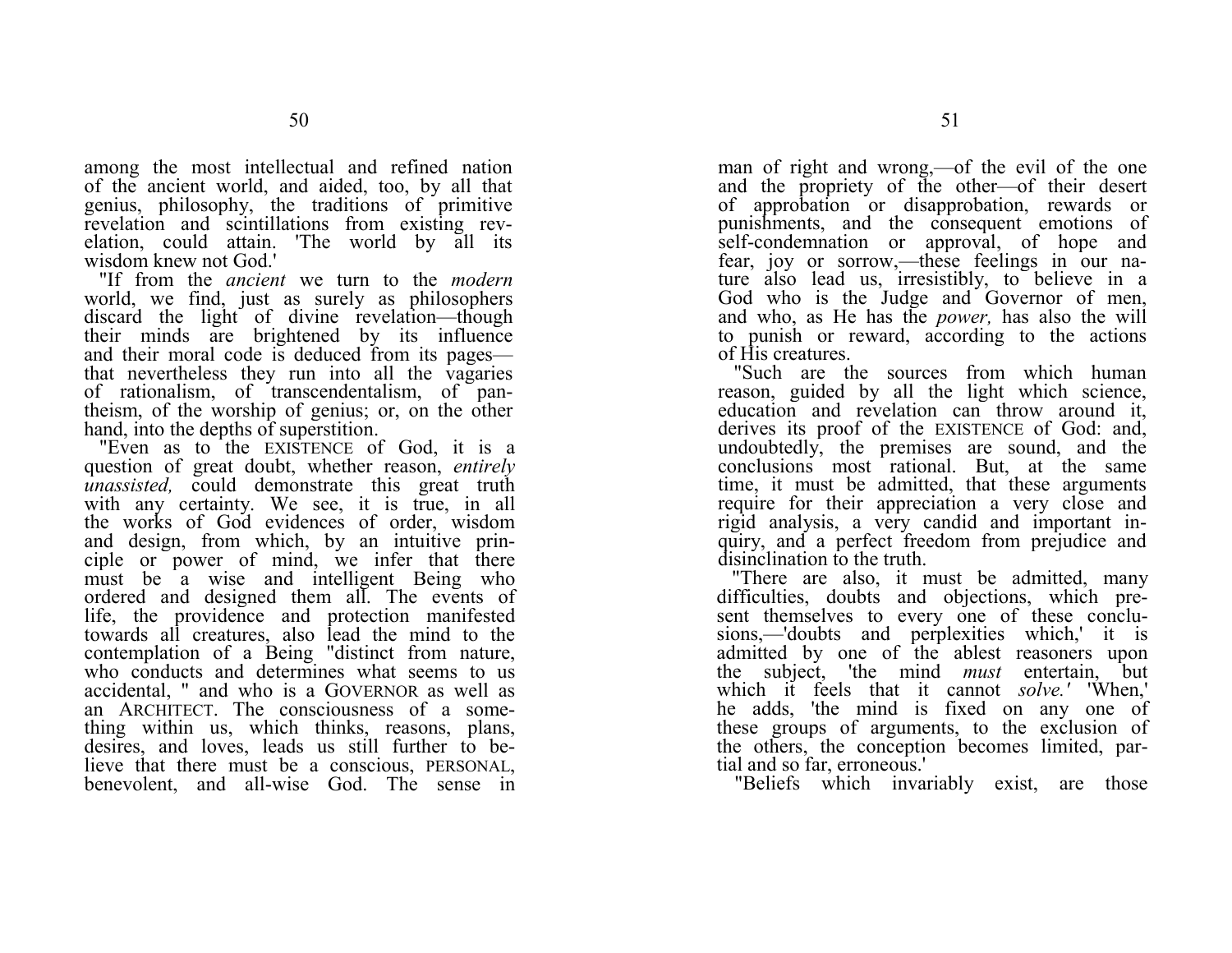which, both rationally and of necessity, we must adopt as primary and fundamental facts; and where it is impossible for us to conceive the negative of such beliefs, we have the highest evidence that they do, and must invariably, exist. Such truths we must regard as the necessary result of the operation of the human mind in its relation to the external world, and to all impressions made upon it, from whatever source."

"Now, if, as we may assume, this is the only certain criterion of a belief which is universal and necessary to the human mind, then it will follow that the existence of God is not such. It is not universal, since nations have been found so sunk in barbaric ignorance as not to possess it; since it is only found to prevail in so far as a good degree of general intelligence and traditional knowledge are found to exist; and since, when it is found to exist, it is not manifested in any uniform belief, as is the reality of the existence of an external world, but in many various modes: and as we can easily conceive of the negation of such a belief,—and many philosophers have rejected, and do now reject, this belief,—we have the most assured evidence that this belief is not universal, or one which the human mind must logically, or of necessity, admit, by any inherent and uninstructed power within itself. In other words, the belief in the existence of a God is not founded upon *a priori,*  but upon *a posteriori,* evidence.

"It is further to be remarked, that the predominating character of the present philosophy in. France and Germany, and, to some extent, in all ages and countries, *is* and *has* been atheistical—either resolving itself into Pantheism, that is, making nature God and God nature; or denying God altogether, and reducing all events to fate, or to unalterable mechanical laws.

"In Germany, philosophy has either utterly scouted revelation, or it has rejected as a mere form the text of (Scripture, and aimed at *creating* a new Christianity, a new religion, by its own power. In it, therefore, we see what the human mind is capable of when left to itself, even under the guidance of genius. 'What had they been doing for twenty" years? They had attacked with a sort of phrenzy all the principles on which rest religion, morality, the family, the State, the civil law. Not only had they abandoned Christianity in their audacious theories, they had denied the existence of the living God, man's liberty and responsibility, the immortality of the soul, and preached the most hideous pantheism with all its consequences.' Even now the prevailing philosophy is a pantheistic perversion of the terms of Christianity.

"It is, therefore, very doubtful, whether human reason, if left entirely unassisted, could ever have arrived at any definite, fixed, or certain knowledge, even of the EXISTENCE of God.

'"The existence of Atheism,' says John Randolph, in his celebrated letters to H. St: G. Tucker, Esq., published in the Washington Union, by Septimus Tustin, 'has been denied, but I was an honest Atheist. Hume began, and Hobbs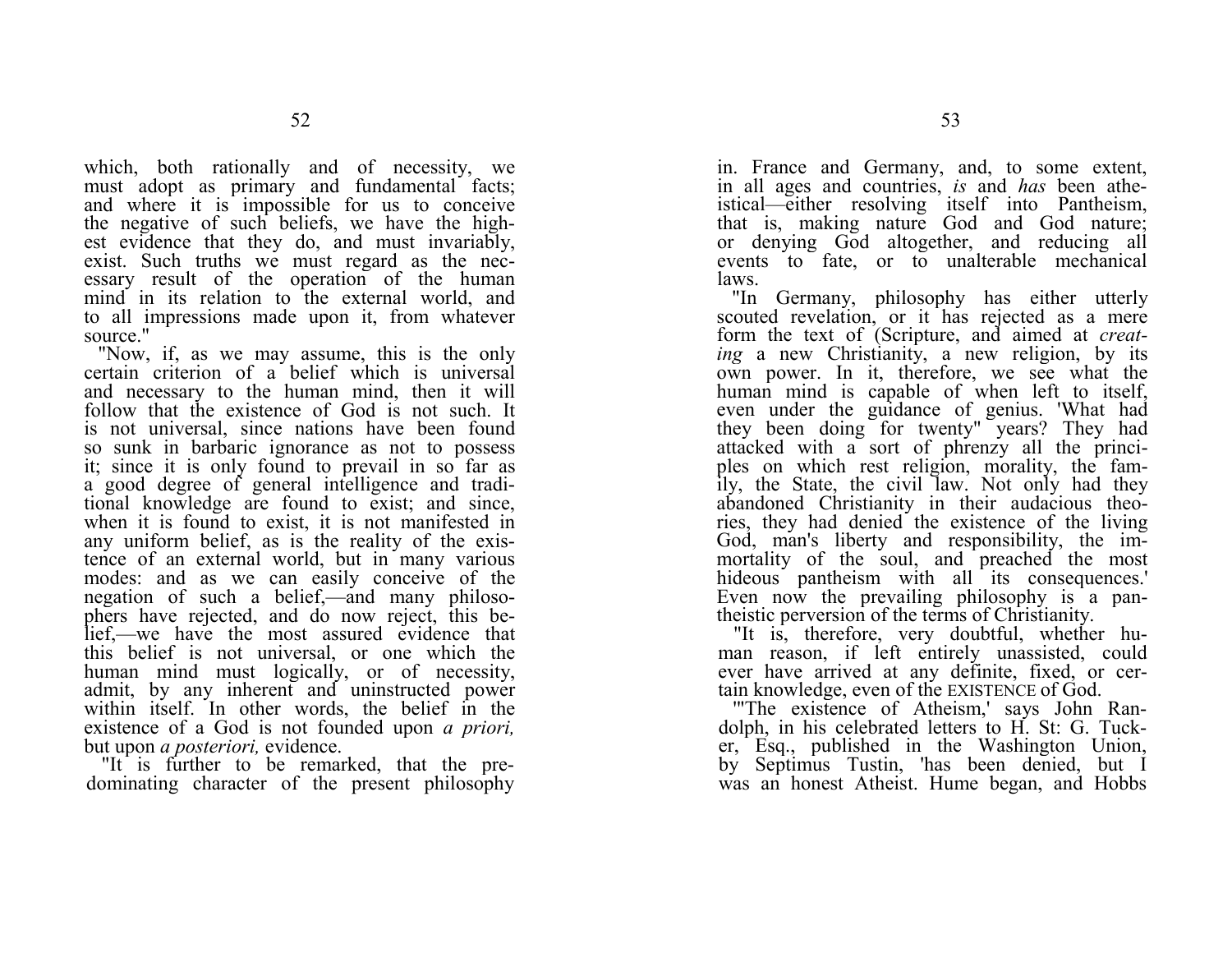finished me. I read Spinoza and all the tribe. Surely I fell by no ignoble hand. And the very man (-) who gave me Hume's 'Essay upon Nature' to read, administered 'Beattie upon Truth' as the antidote—Vinice treacle against arsenic and the essential oil of bitter almonds bread and milk poultice for the 'bite of the cobra capelo.'

"Had I remained a successful political leader, I might never have been a Christian. But it pleased God that my pride should be mortified; that by death and desertion I should lose my friends; that, except in the veins of a maniac, and he, too, possessed of a. child by a deaf and dumb spirit, there should not run one drop of my father's blood in and living creature besides myself. The death of Tudor finished my humiliation. I had tried all things but the refuge to Christ, and to that, with parent stripes, was I driven. Often did I cry out with the father of that wretched boy, 'Lord! I believe—help thou mine unbelief; ' and the gracious mercy of our Lord to this wavering faith, staggering under the force of the hard heart of unbelief, I humbly hoped would, in his good time, be extended to me also. St. Mark, vii: 17-29.

"Throw revelation aside, and I can drive any man by irresistible induction to Atheism. John Marshall could not resist me. When I say any man, I mean a man capable of logical and consequential reasoning. Deism is the refuge of those that startle at Atheism, and can't believe revelation; and  $mv - (mav)$  God have forgiven us both,) and myself used, with Diderot & Co., to laugh at the deistical bigots who must have milk, not being able to digest meat. All theism is derived from revelation—that of the laws confessedly. Our own is from the same source—so is the false revelation of Mahomet; and I can't much blame the Turks for considering the Franks and Greeks to be idolaters. Every other idea of *one* God that floats in the world, is derived from the traditions of the sons of Noah, handed down to their posterity.' "So much for the question of the EXISTENCE of God, a truth which, while it is most agreeable to human reason, requires the light of revelation to present it clear and evident to the eye of reason, and to enable that eye to see the invisible things of God, 'even his eternal power and God-head, by the things that are made.

" 'Nature, and time, and earth, and skies, God's heavenly skill proclaim; What shall we do to make us wise But learn to read thy name!

" 'To fear thy power, to trust thy grace, Is our divinest skill; And he's the wisest of our race That best obeys thy will.'

"But we may bring this question to the test of experience. As all the knowledge of God found among men may be accounted for by an original divine teaching 'and communicated knowledge, to which even language itself must,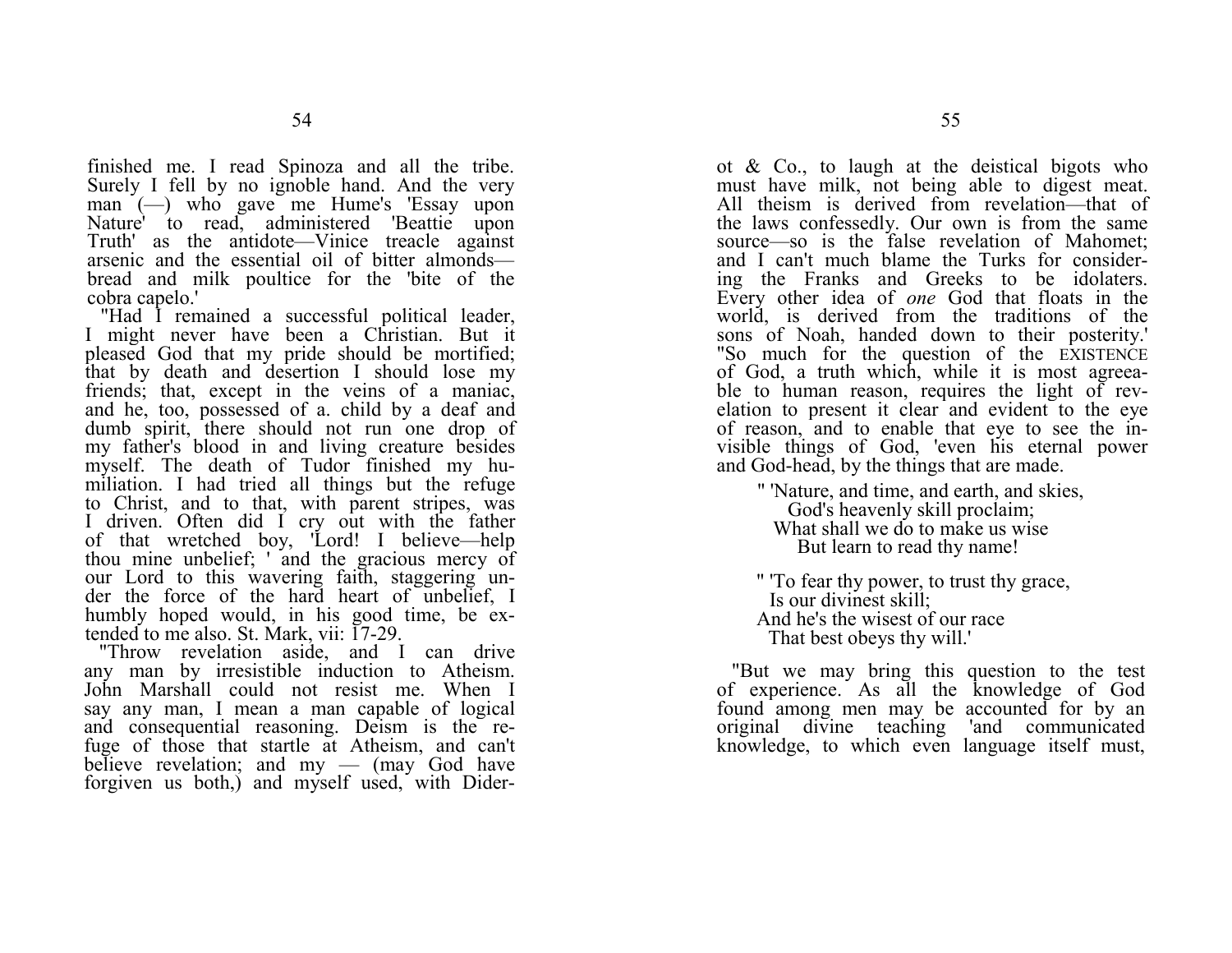in all probability, be ascribed, this knowledge is no certain proof of what unassisted reason can attain.

"But there are and have been human beings who, by the want of the powers of speech and hearing, have been cut off from the instruction of their fellow-men and left to the powers of their own natural understanding. What then, I ask, is the fact in relation to them?

"We will present an account sent by Mr. Fellebien to the Academy of Sciences at Paris, and printed in their Memoirs, by which is fully evinced the absolute incapacity of man, uninstructed, for making or thinking of any religion. The son of a tradesman, in Chartres, who had been deaf from his birth, and consequently dumb, when he was about twenty-three or twenty-four years of age, began on a sudden to speak, without its being known that he had ever heard. This event drew the attention of every one, and many believed it to be miraculous. The young man, however, gave a plain and rational account, by which it appeared to proceed from natural causes. He said that about four months before he was surprised by a new and pleasing sensation, which he afterwards discovered to arise from a ring of bells; that, as yet, he heard only with one ear, but afterwards a kind of water came from his left ear, and then he could hear distinctly from both; that from this time he listened with the utmost curiosity and attention to the sounds which accompany those motions of the lips which he had before remarked to convey ideas from one

person to another. In short, he was able to understand them, by noting the thing to which they related and the action they produced. And after repeated attempts to imitate them when alone, at the end of four months he thought himself able to talk. He, therefore, without having intimated what had happened, began at once to speak, and affected to join in conversation, though with much more imperfection than he was aware of.

"Many divines immediately visited him and questioned him about God, and the soul, moral good and evil, and many other subjects of the same kind; but of all this they found him totally ignorant, though he had been used to go to mass, and had been instructed in all the externals of devotion, and making the sign of the cross, looking upwards, kneeling at proper seasons, and using gestures of penitence and prayer. Of death itself which may be considered as a sensible object, he had very confused and imperfect ideas, nor did it appear that he had ever reflected upon it. His life was little more than animal and sensitive. He seemed to be content with the simple perception of such objects as he could perceive, and did not compare his ideas with each other, nor draw inferences, as might have been expected from him. It appeared, however, that his understanding was vigorous, and his apprehension quick: so that his intellectual defects must have been caused, not by the barrenness of the soil, but merely by the want of necessary cultivation.

"The case of this young man was not peculiar. What was true of him is true of every human being born in his circumstances. An individual who is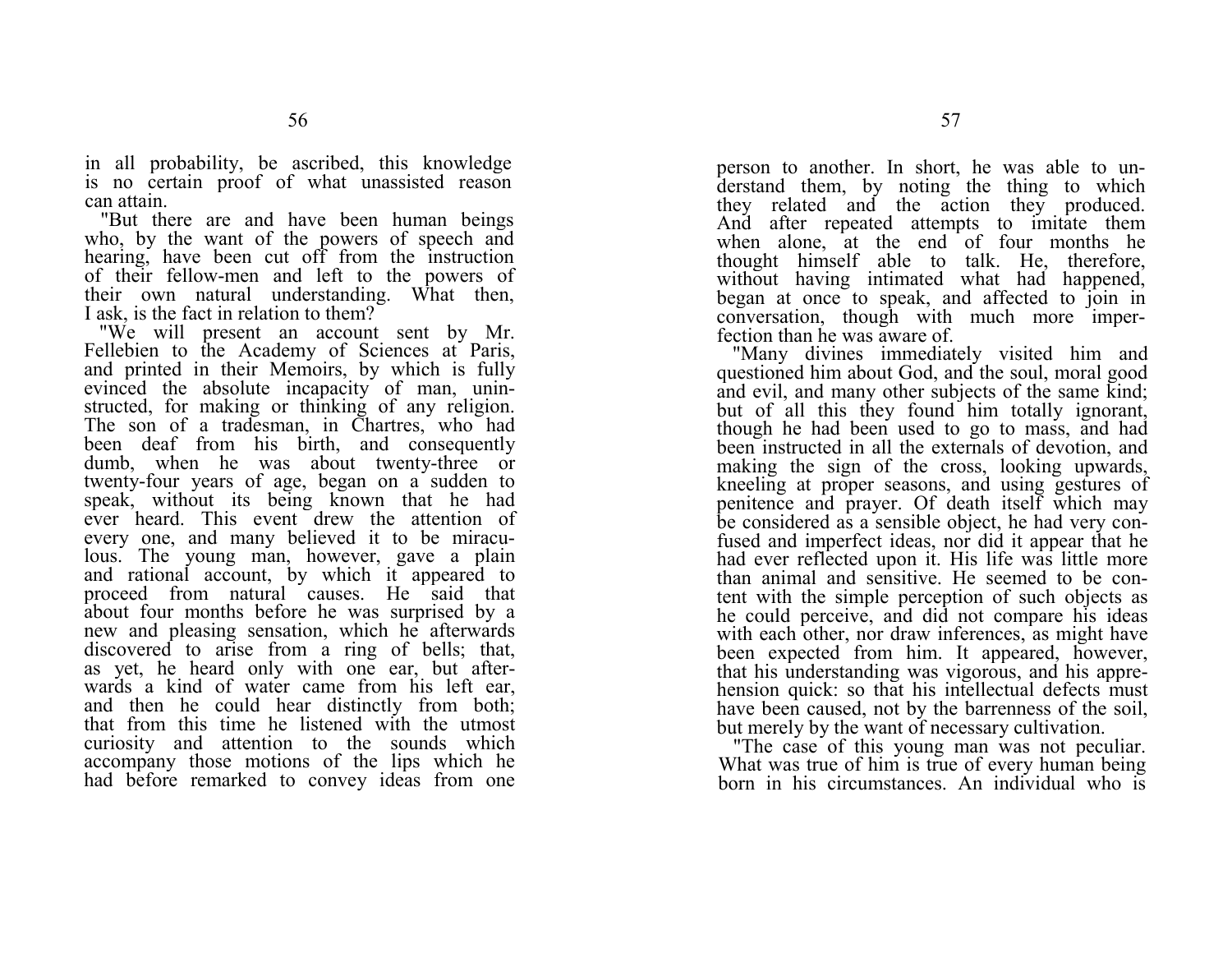cut off by total deafness and speechlessness from all instruction, is destitute of the knowledge of God, and incapable, by any exercise of his own reason, even with all the phenomena of the heavens and the earth before him, of finding out God. His mind is a blank in reference to all things supernatural and divine. The power of consciousness, the principle of causation, and the faculty of judgment, fail to lead him up from 'the things that are made,' to 'the invisible things, even the eternal power and God-head' of Him that made them.

 "Here, then, is a test, and the only test, we believe, of the real, intuitive, unaided, and uninstructed ability of human reason to arrive at the certain knowledge of the existence of God. The inference from it, therefore, is, that while this truth commends itself to the intuitive powers of human reason, when brought with its evidence before them, that, nevertheless, reason alone, unaided and uninstructed, is incapable of arriving at the sublime truth that there is a God, who is a Spirit, infinite, eternal and unchangeable in His being, wisdom, power, holiness, justice, goodness, and truth."

I need add nothing to the foregoing. It is complete of itself. I only observe that I am much surprised to find such orthodox opinions emanating from

a Presbyterian source, for that sect, with other Protestant denominations, believes in mysterious influences of God's spirit, while the evidence above given destroys all such theories or beliefs. However, in this we see another proof of the diffusion of the sound principles of that greatest of reformers,

Alexander Campbell, notwithstanding all credit may be denied him in the premises by those very scribes and theologians who every day, even while they deny his orthodoxy, are yet coming nearer and nearer his standard.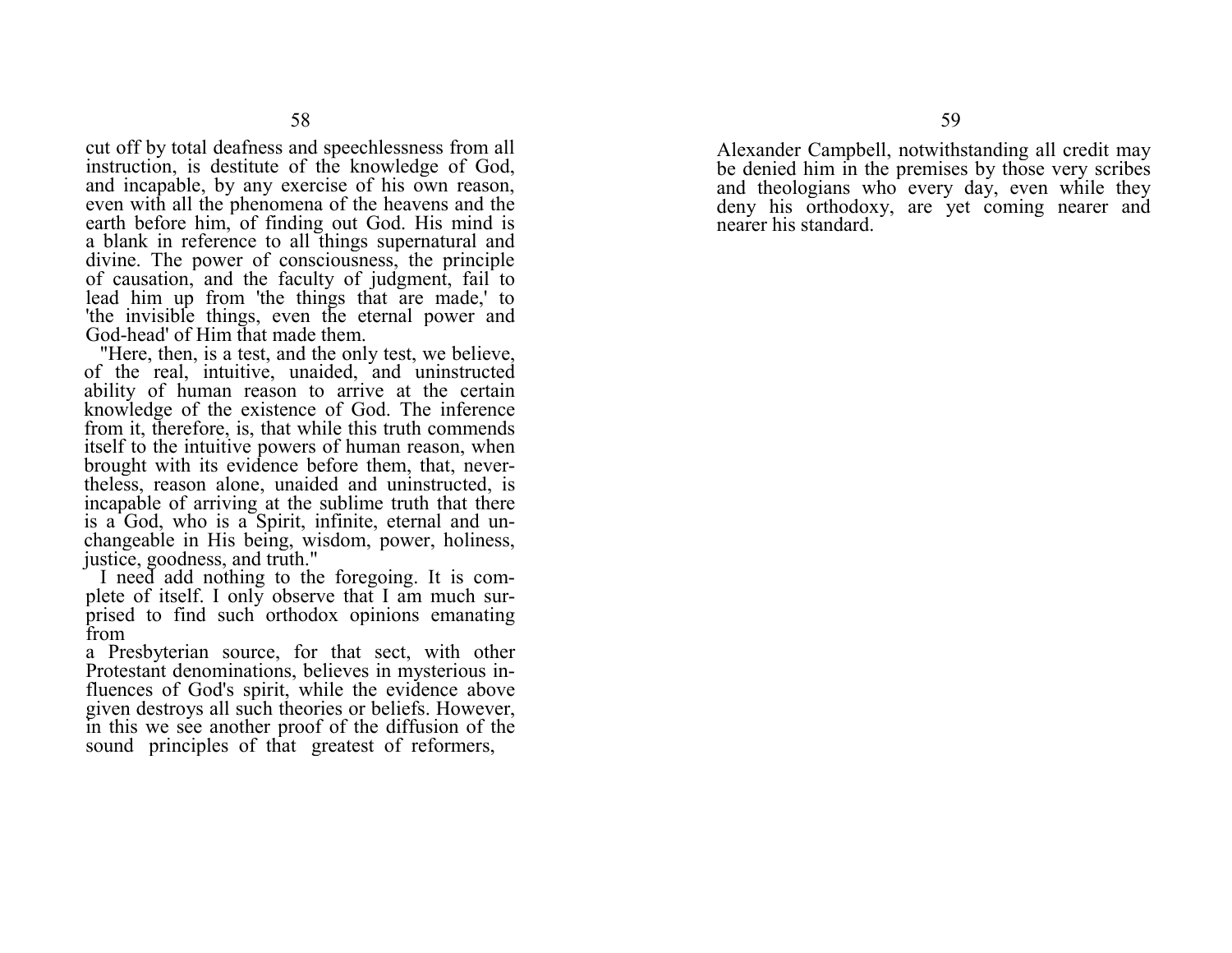## PART II.

THE PLAN OF SALVATION *for the*  SINNER, *as instituted by*  JESUS CHRIST, *who was declared by God himself to be a*  PRIEST FOREVER AFTER THE ORDER OF MELCHIZEDECK, *and the* ONLY EDIATOR *by whom a* MAN *can be reconciled to his*  MAKER.

READER, have you followed me thus far? Have I had your patience and strict attention? Do you now feel the importance of a reconciliation to that righteous Father, who has so graciously sent His only

Son to he made a sacrifice for your sins? Who has not only given you a blessed Redeemer through whom you can approach unto the excellent glory with all your wickedness upon you, but has even vouchsafed, to freely forgive you all your trespasses, and to adopt you as a child, even a child of immortality, and to make you co-heir with the Lord of Hosts? Are you ready to say, with the trembling Peter, "Lord, save, or I perish?" If you are, I beseech you listen to the words of Inspiration, as left on record for the benefit of the whole world. For I expect to present to you nothing else, in my endeavor to show you *how* it is that you can effect a reconciliation with your Creator. Of man's wisdom I

know but little, and for it I careless. Creeds, and party Shibboleths, and the decrees of councils, synods or conventicles, I esteem as vanity—nay, as even

a delusion and. a snare, and born of iniquity and not of God. The Bible, and the Bible *alone,* is the only creed to which I subscribe,—nor to it in part, but wholly and *in toto*. Hence, in presenting the Plan of Salvation to the sinner, I shall consult God's Word entire, and not a passage here and there taken out of its connexion, and without reference to the surrounding circumstances. It is owing to this garbling of the Holy Text, that so many different sects are in the world; while many thousands of careless minds, from the same reason, are lost in the mists of Deism, Atheism, and the like.

My chief aim, in pursuing the investigation of the subject of man's redemption, shall be *plainness.*  I wish to make myself and the subject clearly understood. If I succeed in this, my whole purpose from the beginning shall be accomplished. I know that plainness is a very difficult matter, and that many very smart men have striven in vain to acquire that style of writing. But my trust is in the Lord. I feel that I am fully persuaded in my own mind what is the will of God, and I have never known a man yet, who clearly understood a subject, but what he could present it clearly to the comprehension of others.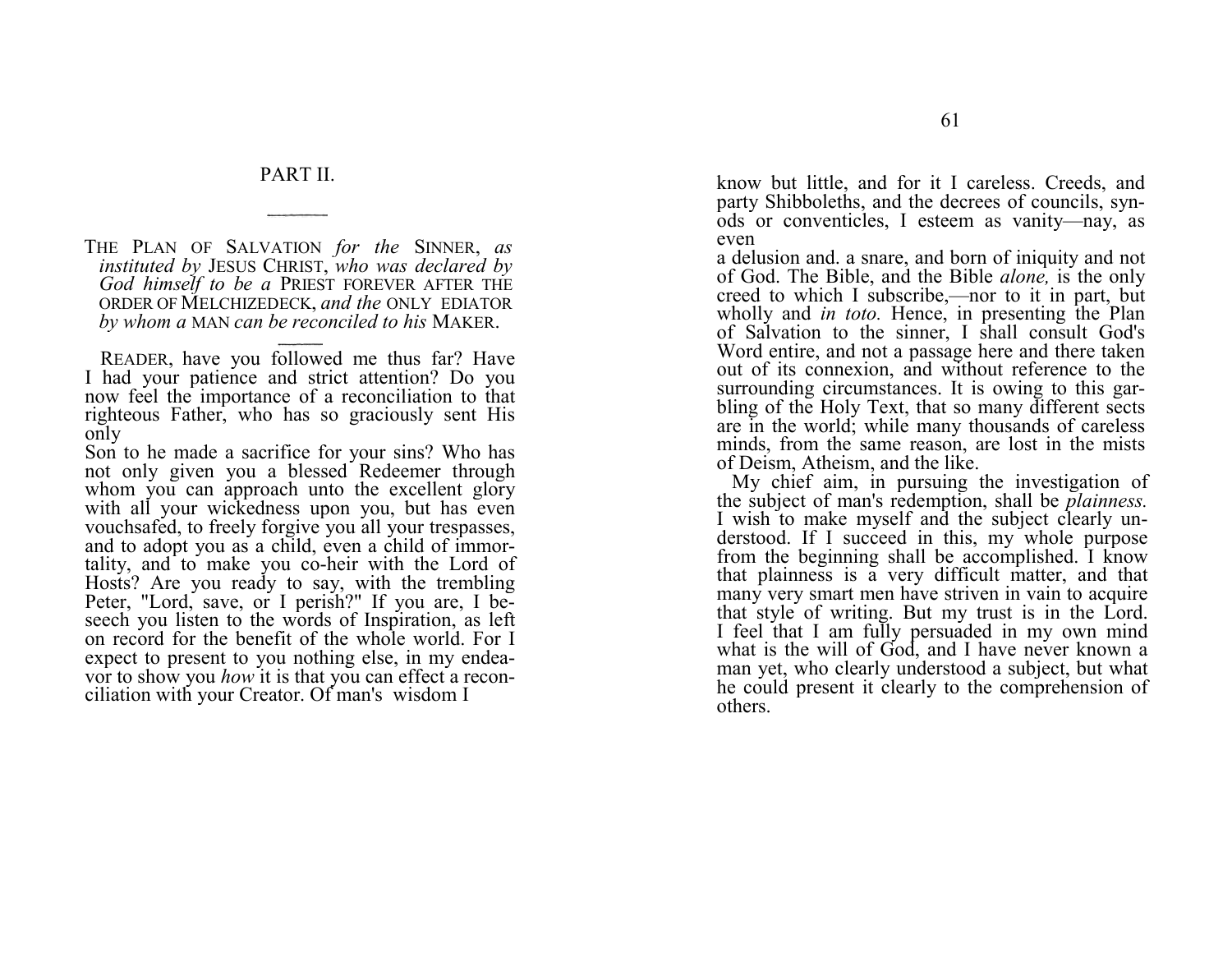But before proceeding to an illustration of the plan of salvation, as taught by Jesus Christ and the Apostles, I wish to present a few thoughts on a subject but little understood. I mean the mission and preaching of John, otherwise called the Baptist. There is a great deal of error and mysticism in the world, all growing out of a misconception of John's baptism.

1st. I acknowledge that in the year 6, B. C. there was born a child of promise, and, according to the command of God, he was named John. See Luke, first chapter.

2d. This John was the Elias foretold by the prophet, and his mission was to be a harbinger, or forerunner of Jesus Christ: one who should prepare a people for his reception out of the nation of the Jews, who were then in an apostate condition, teaching the tradition of the Rabbis, instead of the Law and the Prophets. Luke, chap. iii., ver. 4, 5.

3d. I acknowledge that this promised harbinger began to preach about A. D., 26, and the burden of his teaching was, that, the kingdom of Jesus, the Messiah, was close at hand, and, in consequence, he warned the people (the Jews) to flee the wrath to come, by a complete reformation of life and a baptism unto repentance. See Math., chap. iii., ver. 1, 2; Mark, chap. i., ver, 1; Luke, third chapter.

4th. Notwithstanding this John was one of the

greatest of all the prophets, Jesus has himself declared, that the least in the kingdom of Heaven is greater than he.

5th. There can be no question but, during the dispensation of John, multitudes were reconciled to God by obeying John's teachings, which included a baptism for the remission of sins, while a still greater multitude brought condemnation on themselves by rejecting those teachings, and refusing to be immersed by him, boastingly asking, are we not the seed of Abraham? Luke, chap. vii., ver. 29, 30.

6th. John also taught faith in Jesus Christ, as a condition in the pardon of apostate Jews, but not in a crucified and risen Lord, as is now demanded of both Jew and Gentile; for at that time Christ had not been made a sacrifice for the sins of the world: hence, the repentance, and baptism, and faith, which saved John's disciples, have never had anything whatever to do towards the salvation of a living soul since the crucifixion of our Lord. For the same reason, likewise, all those who had been baptized by John had to undergo a second immersion into the name of the Lord Jesus, a name in which John never immersed. Acts, chap. xix., ver. 4, 5.

7th. After John's death, to prove that he did not preach the repentance and baptism preached by the Apostles, we have the teaching of Christ, that his kingdom was still to come—was not set up: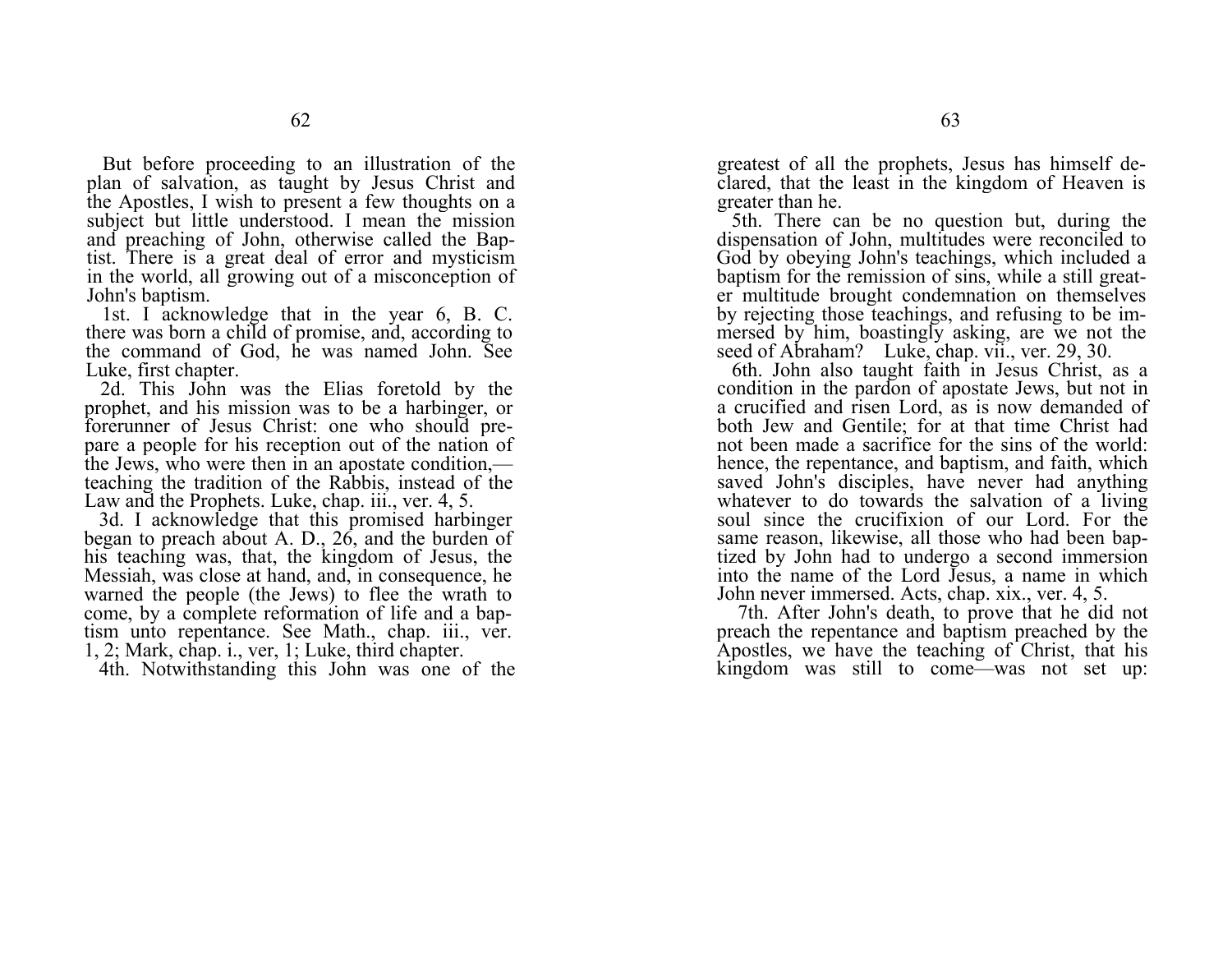but John was now dead, and the dispensation he established could not, of course, be the *everlasting Gospel* that had to be proclaimed to both Jew and Gentile; and than which, if man or angel preached another Gospel, he should be cursed.—1st Cor., chap. xv., ver. 1, 2, 3, 4; also, Gal., chap. 1, ver. 6-9.

8th. Not only was John's dispensation different from Christ's in this respect, but also in its order: John preached reformation first; then baptism; and lastly, faith in Jesus Christ.—Acts, chap. xix., ver. 4. And because this faith was the last condition in John's plan, Christ said, speaking of the Son of God, "He that believeth on Him is not condemned."—John, chap. iii., ver. 18. Again, in the same chapter, ver. 36, "He that believeth on the Son hath everlasting life." How does he have it? I answer, in promise or prospect—on condition of faithfulness unto death: for we are told by the inspired writer, that eternal life is the *gift of God.*— Rom., chap. ii., ver. 7. And God bestows it on those only who are faithful unto death. See Rev., chap. ii., ver. 26.

9th. Moreover the Scripture itself declares that there is a more perfect way than that taught by John—a way by which *all* nations should come up to the house of the Lord, while John's plan gave hope only to the Jew. See Mark, chap. xvi., verse 16, also Acts, chap. xviii., verse 6-26.

10th. In this move perfect way of the Lord, repentance and remission of sins were to be preached in His name among all nations, beginning at Jerusalem. And he commanded his disciples to tarry in that city until they should be endowed with power from on high, which proved to be a baptism of the Holy Ghost. Mark that disciples alone were commanded to wait for this baptism—persons who had already received a pardon of their sins. See Luke, chap. xxiv., verse 47-49. And on going to Jerusalem to hear the first sermon preached under this *more* 

*perfect* way of the Lord, we discover the manner of preaching required to. produce faith in the hearers: for we find that Peter gave the people the testimony of the prophets Joel and David, concerning Christ, and hearing the testimony, three thousand believed the Word of the Lord. How, then, did their faith come? Why, by hearing, as faith always comes to a rational man.

11th. Hence we should discard all the false teachings of the age concerning a faith that is a gift of God, and learn of Peter how it is that a rational faith is received. We should also learn from him what reply to make to a convicted sinner, who has already a rational faith in the Lord Jesus, viz: "Repent, and be baptized for the remission of sins." Here repentance and baptism are coupled together by a copulative conjunction, which necessarily requires that they should both be for the same thing.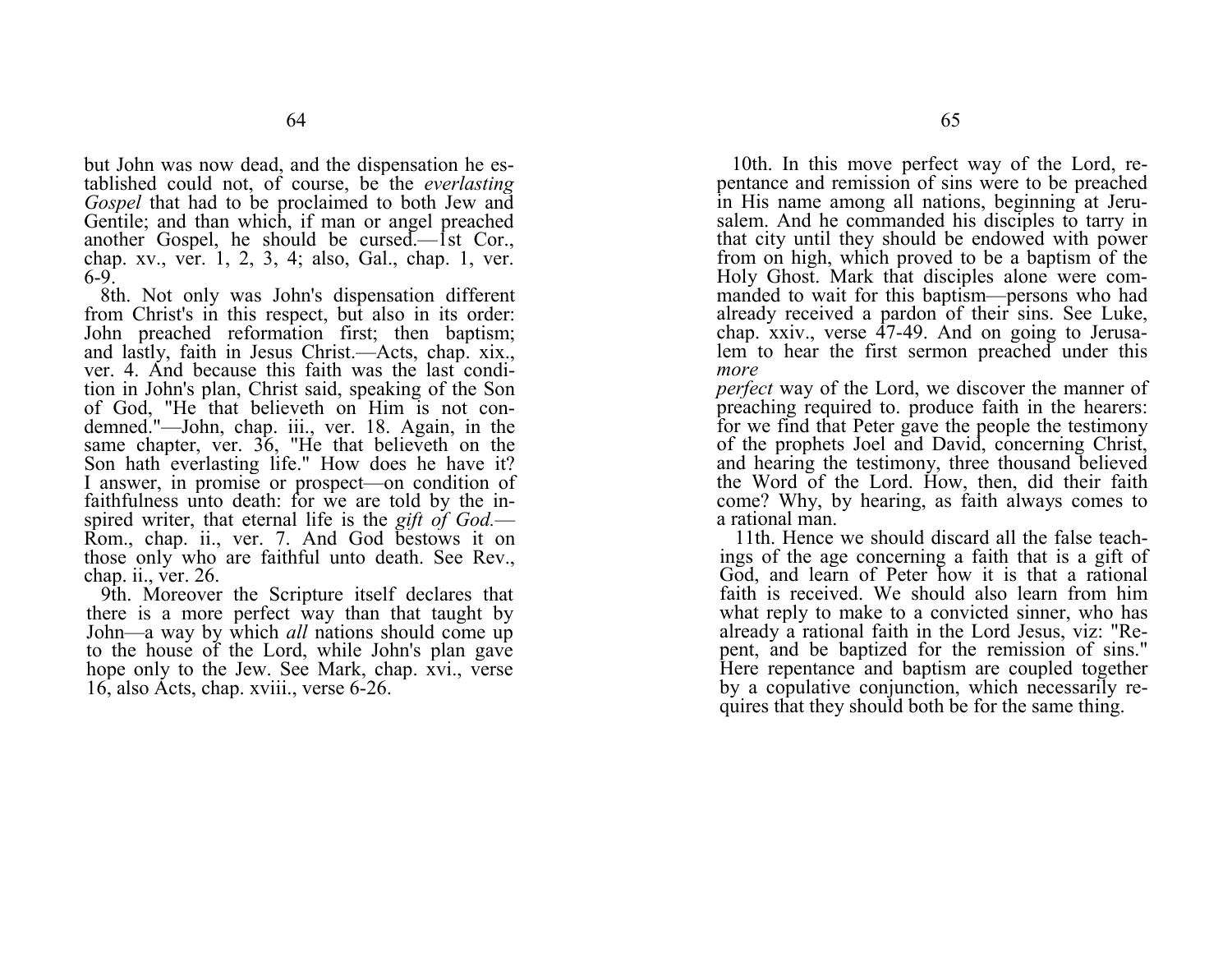12th. But we should always consider the circumstances of the case, and not tell a man to repent, if to his faith he has already added repentance, nor yet to be baptized, if he has not so much as believed first. We must give heaven's plan in heaven's order. Upon inquiry we learn that such was the teaching and practice of the apostles; of which Paul is an example when he told the unbelieving jailor, who had not so much as heard of Christ, that *faith* would save him. See Mark, chap. xvi., verse 16. Faith is here put first in the commission. But Paul beginning with this then taught him the words of the Lord. See Acts, chap. xvi., verse 32. And what was the word of the Lord to this jailor and his family, after that they had believed? I answer, go to Jerusalem, whence Christ taught the word of the Lord was to go forth, and Peter will tell you as he told the three thousand on the day of Pentecost.

13th. And this brings me to a consideration of the plan of salvation under Jesus Christ. There are five conditions necessary. The disciples usually teach three, but in practice they do not vary from the teachings of the Bible. I shall briefly present the five conditions in their proper order, and the reader will please note well the Scriptural proof which I shall adduce in support of each. I am firmly persuaded that I have the Lord on my side, while at the same time I know that it is human to err, and I

am as liable to be deceived as any other man, and much more so than a great many. If the Scriptures I adduce in support of my propositions do not sustain them, then I do not ask of the reader to believe them. But if, on the contrary, they do sustain them, what then? Will you believe, O sinner, and turn from the error of your ways? Or you, O misguided religionist, will you discard the traditions of men, and hearken only to the Word of God?

#### I.—FAITH IN JESUS CHRIST.

Faith is the first and most important condition in the Plan of Salvation. It is first, because without faith none of the other conditions could ever be complied with, and it is the most important one for the same reason. "Without faith it is impossible to please God." Hence the Gospel has been called the Law of Faith, as contra-distinguished from the Mosaic Law, which Paul denominated the Law of Works. See Romans, chap. iii., verse 27, And because Paul has declared that a man is justified by faith, meaning the Law of Faith, about which he is all the while writing, many persons deceive themselves into the belief that a man is saved by faith *alone.* Now, this is a very erroneous doctrine, and it is very singular how any person well read in the New Testament ever could entertain an opinion so diametrically opposed to the teaching of God's Word.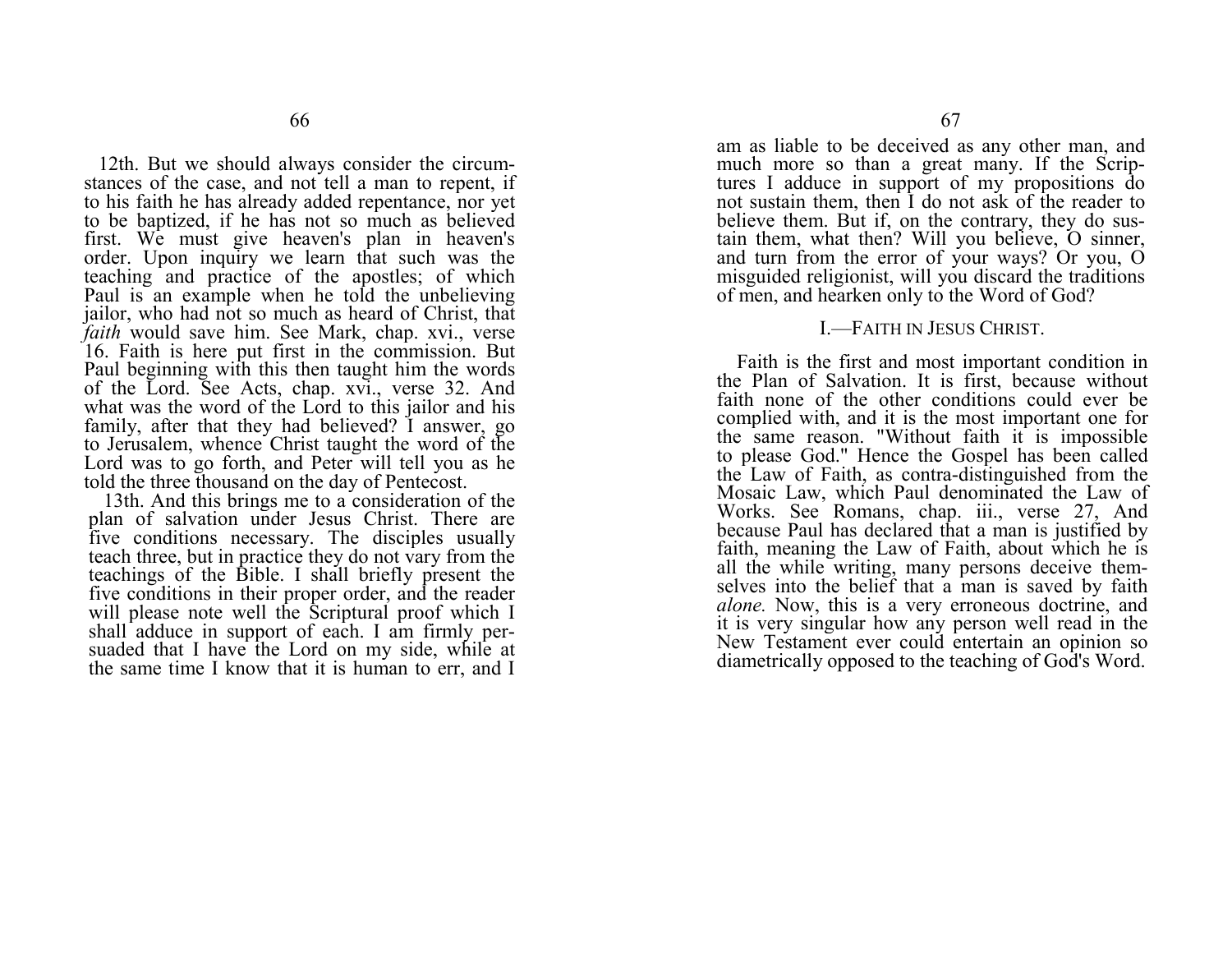For what says James? See chap. ii., verses 17, 19, 20:

"Even so faith, if it hath not works, is dead, being alone. \* \* \* \* Thou believest that there is a God; thou doest well: the devils also believe and tremble. But wilt thou know, O vain man, that faith without works is dead?"

And again in the three succeeding verses:

"Was not Abraham our father justified by works, when he had offered Isaac his son on the altar? Seest thou how faith wrought with his works, and by works was faith made perfect? And the scripture was fulfilled, which saith, Abraham believed God, and it was imputed unto him for righteousness: and he was called the friend of God."

This ought to be conclusive to any man; but I will present a little more testimony, after which I will expose the false rendering of some passages on which the believers in faith *alone* place much emphasis.

If the reader will examine with me the circumstances attending Peter's discourse on the day of Pentecost, I think I will prove to him that the three thousand, who were that day added to the Disciples, were not saved by faith alone.

We find, upon examination, that Peter, being moved by the spirit of God, preached to the assembled multitude concerning Jesus, whom they had recently put to death. He proved from the Holy Scriptures that the same Jesus whom they had so

ignominiously crucified, was none other than the promised Messiah, of whom all the prophets bore witness. He made the matter so plain that they could not help being convinced. They were cut to their hearts, and in great agony cried out, "Men and brethren, what shall we do to be saved?" Now, mark Peter's reply. He did not say to them, "Believe on Jesus, " for they believed on him already. Nor yet did he say to them, "Brethren, you are already truly justified, inasmuch as you have believed on Christ, that he is the son of God, " for Peter was commissioned to proclaim the truth, and not a lie. What, then, was his response to their interrogatory? See Acts, chap. ii, ver. 38.

"Then said Peter unto them, Repent, and be baptised, every one of you, in the name of Jesus Christ, for the remission of sins, and ye shall receive the gift of the Holy Ghost."

Then, in order to "remission of sins, " there is something else required besides faith. What, then, is the office of faith? I answer, faith purifies, or changes the heart. It destroys all our love of sin, and fills the heart with a longing to know the will of God, that we may do it.  $\overline{Of}$  which the above recorded action of the believers on the day of Pentecost, is a very striking example. And how is faith to be obtained? I reply, by diligently reading God's word, examining the testimony of the prophets and Apostles, until we are firmly persuaded in our own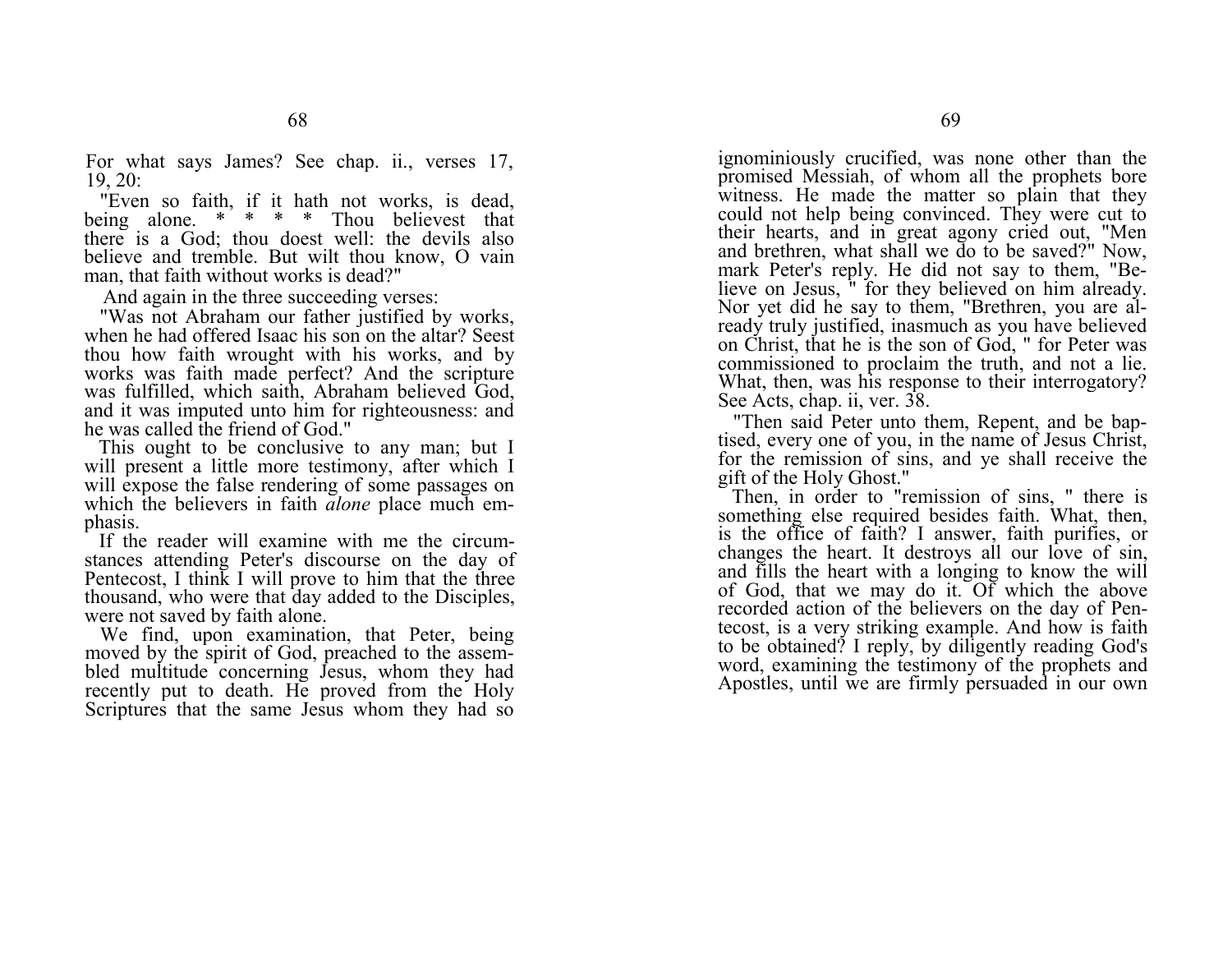minds that Jesus is the Christ, the son of God, that he died for the sins of the world, and having lain in the grave three days, arose on the third, and afterwards ascended up to heaven, where he now intercedes for man, at the right hand of the Majesty on High. A saving and rational faith is never received in any other way. In proof of which, read Romans, chap. x., ver. 17.

"So, then, faith *cometh* by hearing, and hearing by the word of God."

Having thus explained how it is that faith is obtained, and what is its work, before proceeding to the other four conditions of pardon, I beg of the reader to bear with me while I explain some of those passages of Scripture which are often the cause of stumbling on the part of those who are unstable, and unwilling to receive all that God has revealed, but wrest portions of revelation from their proper interpretation, to the damnation of their souls.

One passage is to be found in the gospel of John, chap. iii., ver. 18. It reads thus:

"He that believeth on him (the son of God) is not condemned."

How, ask those who think a man is saved by faith alone, can a man be lost if he is not under condemnation? and they ask this question with much confidence, thinking it unanswerable. But it is as easy to reply to, when we consider the circumstances under which it was declared, as any disputed passage in the whole New Testament.

At the time our Savior made this declaration, the Mosaic law was still in force. He had not yet set up his kingdom, and the door was not yet opened to the Gentiles. It was during the twilight dispensation of John, according to which faith was the last condition in order to salvation. John was the forerunner of Christ, and he preached repentance towards God and faith in a coming Messiah. He preached only to the Jews, and his dispensation extended to none else. Hence, when the Savior said, "Whoso believeth on the son is not condemned, " it was the same as though he had declared, the Jew that believes I am the promised Messiah is uncondemned, for he is only fulfilling the Law and the Prophets.

Again, we have the case of the Roman jailor, who, being struck with the wonders attending the imprisonment of Paul, cried out, "What shall I do to be saved?" To whom Paul answered, "Believe on Jesus Christ, and thou and thy house shall be saved." Did not faith save him? demands the modern sectarian. I answer, NO. Here was a man who knew nothing of Jesus, and Paul very properly tells him that by believing on him he can be saved—that is, as father Abraham was saved by his faith, not otherwise. For the Scriptures inform us that Paul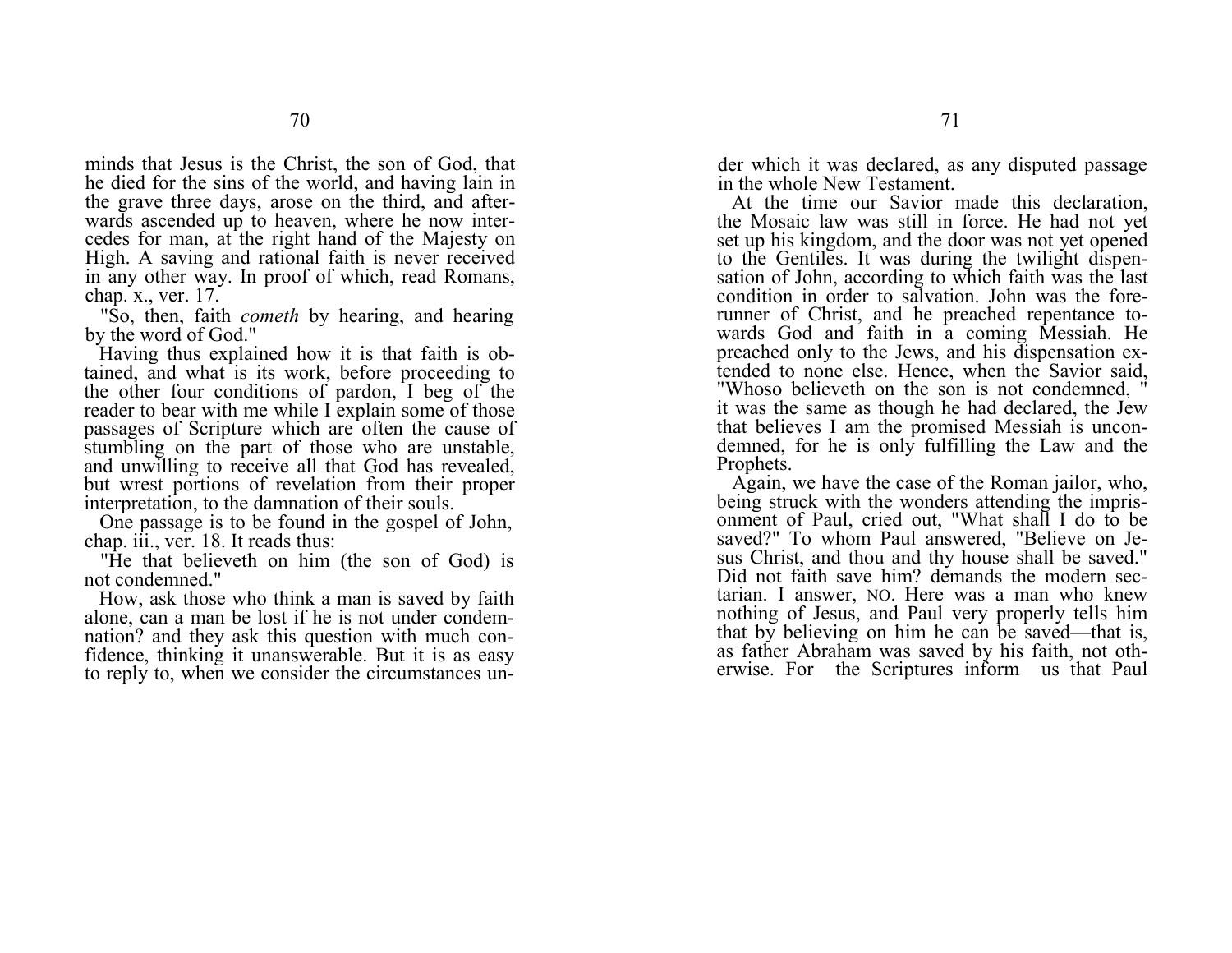preached Jesus to the jailor so soon as he had placed things in order, and the same hour of the night immersed him. This shows that the preaching of Jesus had something to do with his immersion, for how otherwise could the subject be touched upon? We must take the whole Bible, or else we had better discard it altogether, for salvation does not come from taking a portion.

#### II.—REFORMATION OF LIFE.

*This* is the second condition in the plan of pardon. It is not only a sorrow for sin, but a complete reformation, or turning back from sin. It will do us no good to feel a momentary sorrow for our wickedness, if, on the very first temptation, we sin again. Faith, as I have shown, produces a change of heart; and so does godly sorrow for sin produce a change of life,—a change complete and permanent in order to prove efficacious.

That repentance, or reformation of life, is required in order to salvation, is pretty generally conceded by almost all denominations of Christians, without regard to name or creed. We find it in the commission of Christ to the Apostles as witnesses.—Luke, chap. xxiv., ver. 47:

"And that repentance and remission of sins should be preached in His name among all nations, beginning at Jerusalem."

Beginning at Jerusalem, St. Peter, to whom were

committed the keys of the kingdom, again reiterates that repentance is necessary to pardon. See Acts, chap. ii., ver. 38.

As, however, there is but little controversy touching this being necessary to salvation, I shall not dwell longer on the testimony to be adduced in its support. I shall only observe, that to teach that a man is saved by faith *alone,* and afterwards to command him to repent, is the very height of absurdity and nonsense. If faith has saved him already, what need has he of repentance? What is there for him to repent of? Nothing. But the absurdity of such teaching is only equalled by that of telling a man to repen<sup>t</sup>*before* he believes. Unless he believes, it is impossible for him to feel conscious of having sinned, since God so declares himself: for he tells us that no man can seek him, unless he believes that there is a God, and that He rewards the good, and punishes the doers of evil.

#### III.—CONFESSION BEFORE MEN.

This is one of the conditions of pardon, which, while the Disciples inculcate it in their practice, yet is hardly ever mentioned by them in their teaching or preaching: but this should never be neglected. We should declare the whole counsel of  $\overline{G}$  od, so that all may know and understand what is the Great King's Highway of Holiness.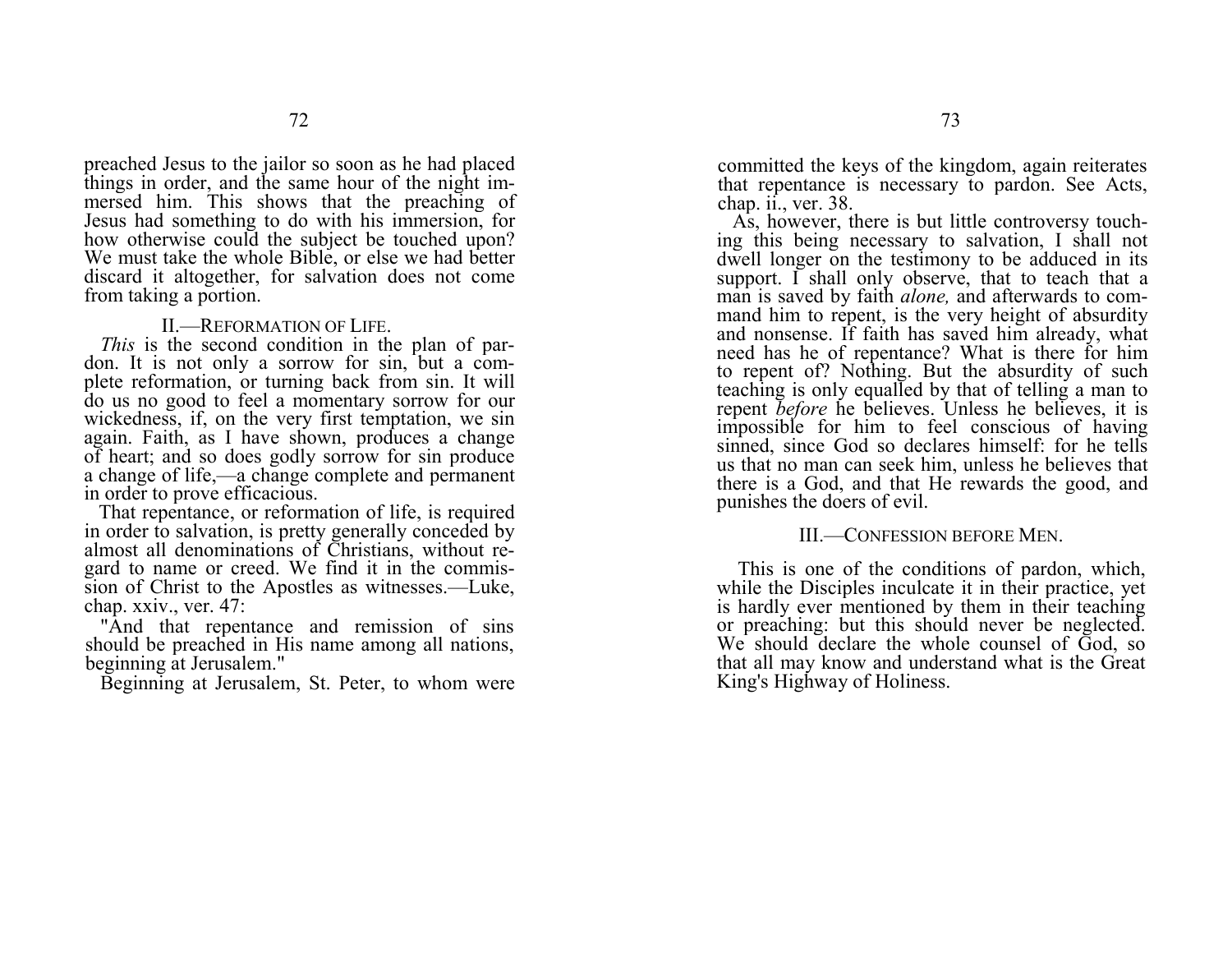With regard to confession, what says Jesus himself? See Luke, chap, xii., ver. 8:

"Whosoever sliall confess me before men, him shall the Son of Man also confess before the angels of God."

Again, see Romans, chap, x., ver. 9, 10: "If thou shalt confess with thy mouth the Lord Jesus, and shalt believe in thy heart that God hath raised Him from the dead, thou shalt be saved: for with the heart man believeth unto righteousness ; and with the mouth, confession is made unto salvation."

#### IV.—IMMERSION IN WATER.

This forms the fourth condition in the order of salvation. About it there has been the greatest dispute among religionists; and there is to this day the greatest variety of opinions. After what our learned brother Campbell has done towards setting the world right in regard to this institution, it would be presumption in me to undertake any lengthy argument concerning it; and I shall not attempt such a thing. Still I shall endeavor to prove from the Bible that it is an essential to salvation, which I think is a proposition very easily sustained.

The error in regard to this ordinance is twofold. The first is as to the mode ; and the second is as to the importance of it.

The error in regard to the mode is, that immersion is denied to be the only way in which it can be administered, sprinkling and pouring being considered equally proper and efficacious. There are three objections to be urged against this opinion; either one of which is sufficient to overthrow it.

1st. The proper and primary meaning of the word in the original Greek is *immersion,—*or rather the verb is, to plunge, to dip, etc.

2d. Immersion, it is conceded, was the practice of the primitive Christians, even up to the third century; about which time infant baptism was introduced, and it being found difficult to immerse infants, sprinkling or pouring was resorted to, as being a more feasible method.

3d. The connexion in which baptism is referred to in the Bible, with the attendant circumstances. Paul says that we are *buried* with Christ in baptism. Common sense teaches us that a burial must necessarily be a covering up of the whole person. Again, in reference to John, the Immerser, it is said that he baptized in a certain place, because there was *muck*  water there. The inference is plain. And then in the case of Philip and the eunuch, it is related that they *both went down into the water.* Was there any need of this, except it was immersion which Philip administered? Could he not have very easily taken up a little water in his hand, and wet the forehead of the Ethiopian?—for such is the custom of the sects of this day.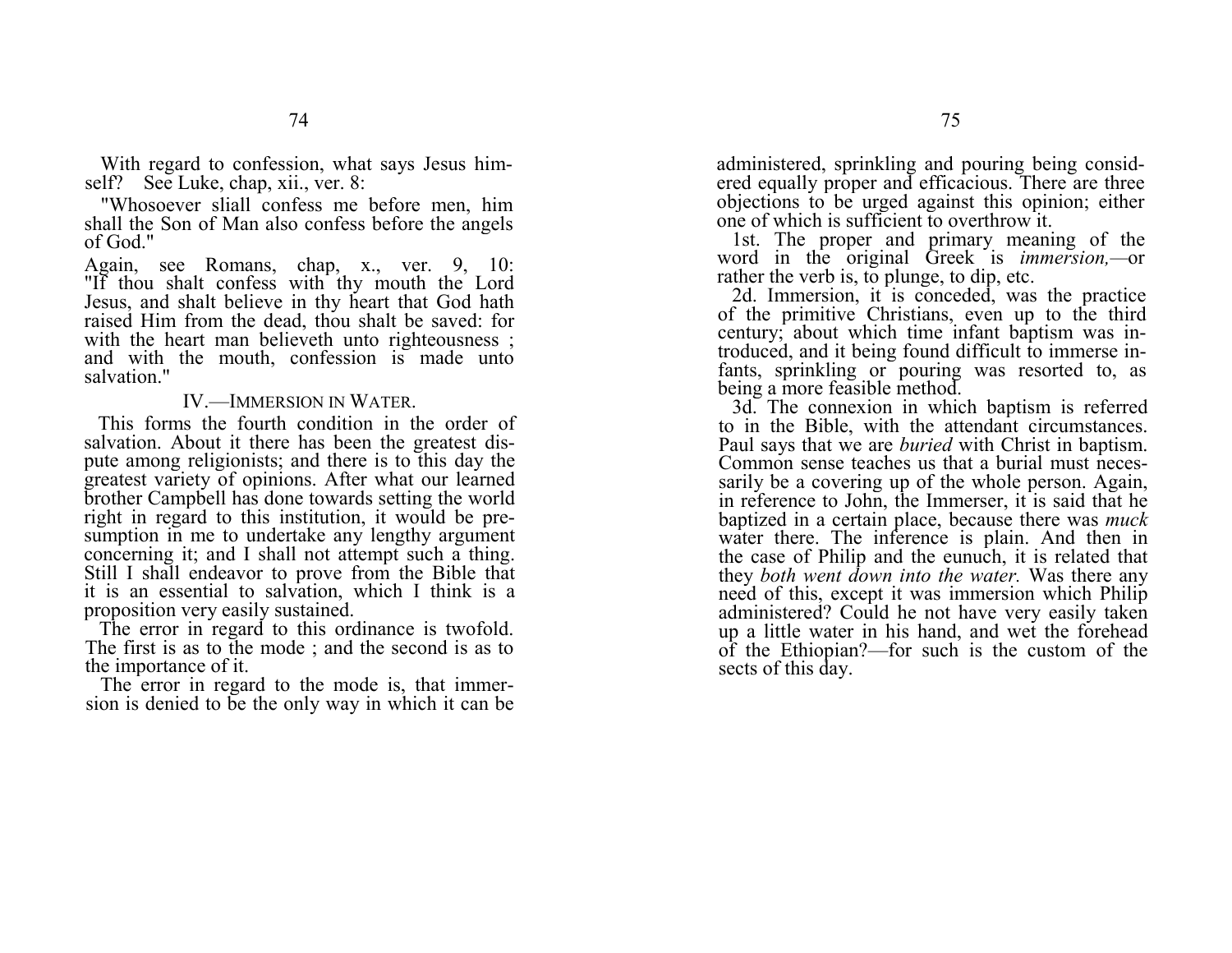But I shall come now to consider the institution as essential to the pardon of one's sins. There is not a proposition in the whole Scriptures of Divine Truth more clearly set forth than this. We find it in Christ's commission to his Disciples: "Go ye into all the world, and preach the Gospel to every creature: he that believeth and is baptized shall be saved; but he that believeth not shall be condemned." If there be any sense in language, baptism is here as necessary for salvation as is faith.

Again, on the day of Pentecost, when the three thousand believed, and requested what they should do to be saved, Peter replied, "Repent, and be baptized, every one of you, in the name of Jesus Christ, *for the remission of sins."*

Now, if a man can repent because his sins have been forgiven, then our Baptist brothers are right in their interpretation of this passage, viz: that a man should be baptized because his sins have been remitted. No man in his senses, however, is willing to believe that a remission of sins ever causes sorrow. It is too absurd a proposition to be entertained for a moment. Of course, then, repentance and baptism are for one and the same thing—to-wit, remission or pardon of past sins. Paul's conversion proves this. For three days he was a firm believer in Jesus Christ, and most bitterly all that time did he repent him of his iniquities. If faith brings

salvation, Paul surely ought to have been pardoned long before Ananias visited him. Or, if repentance alone secured remission of sins, Paul ought to have been pardoned before Ananias visited him. But what did Ananias say to him so soon as he came into his presence? Did he ask after his experience? Did he say, "Brother Paul, you have been most signally visited by our gracious Lord, for I understand you have seen a great light and heard a mighty voice, by which means God has informed you that you are an accepted son and child of glory?" Oh, no. But Ananias said to him on this wise: "Why tarriest thou, brother Paul? arise, and be baptized, and wash away thy sins, calling on the name of the Lord."

Can any man doubt now that baptism is for the remission of sins? If he can, he doubts God's Word, and is at heart a scoffer and an infidel. Here we have a man who has believed and repented, and who is yet told to arise and wash away his sins by immersion. If he had been saved by faith, as I remarked a while ago, there would have been no sins to wash away. So neither would there have been had he been saved by repentance. But God's plan is the more perfect one, and here we see it exemplified. Paul is told to wash away his sins by baptism —not that the virtue is in the water, but simply because God has chosen to make that His ordinance. Under the Mosaic Law it was customary for the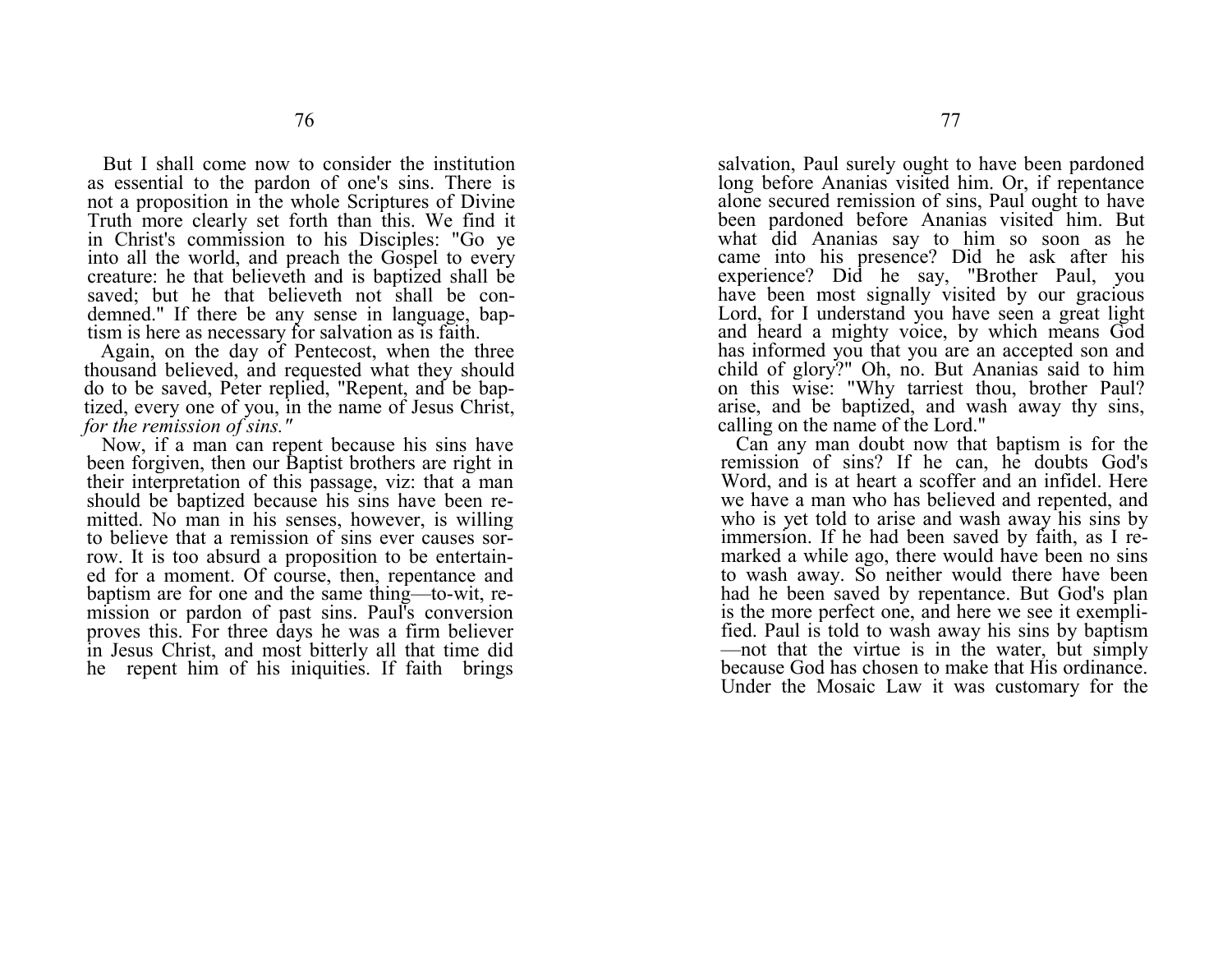priest to take a goat, and laying hands on him to send him forth into the wilderness, and God promised that thus the sins of Israel should be carried away, and hence this was called the scape-goat. Does any man think the virtue to bear off sins was in a goat? Of course not. It was God's command, and there lay all the merit. So in the case of water baptism. God has commanded us to perform the ordinance in order to remission, and it is obedience to God's Word that ensures salvation and cleanses us from all sin, and not the mere washing of water. Or, as Peter has expressed it, for doubtless the same objections were urged against this institution then as now, "The like figure whereunto baptism doth now save us (not the putting away of the filth of the flesh, but the answer of a good conscience toward God, ) by the. resurrection of Jesus Christ."

This much will suffice on the subject of immersion, for if a man will not believe the Apostle Peter, he will not even listen to anything which I might feel inclined to write.

#### V.—PRAYER.

The fifth and last condition of salvation is prayer, or calling on the name of the Lord. It should be complied with in the act of baptism, and may be said to be simultaneous with it. We have just seen that Paul was instructed by Ananias to wash away his sins in baptism, "calling on the name of the Lord." See also the prophet Joel, chap. ii., ver. 32.

"And it shall come to pass, that whosoever shall call on the name of the Lord shall be delivered."

Again in Romans, chap. x., ver. 13.

"For whosoever shall call upon the name of the Lord shall be saved."

If a man were to stop here, he might say that a man is saved by *prayer alone,* with as much justice as by faith alone, or by any one of the five conditions alone. But a man must take everything in its proper connexion, and *all* that God has said, before he forms his conclusions. By pursuing such a course he will never be overtaken in error, and can always give a reason for the hope that is in him.

14th. Paul calls the above a Law of Pardon, or *form of doctrine.* And he, moreover, tells us, that when we have obeyed from the heart, that *form of doctrine,* we are *then* made free from sin, and become the servants of righteousness. See Romans, chap. vi., ver. 17-18. This makes the whole matter plain as a sunbeam. Every man, woman and child can know the precise moment when his or her sins are forgiven them. They do not have to resort to dreams and visions—they have a more sure word of prophecy, even a written revelation dictated by the Holy Spirit, which they can always take with them everywhere they go, and show to those who demand of them a reason for the hope that is in them.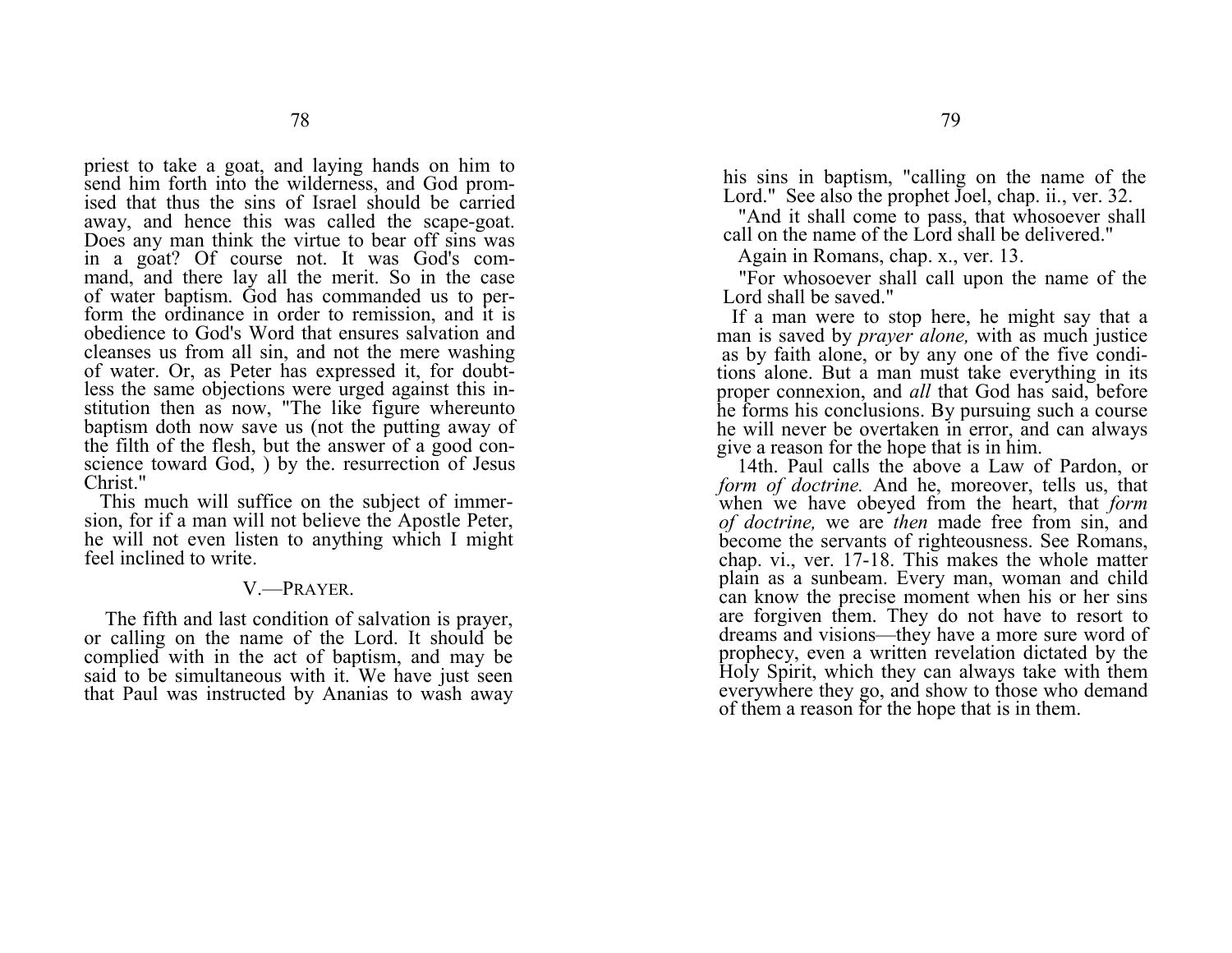15th. Notwithstanding I have made the subject plain enough from the foregoing remarks, still I wish to present a few thoughts more, for the Lord has commanded us that we should give them line upon line, and precept upon precept.

From the law of faith we have just learned that the heart is purified by the act of faith, the first condition in that law. See Acts, chap. v., ver. 9. The heart is not then purified by the baptism of the Holy Ghost, as so many erroneously teach, and, what is more, it never was. Mark that.

16th. I have also shown that the above faith that purifies the heart, comes by hearing. Rom., chap. x., ver. 17. Of course then it never comes by prayer, as the sects teach and thousands believe.

17th. All such teachings are the commandments and traditions of men, and we are told that our worship is vain, so long as we teach such for doctrine. See Matthew, chap. xv., verse 9.

18th. A few more thoughts on baptism. I have before alluded to it as a burial.—Romans, chap. vi., verse 4; Colos., chapter ii., verse 12. I will give a few more Scriptural names for the same ordinance, all showing that it is a complete hiding from the eyes. It is called a planting.—Romans, chap. vi., verse 5. It is called a washing of the body.—Heb. chap. x., verse 22. Again, it is spoken of as a birth

of water.—John, chap. iii., verse 5. Can a man he horn of water, unless he he immersed in it?

19th. We are told also that there is now but one Lord, one faith, and *one baptism*. See Ephesians, chap. iv., verse 5.

20th. If there be but one baptism, it must be either a water baptism or a baptism of the Holy Spirit. But we are told that all spiritual gifts were to cease.—1st Cor., chap. xiii. Of course, then, the baptism of the Holy Spirit is done away. We know that the same causes will always produce the same effects at all times, all things being equal. We know what were the effects of a baptism of the Holy Spirit during the first years of the Kingdom. Men spake in seventeen different languages, cured diseases, prophesied and did many other wonderful things. Do we ever witness such prodigies now-a-days? No, never! What is the inference? Why, that the one baptism that is left us is water baptism, and that those men are deluded who pray for God to give them a baptism of the Holy Spirit, or who contend that He ever does so bless a man in this nineteenth century. For we live under the same dispensation as did the primitive Christians, and are in all things equal, when of course the same causes would invariably produce the same effects.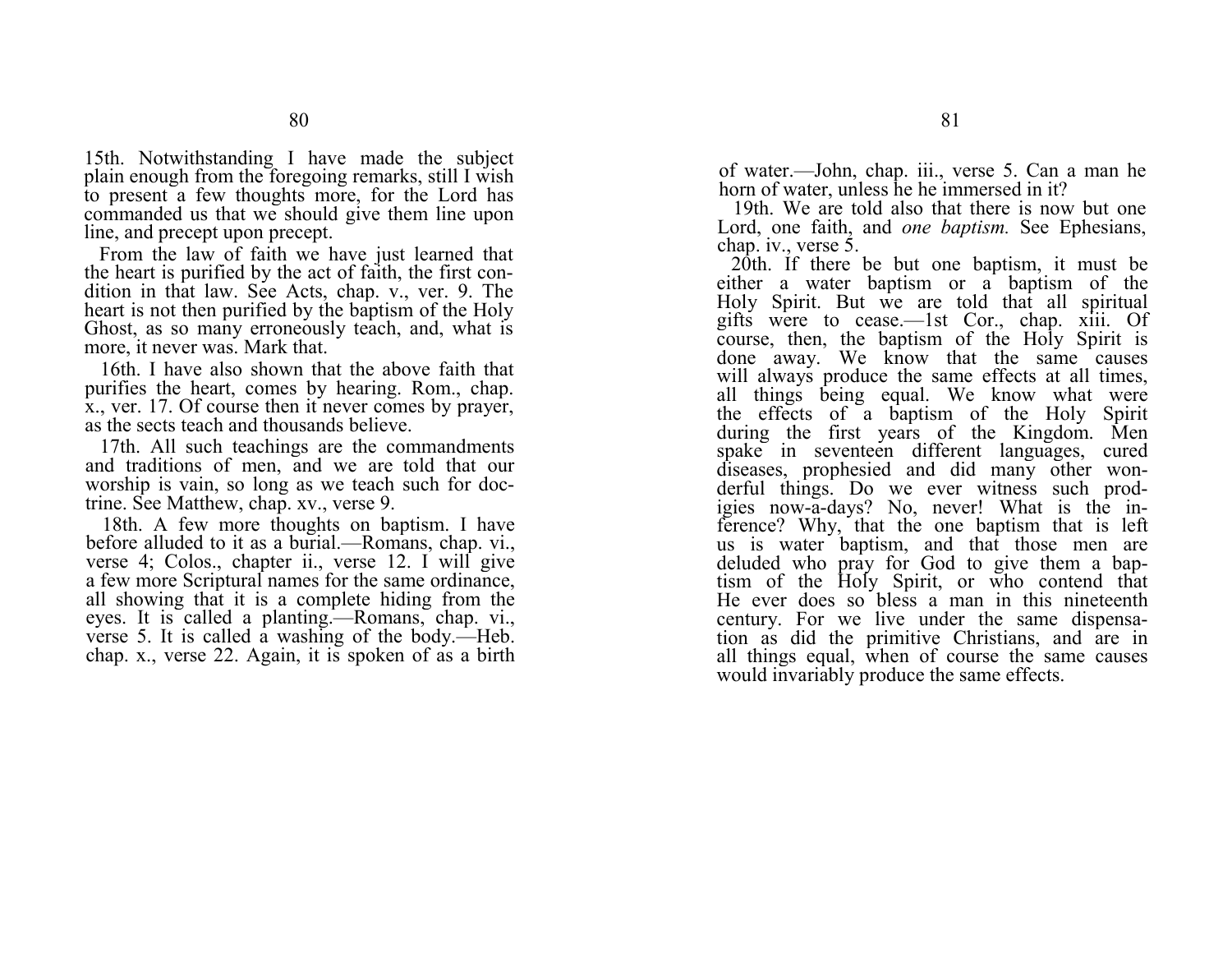21st. In view of this fact we should be very careful how we mutilate the Word of God, for He has said Ho will condemn us if we take from or add to His commands. See Deut., chap. iv., verso 2; also chap. xii., verse 32. And why His commands? Because God has never, from the Creation, given man a law by which he was to be saved, but He gave it in commands, and, therefore, meant what He said, and said what He meant. And if we spiritualize God's commands, we delude ourselves and those who put their trust in our teachings, and God will hold us responsible at the last day.

22d. As to this matter of spiritualizing God's Word, there is no telling the extent to which it is carried at this day. I will here notice one of the chief errors occasioned by it. We are told in the Bible that God's Spirit quickens or begets the sinner: say the spiritualizers, this proves that God must move in a mysterious way for the conversion of the sinner, else He never would have said that His spirit begets the sinner. But He also tells us that His words are the diction of the Spirit, see (John, chap. vi., verse 63), and thus we learn how it is that His spirit reaches the heart of the sinner. If the sinner, however, reads the Word of God carelessly, and feeling no concern for his soul's salvation, he will never be quickened, or made alive, or be begotten by the Father through the Spirit—never so long as the world stands.

23rd. It is also said by these same persons that a man can never come to God unless he be drawn in a mysterious way. But let them only turn to John, chap. vi., verses 44, 45, and they will see the manner in which the Heavenly Father draws the sinner.

24th. Again it is said that the Spirit beareth witness with our spirits. Here is another great stumbling block to those who wish to spiritualize everything. God's Spirit bears witness with our spirit that we are the children of God. How? Of course through the words of the Spirit—for the revealed Word of God is nothing less than the diction of God's Spirit. And, besides, what is to be understood as the spirit of man? I answer, the mind of man, the intellectual part of man. The thinking part of man. How many inlets are there to this spirit of man? I answer, five: the senses—<br>feeling, seeing, hearing, tasting, smelling. feeling, seeing, hearing, tasting, smelling. Through which of these does God's Spirit witness? I answer, through those of *seeing*  and *hearing*—never through *feeling,* as the sects teach. And why never through feeling? Because feelings are deceptive, and, besides, we can never recognize anything through the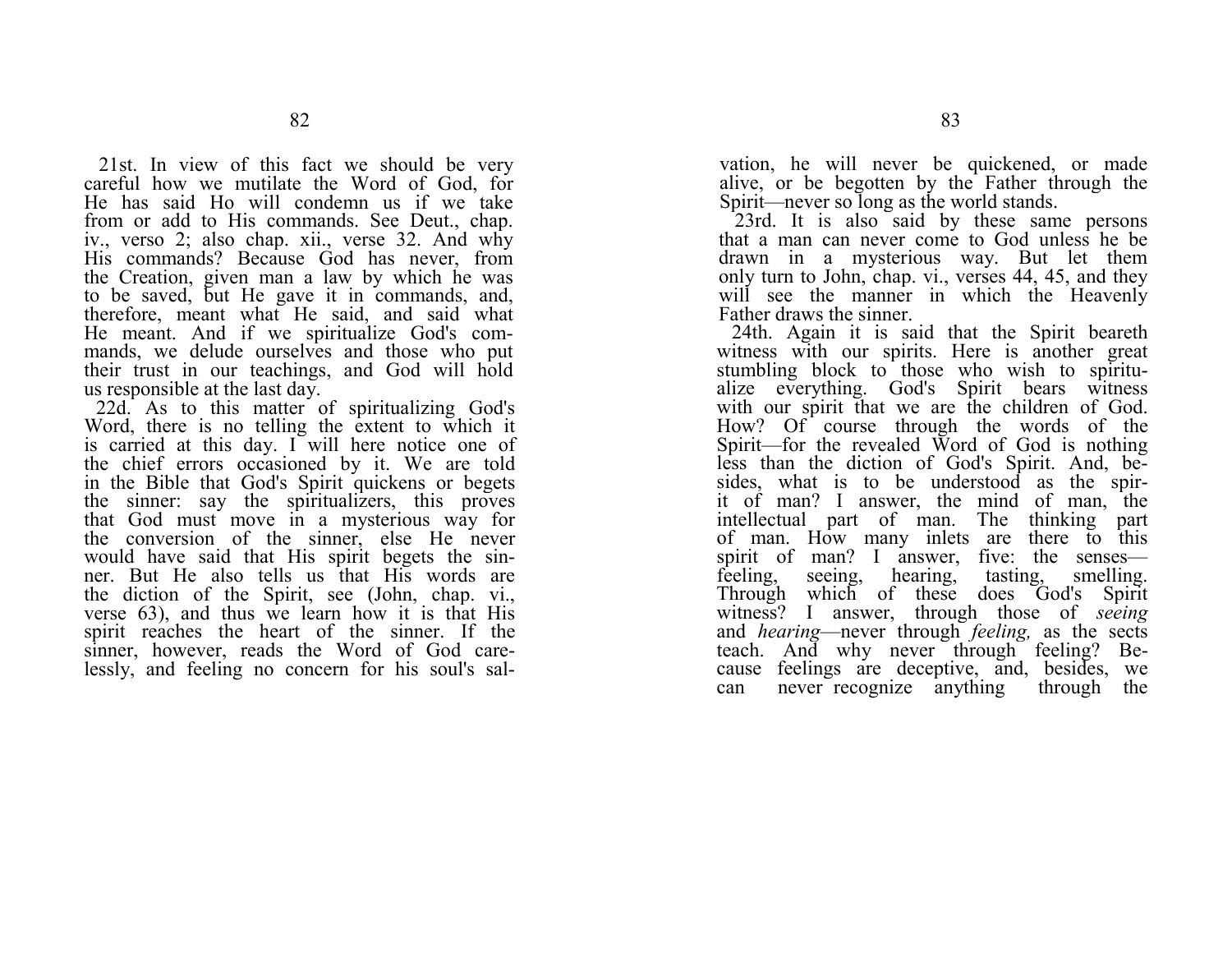feelings unless we have first seen or heard a description of it. We have never seen or heard God's Spirit, and until we do, we cannot tell *by*  our feeling that it is the Spirit of God that bears witness with our spirits. Says the Apostle, "if we have from the heart obeyed that form of doctrine which I delivered unto you, you are then made free from sin." But if we have never obeyed that form of doctrine, no matter how good our feelings, we have the Spirit's condemnation instead of its approbation.

25th. "God only hath immortality dwelling in the light, which no man can approach unto." —1st Tim., chap. vi., ver. 16. How, then, does man claim to possess an immortal soul? That is the doctrine of the heathen philosophers. In order to attain to immortality, we are commanded to seek for it.—Rom., chap. ii., ver. 6, 7. And can a man seek for that which he already possesses?

26th. No! But he does not possess immortality; for we are told that everlasting life and immortality are brought to light through the Gospel. See 2d Tim., chap. i., ver. 10. And, again, *eternal life* is said to be the *gift of God.*— Rom., chap. vi., ver. 23. It is one of the blessings bestowed upon the faithful Christian, but upon no one else, unless it be the Angels and Ministers of Grace, who always surround the Throne of the Most High.

27th. Hence, it is this hope that cheers the Christian in all his troubles in this life—the blessed hope that he will live beyond the grave. The second death will never be his.—John, chap. xi., ver. 26; Rev., chap. xx., ver. 13, 14, 15; also, John, chap. vi., ver. 50, 51. But they must prove faithful.

28th. And hence, also, does it happen that the wicked are to die a second death,—which is to be an everlasting destruction from the presence of the Lord, and the glory of His power. See 2d Thes., chap. i., ver. 9.

29th. These are matters, as well as all other matters contained in Scripture, which many profess to believe, while in reality they do not. Indeed, there are few men who do believe the Word of God as they should. A living faith always carries one into obedience. If we say we believe God, and yet keep not His commandments, He has said that we lie, and there is no truth in us. Again it is said, that we know we love God when we keep His commandments. And, again, we are told to "Fear God and keep His commandments; for this is the whole duty of man." See Eccles., chap. xii., ver. 13.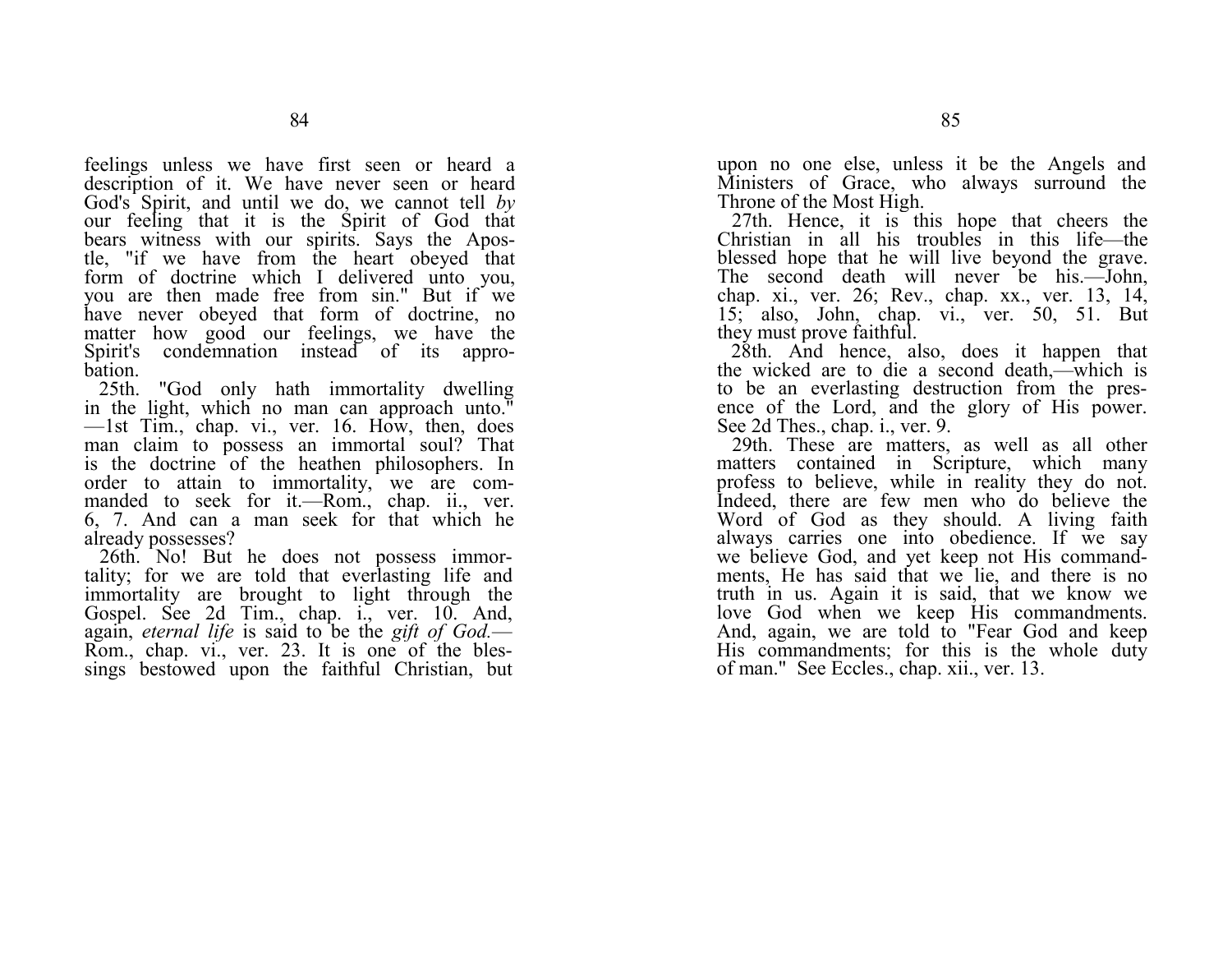I shall add a few more words, and then I shall leave the whole matter with God, and with the reader's conscience.

When a man has obeyed the whole Law of Faith, and has complied with all five of the conditions in order to justification, it is only his past sins that are pardoned. He has not, as yet, attained to everlasting salvation. That depends altogether on his actions in the future. If he runs well in his new calling, and faints not, he will surely reap the reward in reserve for the faithful: but, in order to run well, he must daily cultivate all the Christian graces.—

These are:

I. FAITH.

II. VIRTUE.

III.KNOWLEDGE.

IV.TEMPERANCE.

V. PATIENCE.

VI. GODLINESS.

VII.BROTHERLY-KINDNESS.

VII. CHARITY.

"For if these things be in you, and abound, they make you that you shall neither be barren nor unfruitful in the knowledge of our Lord Jesus Christ: but he that lacketh these things is blind, and cannot see afar off, and hath forgotten that he was purged from his old sins."  $\overline{2}$ d Peter, chap. i., ver.  $\dot{8}$ , 9.

Hence, when the day of temptation comes, this forgetful Christian, who remembers not how the Lord has been merciful, returns, like the dog to his vomit, or the washed hog to his wallowing in the mire: and the Apostle tells us that the last state of that man is worse than the first.

However, let no man be disheartened so long as he sins not a wilful, deliberate sin; for we have an Advocate with the Father to intercede for us, if we ask Him in all cases when our sins are those of infirmity, or are not wilful and premeditated. This latter, I am afraid, is what the Apostle calls the sin unto death, for the forgiveness of which it is denied us to. pray. It is the sin of wilful apostacy, whereby we crucify the Lord afresh in our bodies; and having rejected the only sacrifice ever made for the sins of the world, we no longer have any sacrifice by which we may obtain reconciliation with God.

From a fate so terrible and hopeless, may the All-wise Father, of His mercy and goodness, ever preserve those whose eyes may chance to light on these pages: and not them only, but all those who have named the name of the Lord Jesus, and have tasted of the sweetness that is to be derived from a free communion